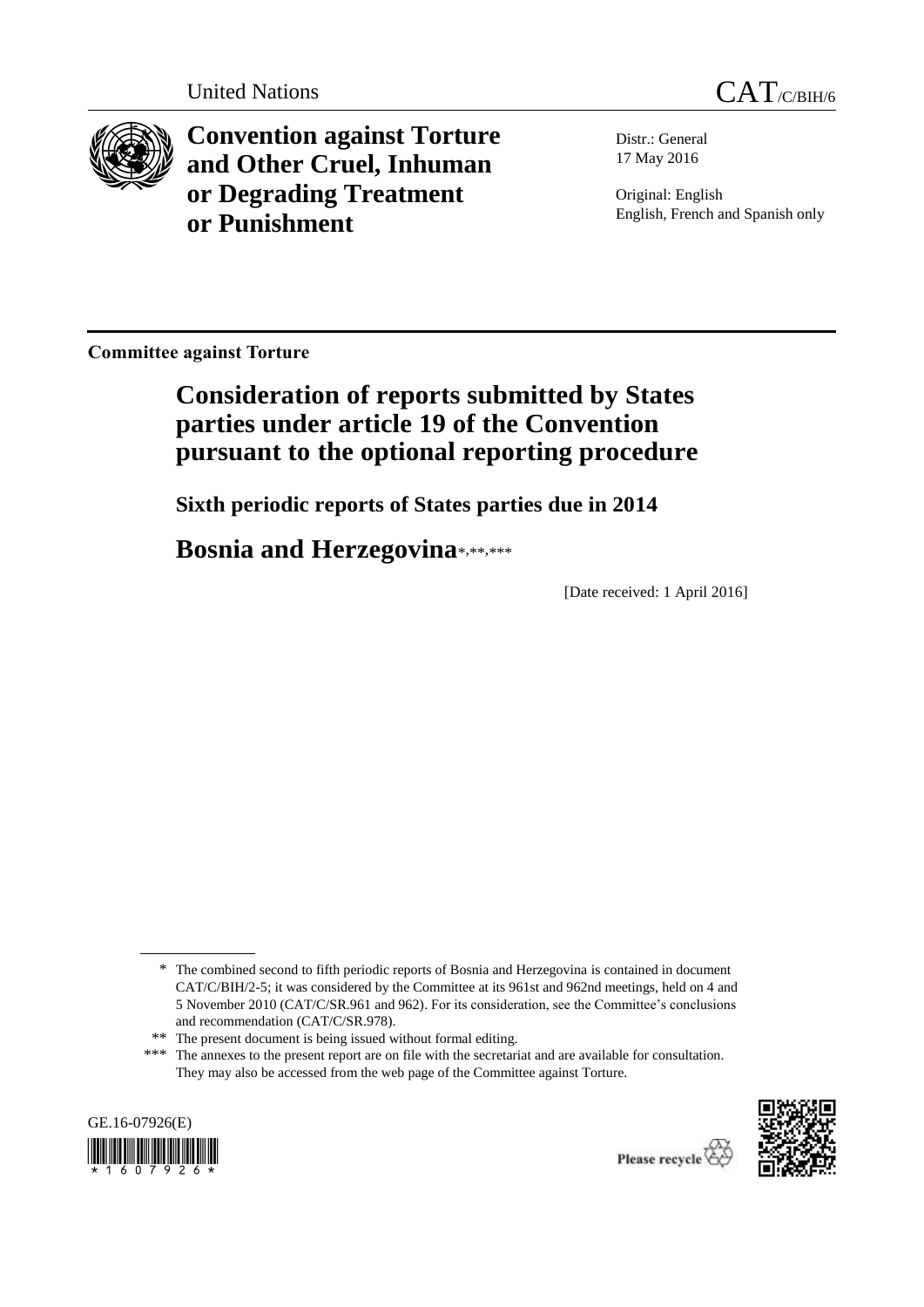## **Answers to the CAT's List of issues prepared by BIH institutions (the sixth periodic report of BIH)**

## **Articles 1 and 4**

## **Question 1**

1. The Parliamentary Assembly of Bosnia and Herzegovina (hereinafter: BiH) passed the Law on Amendments to the BiH Criminal Code (BiH OG 87/12) in May 2015. The Law amends Article 190 bringing the definition of the offense in line with the definition under Article 1 of the Convention. Given the gravity of the offense, punishment for the offence is made stricter at the same time.

2. Article 190 reads:

Torture and other forms of cruel and inhuman treatment

(1) An official person in the institutions of BiH or any other person, acting in an official capacity in the institutions of BiH, by order, upon the instigation of or with the explicit or implicit approval by a public official in the institutions of BiH or any other person acting in an official capacity in the institutions of BiH, inflicts physical or mental pain or severe physical or mental suffering in order to obtain from him or a third person information or a confession, or in order to punish him for the crimes committed by him or a third person or intimidates or coerces him for any reason grounded on discrimination of any kind, shall be punished by imprisonment of at least six years.

(2) The punishment referred to in paragraph (1) of this Article shall be imposed on an official person in the institutions of BiH or any other person acting in an official capacity in the institutions of BiH who orders or instigates the commission of the crime or gives explicit approval or knowingly tacitly agrees to the commission of the offense referred to in paragraph (1) of this Article.

3. Article 168 of the Law on Amendments to the RS Criminal Code (RS OG 67/13) is amended to read as follows:

(1) Whoever abuses or treats another in a way that offends human dignity shall be punished with imprisonment up to two years.

(2) Whoever inflicts severe pain or suffering on another by force, threats or in another illegal way in order to get confession, statement or information from him or any other person, or in order to intimidate or unlawfully punish him or any other person or does this for any reason based on discrimination of any form, shall be punished with imprisonment from six months to five years.

 $(\ldots)$ 

(1) When the offense referred to in paragraphs 1 and 2 of this Article is committed by an official in line of duty, he shall be punished for an offense referred to in paragraph 1 of this Article with imprisonment from six months to five years, and for the offense referred to in paragraph 2 of this Article with imprisonment of one to ten years.

4. The crime of torture, as defined in Article 1 of the Convention, is not included in the Criminal Code of Brcko District of BiH (hereinafter: BD) and the Criminal Code of Federation of Bosnia nad Herzegovina (hereinafter: FBiH).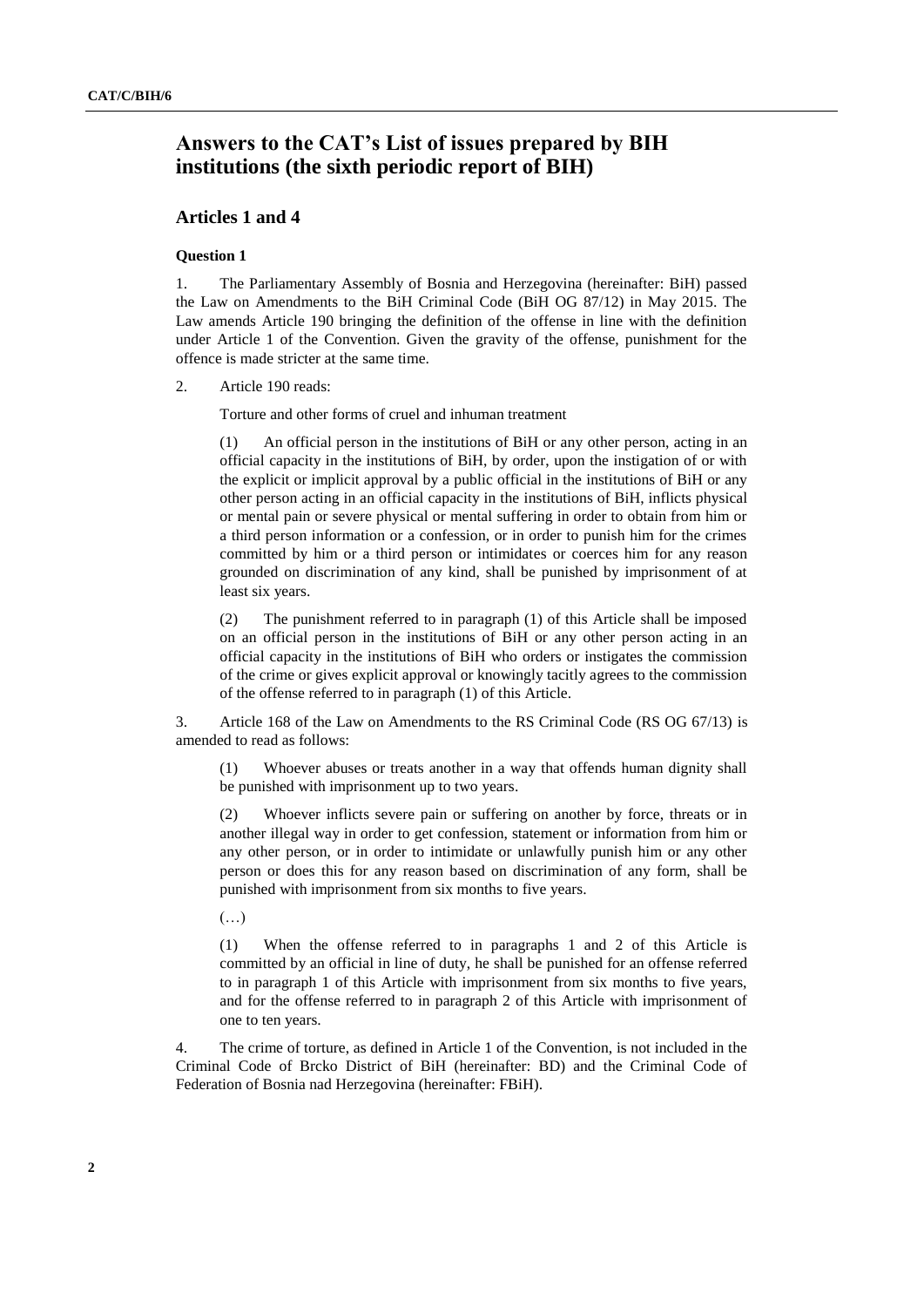## **Question 2**

5. The Law on Amendments to the BiH Criminal Code, which was passed in May 2015, amends Article 172 (1)(g) and Article 173(1)(e), which brings the definition of war crimes of sexual violence in line with international standards, so that part of the text reading "force or threat of immediate attack" is deleted from the definition in accordance with recommendations of the Committee.

6. The provisions read:

In Article  $172(1)(g)$ , words "by force or by threat of immediate attack on her life and limb or life and limb of a person close to" are deleted.

In Article 173(1)(e), words "by force or by threat of immediate attack on her life and limb or the life and limb of a person close to" are deleted.

7. The definition of war crimes of sexual violence is set forth in BiH Criminal Code and the definition of war crimes of sexual violence is not set forth in Criminal Codes of Entities and BD.

## **Article 2**

## **Question 2 (A)**

8. Article 5 of the BiH Criminal Procedure Code sets out rights of persons deprived of their liberty and the provision reads:

(1) A person deprived of liberty must, in his native tongue or any other language that he understands, be immediately informed about reasons for his apprehension and instructed on the fact that he is not bound to make a statement, on his right to a defence attorney of his own choice as well as on the fact that his family, consular officer of the foreign state whose citizen he is, or other person designated by him shall be informed about his deprivation of liberty.

(2) A person deprived of liberty shall have a defence attorney appointed upon his request if according to his financial status he cannot pay for defence the expenses.

9. The provisions are contained in FBiH Law on Criminal Procedure (FBiH OG 35/03, 37/03, 56/03, 78/04, 28/05, 55/06, 27/7, 53/07, 9/09, 12/10, 8/13) (Article 5), RS Criminal Procedure Code (RS OG 53/12) (Article 5) and BD Criminal Procedure Code (BD OG 10/03, 48/04, 06/05, 12/07, 14/07, 21/07, 27/14).

#### **Question 2 (B)**

10. Article 63 of the BiH Law on Execution of Criminal Sanctions, Detention and Other Measures provides for an obligation to ensure a medical examination and the provision reads:

(1) Immediately upon admission in the correctional facility each detainee or prisoner shall be examined by a qualified nurse and a detailed medical examination shall be carried out by a physician within 24 hours.

(2) Medical findings shall be entered into the medical records of the detainee or prisoner.

11. Article 34 of the FBiH Law on Execution of Criminal Sanctions provides for an obligation to provide a medical examination and the provision reads:

In the admission ward the convicted person shall be entered in the prison register, an offender file shall be opened and his health status shall be established.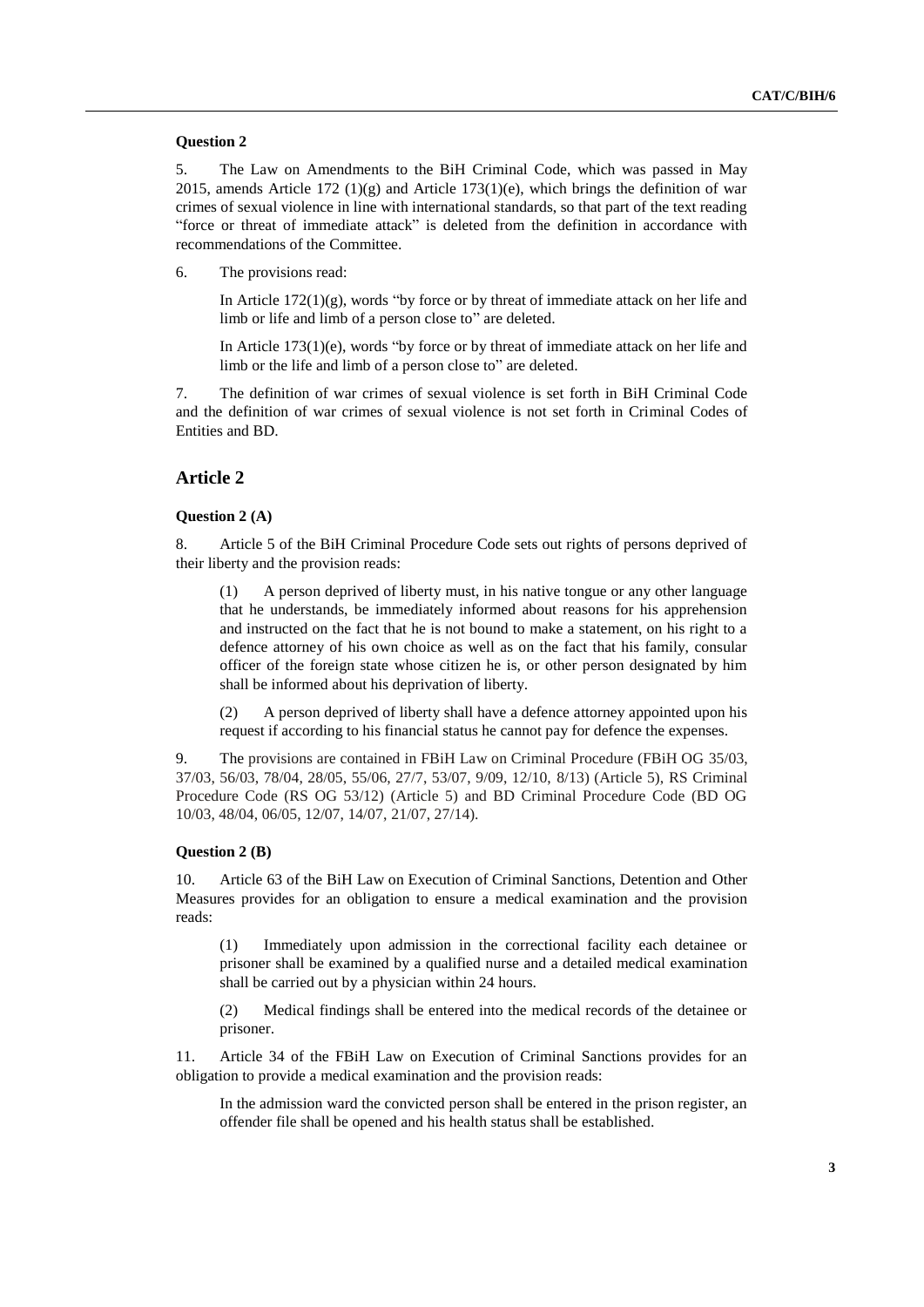12. Article 11 of the Detention Facility Rules determines:

Upon admission, on the first business day, a general medical examination of detainee shall be carried out.

The medical findings shall be entered into the medical records of detainee.

## *The RS Law on Execution of Criminal Sanctions*

13. Article 173:

Immediately upon admission into the Correctional Facility, a medical examination of the convicted person shall be carried out and the medical findings shall be entered into the medical records of detainee.

## *The BD Law on Execution of Criminal Sanctions, Detention and Other Measures*

14. BD has no facilities for execution of criminal sanctions, detention and other measures and Article 3(2) of the BD Law on Execution of Criminal Sanctions, Detention and Other Measures provides:

A convicted person sent by the court to serve a prison sentence shall serve the sentence in a facility for the execution of prison sentences or a facility for the execution of custodial correctional measures of his choice in FBiH or RS in accordance with their laws.

15. Article 3, paragraph 5 of the Law provides:

A convicted person who is in pre-trial detention or serves a sentence of imprisonment or long-term imprisonment, a security measure or a correctional measure in appropriate Entity facility shall have conditions and rights as other persons who are in pre-trial detention or serve a sentence, a security measure or a correctional measure in the facility so that they shall be treated pursuant to provisions of the respective Entity laws on the execution of criminal sanctions respecting: accommodation, hygiene, dress code and nutrition, health care, restriction of movement and the right to communicate, work and remuneration, rights and privileges, the disciplinary responsibility; correctional facility rules and other provisions governing the operation and functioning of the facilities for the enforcement of sentences, security measures and correctional measures.

## **Question 2 (C)**

16. Article 13 of the BiH Criminal Procedure Code provides for the right to be tried without delay and the provision reads:

(1) The suspect or accused shall be entitled to be brought before the Court in the shortest reasonable period of time and to be tried without delay.

(2) The Court shall also be bound to conduct the proceedings without delay and to prevent any abuse of the rights of any participant in the criminal proceedings.

(3) The duration of custody must be reduced to the shortest necessary time.

17. The RS Criminal Procedure Code provides that, in the course of taking measures and actions against persons deprived of liberty, all police officers shall advise the persons about the rights specified above. In addition to the verbal information about the rights of persons deprived of liberty, it is given to persons deprived of their liberty in written in the form of certificate of detention, records of statements taken and the like. We also note that the provision under c) is from 2003 CPC and amendments to the Criminal Procedure Code does not provide for persons deprived of their liberty to be brought before a judge, but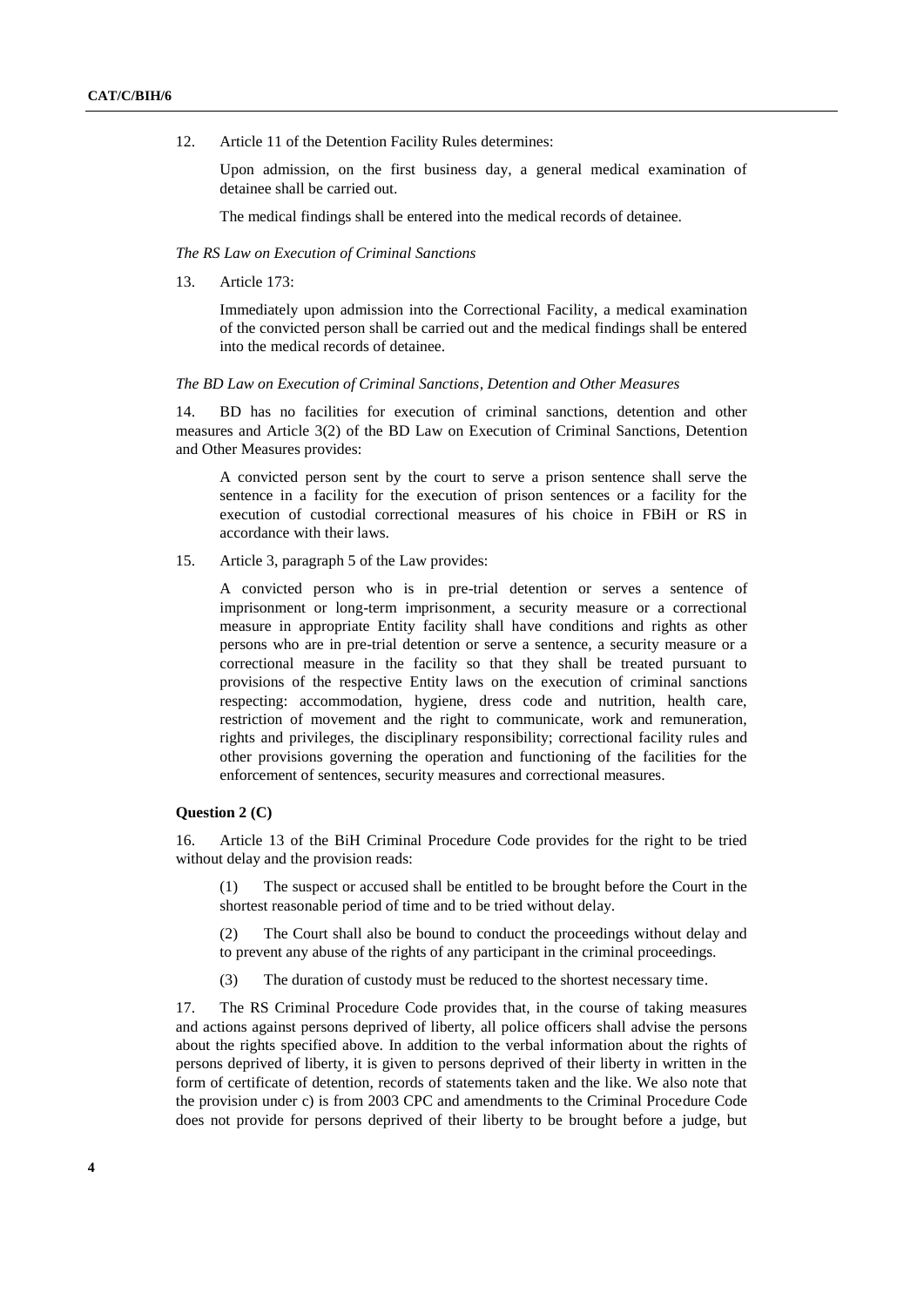before the competent prosecutor, and then, in the case of proposing the custody, the person is brought before a judge.

18. According to the Federation Ministry of the Interior, in order to prevent acts of torture, police officers of the Cantonal Ministries of the Interior and the Federation Police act in accordance with Articles 5.6.7. and 153 of FBiH CPC, Articles 7 and 8 of the Law on Minor Offences of the FBiH and the regulations enacted by each of the Cantonal MoI individually and the Federation Police of the Federation Ministry of the Interior. In fact, all of the cantonal Ministries of the Interior and the Federation Police enacted the Instructions on the Treatment of Persons Deprived of Their Liberty.

19. The Instructions govern admission and placement of persons deprived of their liberty, sanitary and other conditions in the accommodation of persons deprived of their liberty, meals and visits to persons deprived of their liberty, behaviour of persons deprived of their liberty, obligations of officials at the premises provided for the accommodation of persons deprived of their liberty, surrender of persons deprived of their liberty to the competent court and their release.

20. The BiH Criminal Procedure Code and the BD Criminal Procedure Code (BiH CPC and BD CPC) provides for the rights of persons deprived of liberty (Article 5 of BD CPC) in BD.

21. The BD Police enacted the Instructions on the Treatment of Persons Deprived of Their Liberty (number 14.05/1-02-13145/11 dated 10 February 2012), which all police officers are obliged to apply and which regulate the manner of admission of persons deprived of liberty in police premises, accommodation of the persons, health and hygiene conditions, accompanying documentation, treatment of the persons, obligations of police officers and police officers' treatment of the persons.

22. A medical examination is prescribed in the Instructions on the Treatment of Persons Deprived of Their Liberty.

23. Persons deprived of their liberty are brought before a court or prosecutor immediately and without delay in accordance with the BD Law on Minor Offences (Article 8) and the Criminal Procedure Code applicable in the territory of BD (BiH CPC and BD CPC), depending on whether it is misdemeanour or criminal proceedings.

## **Question 3**

24. The structure of the Ombudsman for Human Rights includes the Department for the Protection of Rights of Detained / Imprisoned Persons, which, admittedly, is not part of the National Preventive Mechanism for the Prevention of Torture (NPM), but visiting persons deprived of their liberty it examines how they are treated, with the aim of increased protection of such persons from torture.

25. The Department reviews objections and complaints of detainees and prisoners carries out *ex officio* investigations in cases when it suspects violations and problems in exercising their rights arising out of international instruments and national legislation.

26. The Department notes the valid rules and regulations governing the position and status, i.e. rights and obligations of detainees / prisoners and the manner of treatment by employees in the relevant services in correctional facilities, analyses and identifies the key causes of non-performance of governmental authorities dealing with issues related to detainees/prisoners; removes barriers to consistent implementation of the international conventions ratified by BiH; informs and instructs detainees / prisoners about their rights in a suitable manner; gives an opportunity to detainees / prisoners to raise their grievances individually and in privacy; directly observes the premises where persons deprived of their liberty stay, inspects the relevant documents, monitors work of the administration and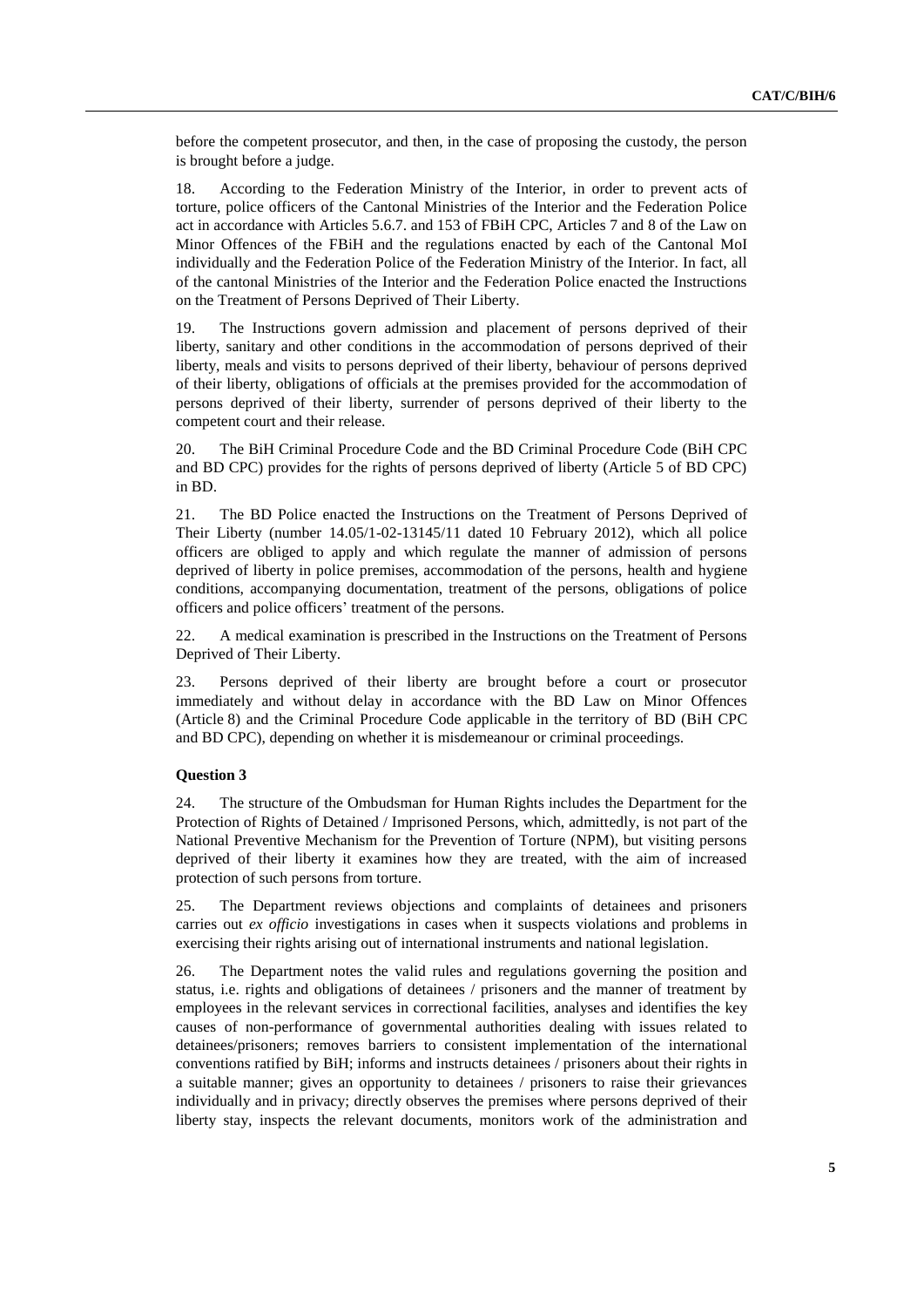custodial staff, all in order to fulfil the requirements of humane treatment, absence of all kinds of discrimination, protection of physical and mental integrity of detainees / prisoners, taking also into account the need to maintain order, discipline, safety, treatment, resocialization and correction in the correctional facility as well as the future social reintegration of such persons in civil society.

27. The Department for the Protection of Detained / Imprisoned Persons has two (2) employees while material and budgetary resources are included in the budget of the Ombudsmen.

28. The Institution of Ombudsman for Human Rights monitors the human rights situation continuously and comprehensively in the institutions for execution of criminal sanctions and makes periodic special reports and the last such a report is available on website ombudsmen.gov.ba.

29. In the reporting period since the last report, the Ombudsman has acted on 469 complaints of people who serve their sentence in one of the 15 correctional facilities in BiH and 412 complaints involved alleged police misconduct.

30. In comparison to 2010, when they received 92 complaints from prisoners and 72 complaints against police officers, in 2011 they received 118 complaints about prisons and 117 ones about police work.

31. In 2012 the number of complaints from prisoners was 169 and 123 complaints were against the police, while in the first nine months of 2013 they received 90 complaints filed by convicts and 100 complaints alleged the police's violating human rights.

32. The position of Republika Srpska is that this paragraph should end with the following added sentence: "Having passed the Law on the Ombudsman (BiH OG" 32/00, 19.2, 35/04 32/06, 38/06), BiH has fulfilled all its commitments."

33. However, the Ministry of Human Rights and Refugees in its capacity as coordinator of activities, together with representatives of the institutions of BiH, drafted the Law on Amendments to the Law on Ombudsman for Human Rights, which regulates the issue of the establishment of the National Preventive Mechanism, an obligation ensuing from the ratification of the Optional Protocol the UN Convention against Torture and Inhuman or Degrading Treatment or Punishment. The Draft Law on Amendments to the Law on Ombudsman for Human Rights was agreed on by the Council of Ministers in April 2014 and after deliberation in the BiH Parliament it failed in the House of Representatives of the BiH Parliamentary Assembly in July 2014.

## **Question 4**

34. The most important reform activity to ensure the independence of the judiciary in BiH and rule of law was the establishment of the BiH High Judicial and Prosecutorial Council in 2004 with the following responsibilities: selection, appointment and dismissal of judges and prosecutors in BiH, approval and monitoring of performance and performance standards of the judiciary in BiH.

35. HJPC undertook a number of measures for improving the process of selection, appointment and dismissal of judges and prosecutors in BiH, including the introduction of written examination for the candidates who were not sitting judges or prosecutors.

36. The implementation of the Justice Reform Strategy has revealed a need for amendments to the Law on HJPC to improve the process of selection, appointment and dismissal of judges and prosecutors in BiH and improve the tools which appointments of judges and prosecutors in BiH will make more objective and more transparent.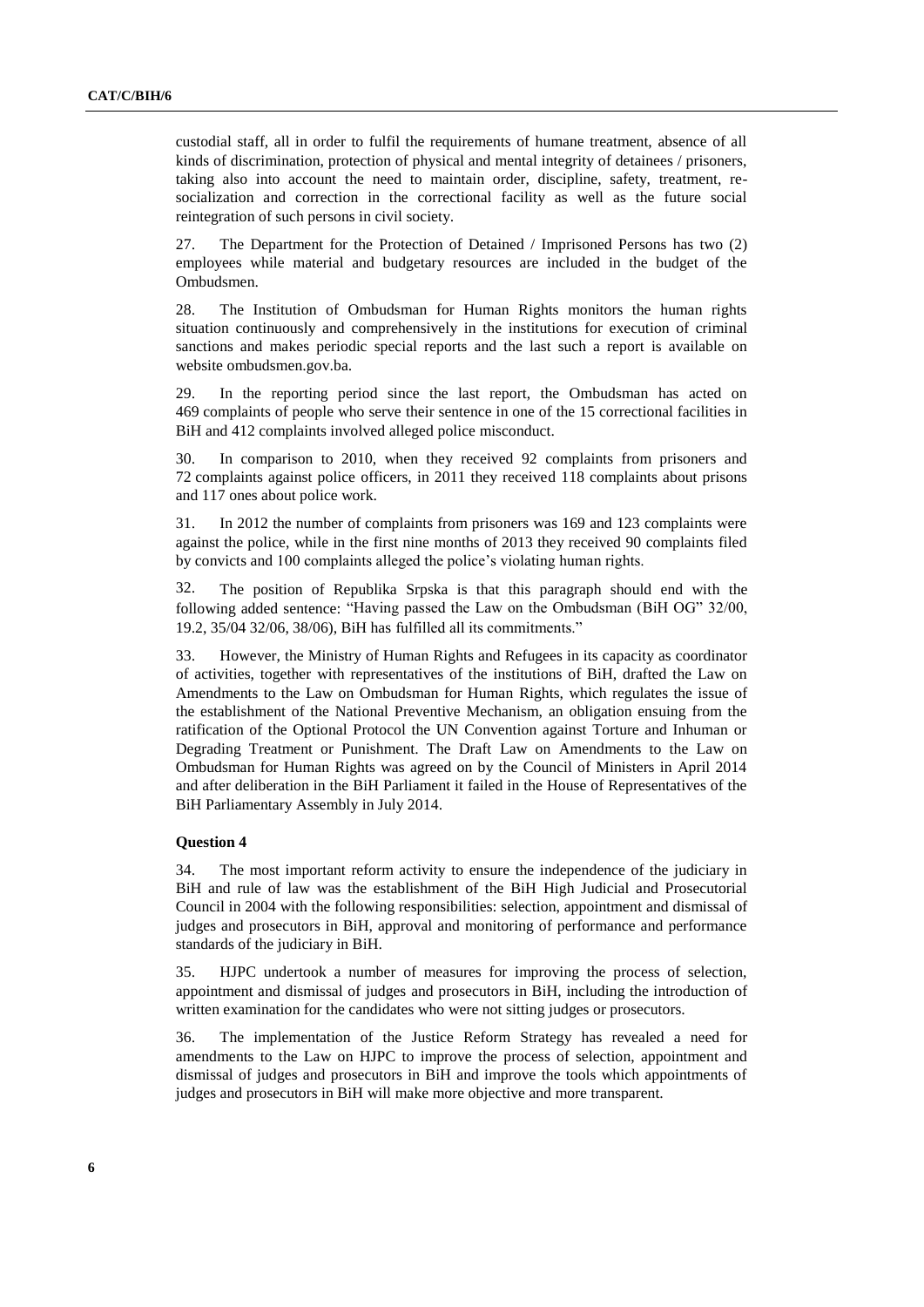37. Sitting judges are appointed by the BiH High Judicial and Prosecutorial Council (hereinafter: HJPC), as an autonomous body consisting mostly of judges and prosecutors elected by their peers. Unlimited tenure for judges and prosecutors, requirements and procedure for their appointment, terms and conditions for holding and terminating their office, as well as disciplinary offenses and disciplinary responsibilities are defined by the Law on HJPC.

38. The Law on HJPC was passed in 2004 by the BiH Parliamentary Assembly and was slightly amended on two occasions.

39. In 2012 HJPC prepared a proposal for amendments to the BiH Law on HJPC guided by efforts to strengthen professionalism and accountability by establishing an appropriate balanced composition and setting up mechanisms to prevent conflicts of interest.

40. The establishment of separate judicial and prosecutorial departments within a single Council has been proposed so that they could separately address certain issues concerning only judge or prosecutors, respectively. Such an internal structure of the Council is an attempt to ensure consistent implementation of the principle of judicial independence and to avoid a possible conflict of interest in a way that a majority of the appointment panel should be judges while actors who appear before the court as a party to the proceedings should be excluded.

41. Amendments to the chapters that regulate requirements, term of office and appointment procedure (Chapters IV and V) are aimed at improving the existing solutions in order to make the appointment process more expeditious and objective, introducing standardized procedures that will allow selection of the best candidates for judicial and prosecutorial positions. In this context proposals are defined to improve the interview process (the contents of interview is defined), to introduce a mandatory written test, to elaborate in detail the criteria of appointment and promotion, emphasizing the importance of past performance. The scoring system is so developed that that the greatest number of points is awarded for objectively measurable criteria such as success in the written test and past performance. Further, the amendments sought to ensure expediting and rationalization of vacancy public advertising and has expanded the scope of rights of candidates in the appointment procedure have been expanded by introducing an obligation to publish the results of open competition procedures and the right to appeal.

42. The proposed solutions are improvements of the provisions governing disciplinary responsibility in terms of fine tuning of standards and different regulation of certain issues based on past experience in the application of the Law on HJPC. So, subsidiary application of the Law of Criminal Procedure and greater participation of the judiciary in the judicial disciplinary commission are proposed and a different statute of limitations, i.e. the reduction of the time limit for instituting disciplinary proceedings, is provided for.

43. The provisions governing the term of office of sitting judges and prosecutors, the provisions governing the issue of their performance appraisal are defined precisely. As a novelty, also the issue of legal associates is included in the manner that HJPC extends its jurisdiction that it has over judges and prosecutors over this group of employees in the courts and prosecutor's offices in BiH.

44. The proposals for amendments to the Law on HJPC made by HJPC are evaluated as a rational initiative in the Opinion on Legal Certainty and Independence of the Judiciary in BiH by the Venice Commission.

45. The proposed amendments of HJPC have been submitted to the BiH Ministry of Justice, which is preparing the draft law that will be submitted to the Parliament for deliberation.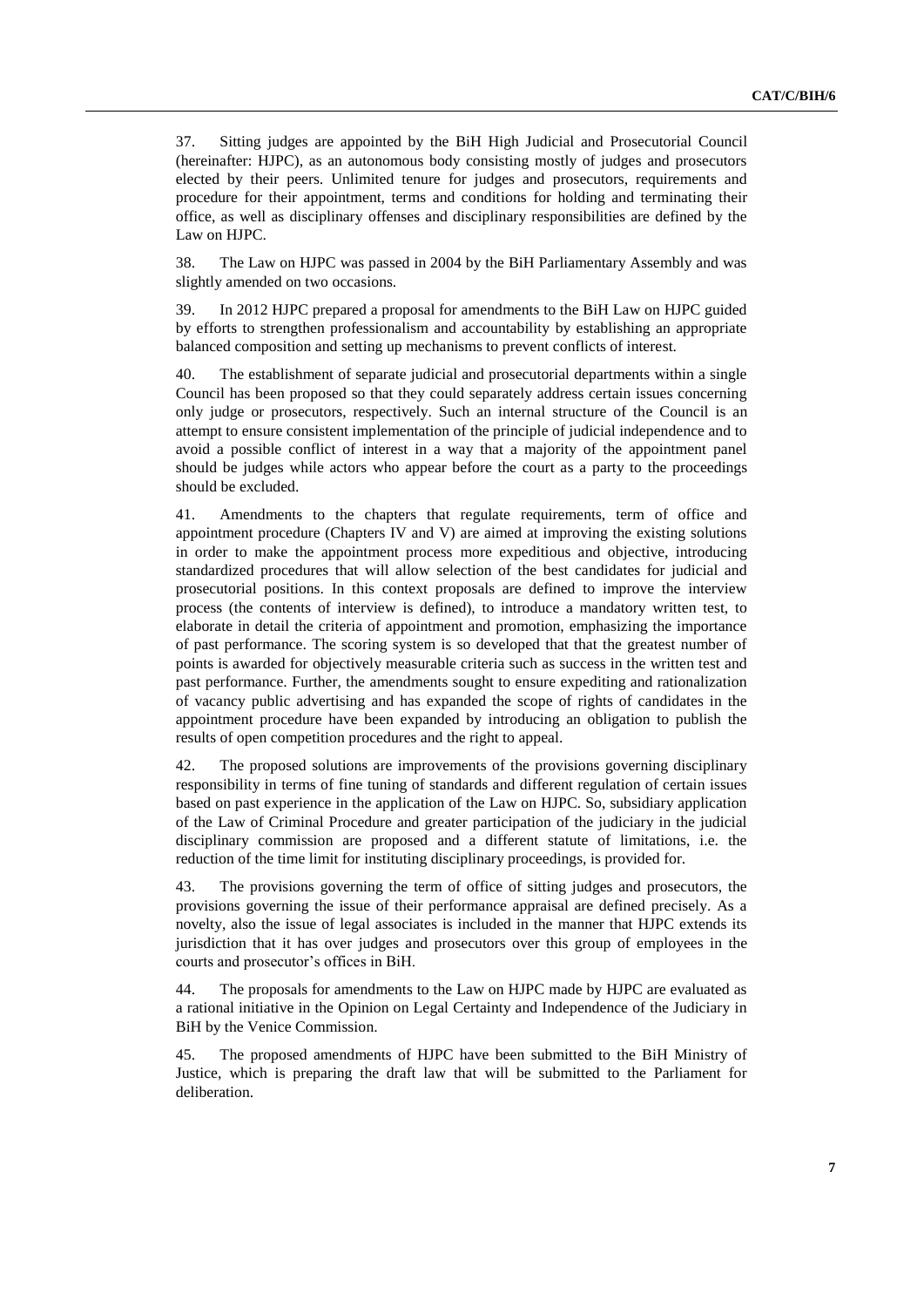#### **Question 5**

46. Statistics on prosecution of violence against women and children in the period from 2011 to 2013 are shown in Annex 1. In this regard, we note that HJPC does not have data on the age and ethnicity of victims.

47. Statistics on prosecution of trafficking in persons in the period from 2011 to 2013 are shown in Annex 2.

#### **Question 6**

48. The Draft Law on Amendments to the BiH Criminal Code, prepared by the BiH Ministry of Justice, provides for amending of Article 186 (Trafficking in Human Beings), as a result of finding solutions to problems having arisen in investigations and prosecutions of crimes of trafficking and related offenses, because of mutual non-conformity of various Criminal Codes in BiH.

49. The Criminal Codes of RS and BD have been amended by introducing a new crime of trafficking in compliance with the most recent amendments to the BiH Criminal Code.

50. The position of the Republika Srpska is that the following text should be added in the Report:

Further, when it comes to information regarding the measures taken, we note that there is no obligation to bring in line Criminal Codes of the Entities and BD with each other or the Entity and BD Criminal Codes with the BiH Criminal Code. While drafting the Law on Amendments to the RS Criminal Code (RS OG 67/13), the RS Ministry of Justice consulted the United Nations Convention against Transnational Organized Crime and the Council of Europe Convention on Action against Trafficking in Human Beings, so that it incorporates new crimes of human trafficking, trafficking in minors and organizing a group or criminal association for the commission of the crime of trafficking and trafficking in minors.

51. Individual data provided by the Prosecutor's Offices are in Annex to the Report-HJPC Tables.

#### **Question 6 (A)**

52. In early 2010 the BiH Parliamentary Assembly passed amendments to the BiH Criminal Code. These amendments amended Article 186 relating to human trafficking. The new Article is now fully compliant with the Council of Europe Convention on Action against Trafficking in Human Beings. The definition of the crime was changed. The amendments have introduced a number of aggravating circumstances for perpetrators of the crime, and provided for punishment of those who use services of victims of trafficking. It should also be noted that mechanisms for confiscation of proceeds of this type of crime have been improved and the closure of establishments used in the commission of the offense is provided for, too. The amendments to this Article have increased the fine for the aforementioned offense and the statutory minimum for the basic form of the offense has been increased from one to three years.

53. In 2013, with the support from the OSCE Mission to BiH, the State Coordinator for Combating Trafficking in Human Beings continued drafting of amendments aimed at harmonization of provisions relating to trafficking in all four criminal codes so that they could comply with international standards. A key step in this process was a high-level conference hosted by the OSCE Mission and the State Coordinator for Combating Trafficking in Human Beings in the Parliamentary Assembly on 23 January 2013. Representatives of the Commissions on Human Rights, representatives of the BiH Parliamentary Commissions, the State Coordinator for Combating Trafficking in Human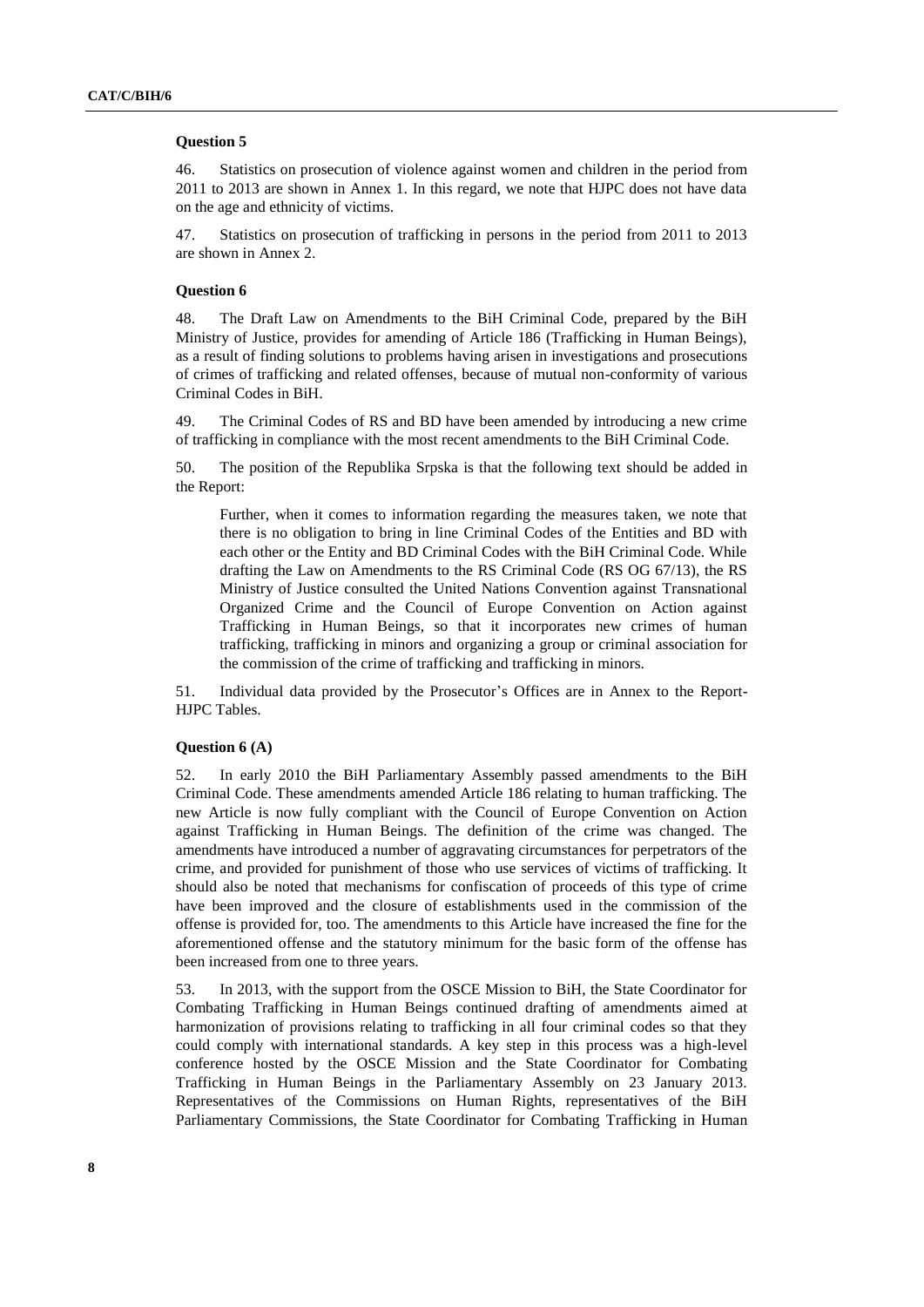Beings, the Head of the OSCE Mission to BiH, the Ambassador of the United States, the Head of the Council of Europe in BiH and the Head of Home Affairs and Public Security Section of the EU Delegation to BiH -EUSR took part in the conference. The participants agreed that there was a need for improvement and harmonization of all four criminal codes.

54. Amendments to the Criminal Codes were adopted in the RS and Brcko District. Although similar, the amendments to the FBiH Criminal Code were not adopted in September 2013 and they are currently before Parliament.

55. In March 2013 the BiH Council of Ministers adopted the 2013 – 2015 Strategy to Counteract Trafficking in BiH and action plans for the implementation of the Strategy. The new Strategy was built on a review of the successful previous 2008-2012 Action Plan for Combating Trafficking in Human Beings. The Strategy contains the following strategic objectives: support, prevention, prosecution, protection and partnership. Measures to be taken in the next three years are defined within the objectives.

56. The 2012-2015 Strategy for Migrations and Asylum and Action Plan adopted by the Council of Ministers at the 10th session held on 12 June 2012 sets forth Strategic Objective 5: "Contribute to reducing human trafficking in BiH".

## **Question 6 (B)**

57. The Law on Amendments to the Law on Movement and Stay of Aliens and Asylum (BiH OG 87/12) has amended Article 54 of the Law, which prescribed that an alien who has been granted temporary residence on humanitarian grounds as a victim of human trafficking whose stay in the country is necessary for cooperation with the competent authorities for investigation in the detection and prosecution of the crime of trafficking in human beings, have the right to: adequate and safe housing, access to emergency medical care, psychological support, information on the legal status, legal assistance in criminal and other proceedings in which he exercises other rights, access to the labour market under the conditions that apply to an alien, as well as access to professional training and education. A child who has been granted a temporary residence permit as victim of trafficking is entitled to education.

58. The Rulebook on the Protection of Victims of Human Trafficking (BiH OG 49/13) sets forth rules and standards and other matters related to the admission, recovery and repatriation of foreign victims of trafficking.

59. This Rulebook provides that foreign victims of trafficking may be granted a temporary residence permit for humanitarian reasons in accordance with Article 54 (1)(a) in conjunction with Article 52 (5) of the Law on Movement and Stay of Aliens and Asylum.

60. Article 14 of the Rulebook provides that, in order to provide special protection and assistance to a victim of trafficking in connection with the admission, recovery and return, the victim of trafficking that is housed in a shelter shall be provided with the following:

- Adequate and safe housing
- Health care
- Information on his/her legal status and advising him/her about his/her rights and obligations in language he/she understands
- Legal assistance in criminal and other proceedings in which the victim exercises his/her rights
- Information on access to diplomatic and consular missions of the country of origin or habitual residence trafficked
- Information about the possibilities and procedures of repatriation
- Different types of training and education depending on their financial capabilities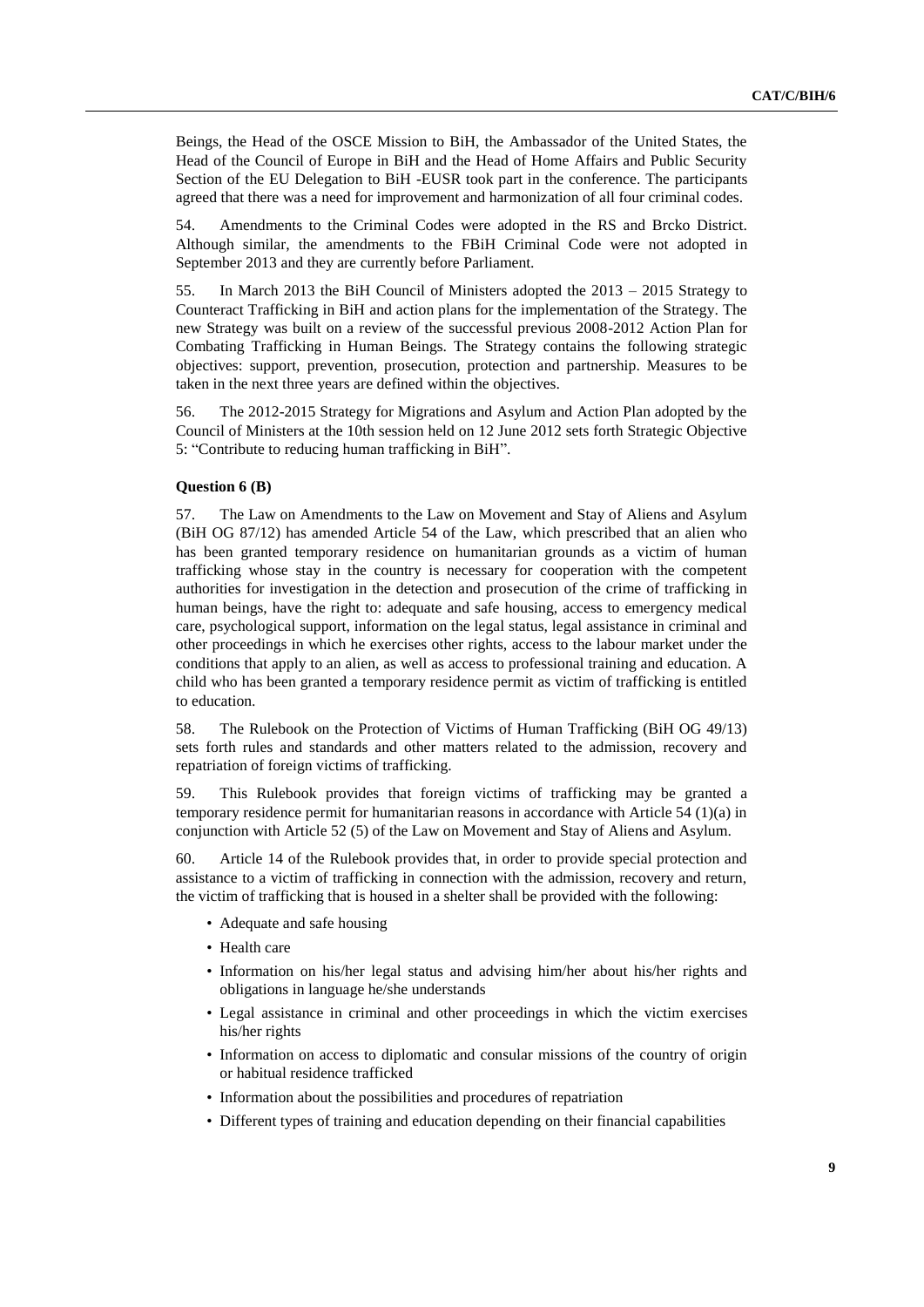61. The BiH Ministry of Security has signed the Protocol on cooperation with "BiH Your Rights/ Vasa Prava BiH" NGO, which provides foreign victims of trafficking with necessary legal assistance.

## **Question 6 (C)**

62. According to the BiH Ministry of Security, agreements on police cooperation to prevent and improve the fight against human trafficking have been signed with countries concerned, including neighbouring countries.

## **Article 3**

## **Question 7**

63. In order to harmonize the national legislation with the European legislation respecting migration and asylum, BiH passed the Law on Amendments to the Law on Movement and Stay of Aliens and Asylum, published in BiH OG 87/12 and entered into force on 13 November 2012. This Law amended the 2008 Law on Movement and Stay of Aliens and Asylum (BiH OG 36/08).

## *The reasons behind the Law on Amendments to the BiH Law on Movement and Stay of Aliens and Asylum*

64. The current Law on Movement and Stay of Aliens and Asylum was substantially in compliance with the European legislation at the time of passage. Development of the EU acquis calls for amendments of a significant number of provisions of the Law and their harmonization with the EU acquis. An obligation to harmonize laws of BiH with the EU acquis is determined by the Stabilisation and Association Agreement between the European Communities and their Member States, on the one hand, and BiH, on the other hand.

65. The Ministry of Security was a beneficiary of the Twinning Project funded by the European Commission. A review of the compliance of the Law on Movement and Stay of Aliens and Asylum with certain directives and regulations of the EU Council was made during the implementation of this project. The review ultimately resulted in recommendations to amend certain provisions of the valid law to comply with EU legislation.

66. In addition, the review, which was carried out through the practical application of the Law, revealed some problems in the application of certain provisions. Certain provisions proved to be vague and that certain situations in practice are not regulated at all or that certain provisions are obsolete.

## **Question 8 – please find it in Annex 1**

#### **Question 9**

67. Regarding paragraph 9, in the reporting period from 2011 to 2013, BiH expelled one individual, a citizen of Iran, because the individual remained to reside in BiH after the expiry of accreditation period in the diplomatic mission and the Ministry of Foreign Affairs arranged for his reception in the country of origin and obtained guarantees of the country of return.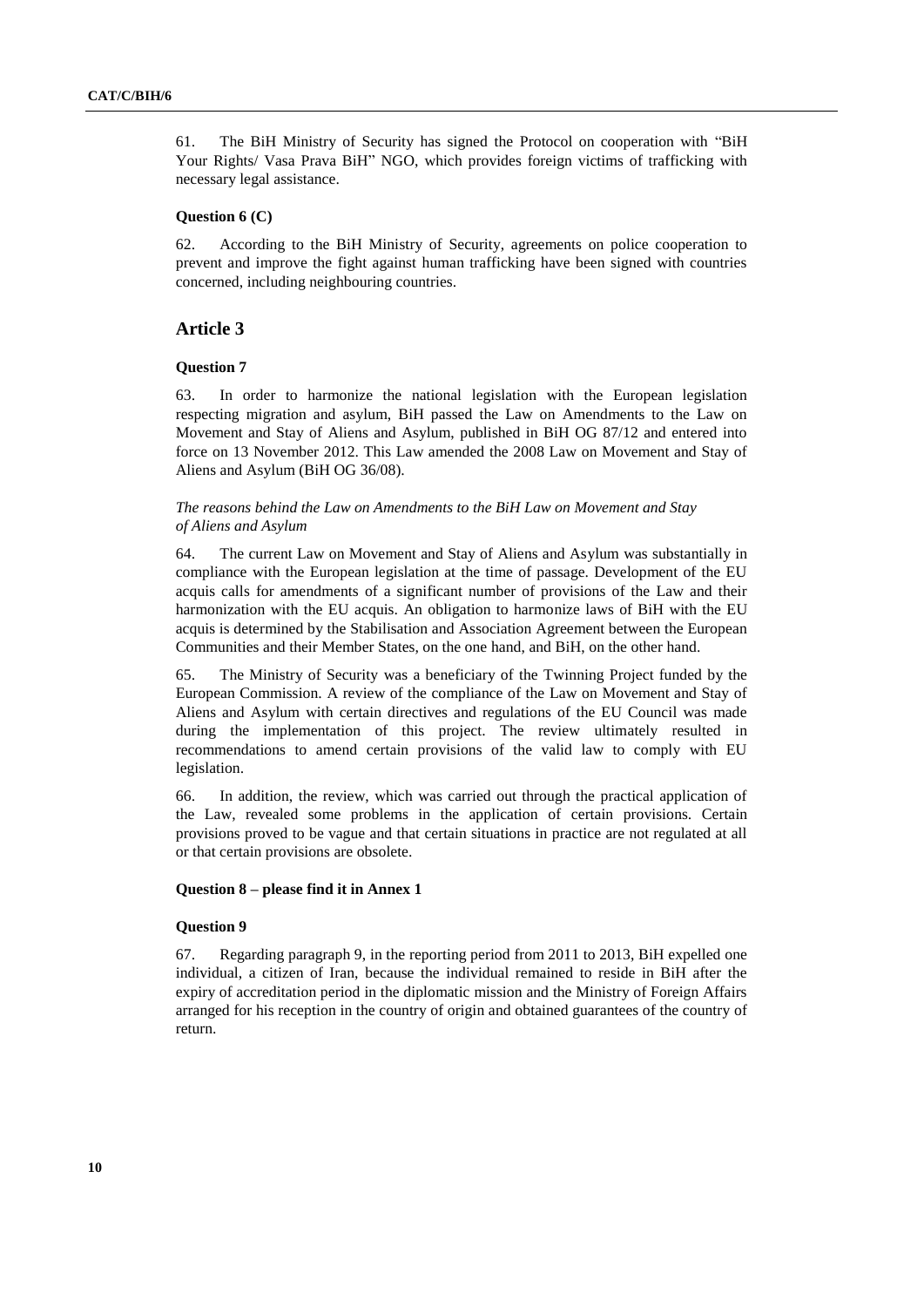## **Question 10**

68. The BiH system of international protection (asylum) is very efficient and, as such, meets the standards and principles laid down in the 1951 Convention Relating to the Status of Refugees and its 1967 Protocol, as well as in the largest part of regulations, directives and decisions of EU in this area. Such a well-regulated system allows any individual found in the territory of BiH unrestricted access to international protection (asylum) through clearly defined procedures and competences of appropriate authorities, as per the Law on Movement and Stay of Aliens and Asylum, the Rulebook on International Protection (asylum) in BiH and the Rulebook on Operating Standards and Other Issues Relevant to the Operation of the Asylum Centre.

69. Paragraph 10 requires the information on individuals whose citizenship has been revoked by the State Commission for the Revision of Decisions on Naturalization of Foreign Nationals. All the individuals wishing it were enabled to file application for asylum.

70. After a decision rejecting the application for asylum, 7 people were returned to their country of origin, of which 2 people were nationals of Tunisia, two people were Algerian nationals, one individual was a national of Bahrain, one individual was a national of Egypt and one individual was a national of Yemen. There are two more such individuals, nationals of Iraq and Syria, in the Immigration Centre of Sarajevo as interim orders prohibiting their expulsion to the country of origin have been issued by the Human Rights Committee and the European Court of Human Rights.

## **Articles 5, 7 and 8**

## **Question 11**

71. HJPC requested from the Court of BiH the information on the number of extradition proceedings pending before the Court of BiH in the period from 2010 to 2013, initiated on the basis of arrest warrants issued by the Office for Cooperation with Interpol in accordance with international warrants issued by requesting States or based on requests of foreign states for the extradition of suspects against whom war crimes indictments had been confirmed before the Court. It also requested the information on whether the Court of BiH issued in the extradition proceedings a decision establishing the fulfilment of requirements for extradition or a decision refusing extradition.

72. According to the 22 May 2014 information of the Court, in 2011, proceedings for extradition of a person against whom a war crimes indictment was confirmed before the Court of BiH was suspended in one (1) case. The Court of BiH confirmed a war crimes indictment in this case and it was at the trial stage of the time of this report. There were no cases in which the Court issued a decision establishing the fulfilment of requirements for extradition of a person against whom the indictment for war crimes was confirmed before the Court.

## **Article 10**

## **Question 12**

73. The FBiH Law on Execution of Criminal Sanctions determines that the professional training of staff in correctional institutions is carried out in the correctional institutions on the basis of an annual training curriculum for the staff of correctional institutions. The Federation Ministry of Justice organizes seminars which provide training and professional development of all employees in correctional institutions of the Federation.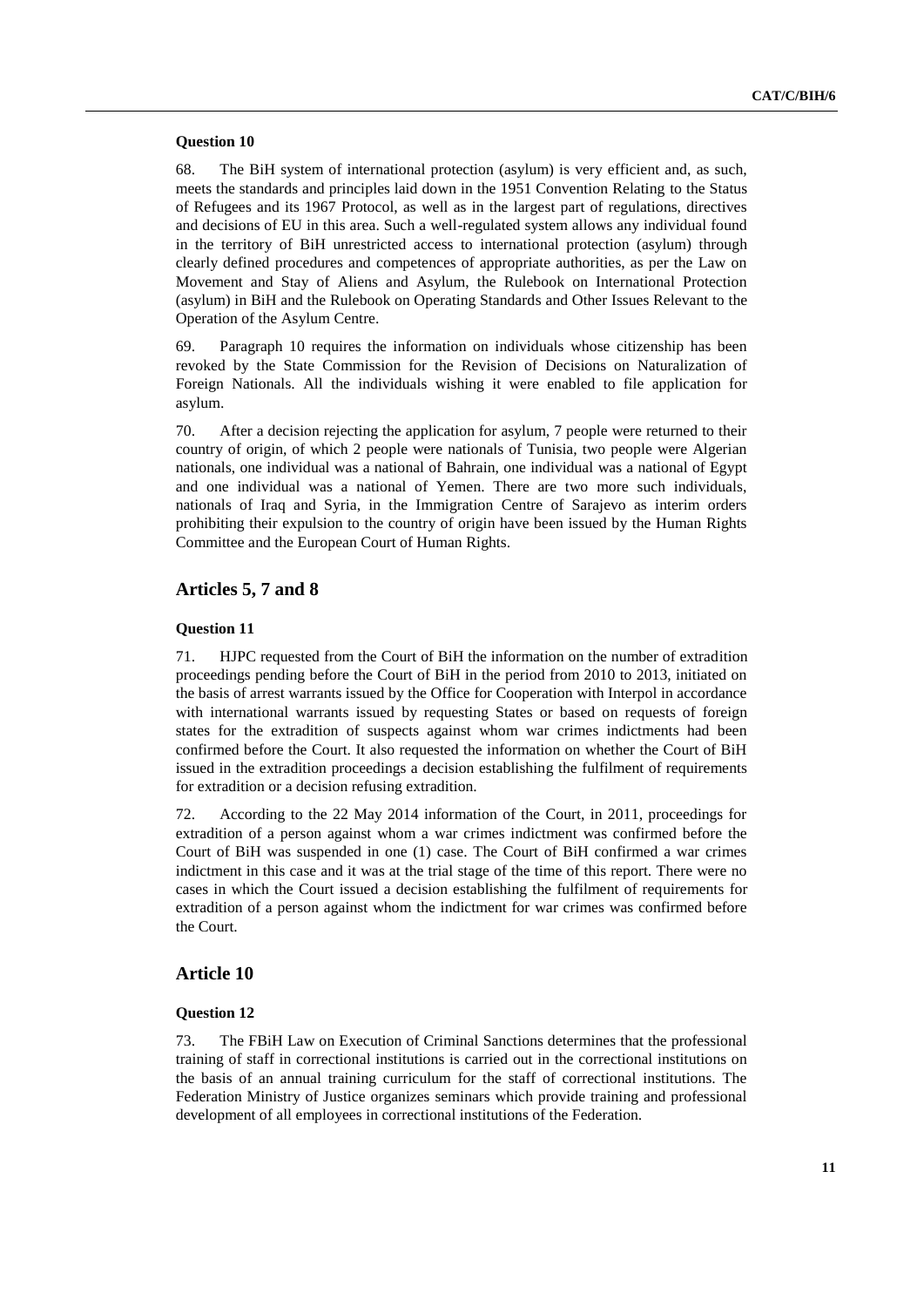74. All newly recruited staff, the staff of the Department of Correction and Treatment and the Security Department in particular, are required to take a corrections officer exam or a detention officer exam before a panel appointed by the Federation Minister of Justice, after a course of practical training in the correctional institution.

75. The RS Minister of Justice issued memorandum 08.030/240-27/12 dated 13 March 2012 prescribing the Professional Training Programme of employees of correctional institutions. This Programme, which sets forth a curriculum with syllabi and teaching units, regulates the issue of training and professional development of all employees in correctional institutions of the RS.

76. The aim of training and professional development is to ensure continuous improvement of knowledge and professional capacity of staff working in direct contact with prisoners and detainees. In addition to the general training for staff working with special categories of prisoners, such as women, minors, foreigners, mentally ill and highrisk prisoners, the correctional institutions are obliged to provide special training, which will be professional training and further training in specialized work.

77. In addition to general and specialized training for all staff of correctional institutions, in order to carry out training and professional development, it is necessary to continuously hold training in international instruments and human rights standards, in particular the European Convention on Human Rights, the European Convention for the Prevention of Torture and Inhuman or Degrading Treatment or Punishment and the European Prison Rules.

78. It is important to note that this document provides for a knowledge assessment of the theoretical and practical part of the training at the end of training.

79. Further, bearing in mind provisions and content of the RS Rules of Procedure and Criteria for the Staff Performance Appraisal in Correctional Facilities (RS OG 19/14), it can be concluded that there are mechanisms established to assess the impact of training and educational programs.

80. According to the RS Ministry of the Interior - the Criminal Police Administration, the curriculum of Police College includes and studies the United Nations Convention against Torture and Other Inhuman or Degrading Treatment or Punishment (CAT) in the following courses: Constitutional Law, Criminal Substantive Law, International Criminal Law, Criminal Procedural Law, Fundamentals of International Law, Criminology and Penology and Police Ethics, Culture and Communication.

81. The Curriculum of Basic Police Training Level 1 in the Basic Training Unit - Police Academy includes and studies the UN Convention against Torture and Other Inhuman or Degrading Treatment or Punishment in the following courses of study: Police Officers (Rights, Obligations and Duties), Criminal Substantive and Procedural Law and Human Rights and Police Ethics. In addition to these courses, this Convention is studied in the following modules: The Use of Police Powers and The Use of Force and Suppression of Crimes.

82. The Curriculum of Basic Police Training Level 2 in the Basic Training Unit - Police Academy includes and studies the UN Convention against Torture and Other Inhuman or Degrading Treatment or Punishment in the following courses of study: Policing and Code of Conduct, Criminology, Constitutional Arrangement and Public Administration System, Criminal and Misdemeanour Law, Criminal Procedural Law and Human Rights.

83. Currently, the Police College and the Basic Training Unit - Police Academy do not have special programmes nor do they hold special training in the Manual on the Effective Investigation and Documentation of Torture and Other Cruel, Inhuman or Degrading Treatment or Punishment (Istanbul Protocol).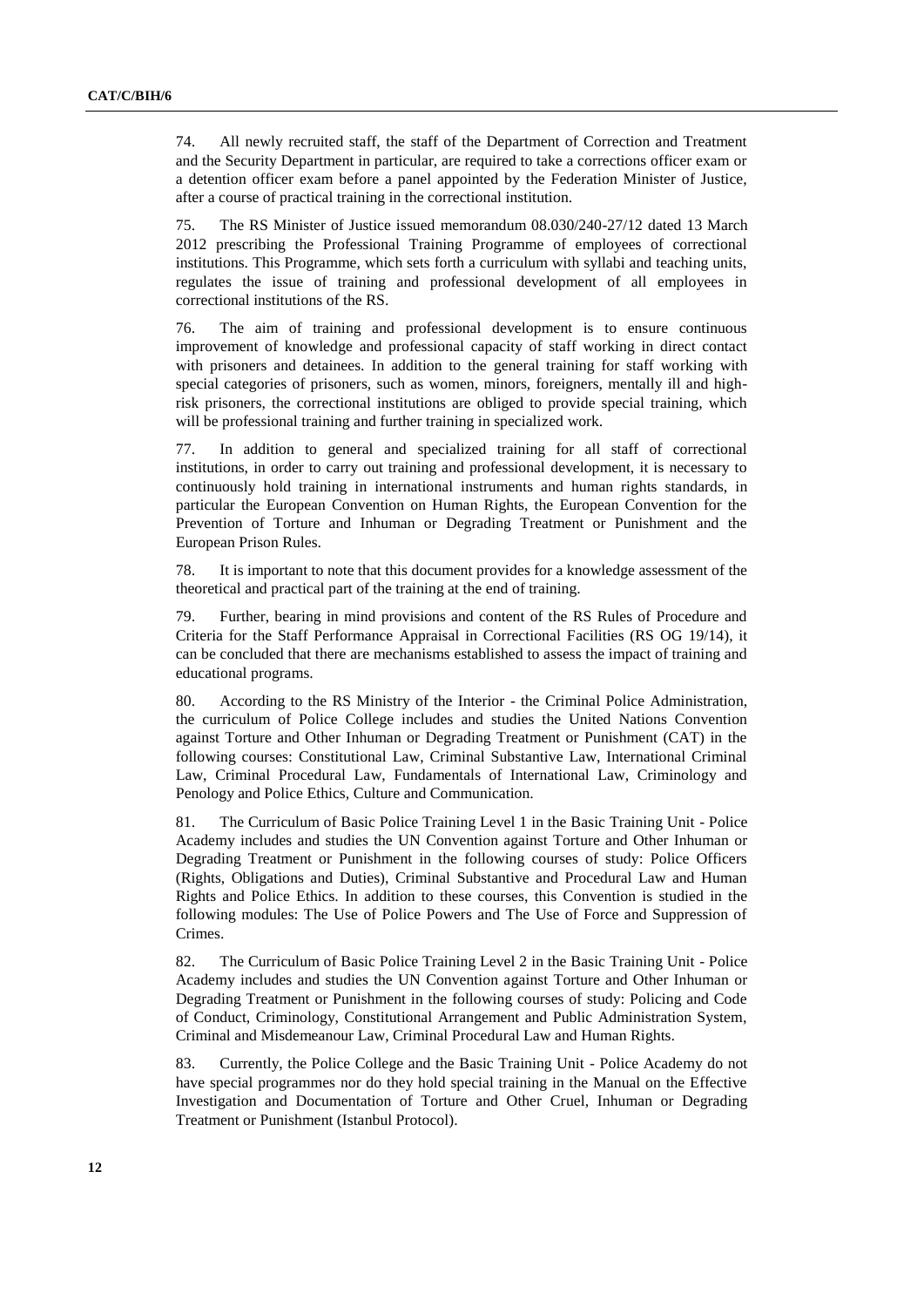84. At the same time we inform you that, in cooperation with the European Commission and the "Ludwig Boltzmann" Institute for Human Rights of Vienna, as well as with TAIEX, in June 2014, a workshop was held as the first stage of training for police officers in "Prevention of Torture" including our police officers and other law enforcement agencies in BiH.

85. The BD Police design an annual Programme of Professional Training of Police Officers on a yearly basis. The Convention has not been included in its entirety in the professional development programme for police officers, but some annual programmes addressed provisions of the Code of Ethics that included "the prohibition of commission, causing or tolerating of any act of torture or inhuman or degrading treatment or punishment under any circumstances". In the next period the Convention is going to be included in the Professional Training Programme of the BD Police as an independent topic.

86. In BD Police there is no methodology in place for assessing the impact of training in and educational programmes of reducing cases of torture and ill-treatment.

87. The Police officers of Cantonal Ministries of the Interior and the Federation Police have been made aware of the ban on torture of detainees by introducing them to the instructions under previous answer their attention has been drawn in particular to their obligation to treat persons deprived of their liberty in a humane manner that will not harm their health and not to subject the persons deprived of their liberty to physical and verbal abuse and unpleasant situations.

## **Question 13**

88. Under the supervision of HJPC, the Entity Judicial and Prosecutorial Training Centres (JPTCs) are obliged to ensure that training programmes for judges and prosecutors are so designed and implemented that they meet the criteria of openness, competence and impartiality, which are characteristics of the judicial and prosecutorial performance.

89. In the reporting period the JPTCs held several seminars on various issues in the prosecution of criminal offenses that are somewhat related to torture, such as "International Humanitarian Law – Wartime Sexual Violence". However, none of the seminars or training explicitly addressed the issue of detecting and documenting the physical and psychological consequences of torture nor did they include training in the Manual on the Effective Investigation and Documentation of Torture and Other Cruel, Inhuman or Degrading Treatment or Punishment (Istanbul Protocol).

90. According to the 16 May 2014 information from FBiH JPTC, the process of need assessment for the development of the 2015 Judicial and Prosecutorial Training Programme will soon begin. In the process, a call to relevant institutions, including *inter alia* MHRR, to suggest topics for the judicial and prosecutorial training will be sent. The outcome of the consultation for the development of the Programme will dictate weather training in the Istanbul Protocol will be included in the 2015 program. RS JPTC has not provided a reply yet and the reply will be forwarded after HJPC has received it.

## **Article 11**

## **Question 14**

91. The legislation respecting criminal procedure and enforcement of criminal sanctions in the FBiH is in line with Article 11 of the Convention.

92. The House Rules of institutions for pre-trial detention include provisions that govern treatment of persons who are in pre-trial detention, which includes the issue of admission and placement of prisoners, health and hygiene provisions and food, work and conduct of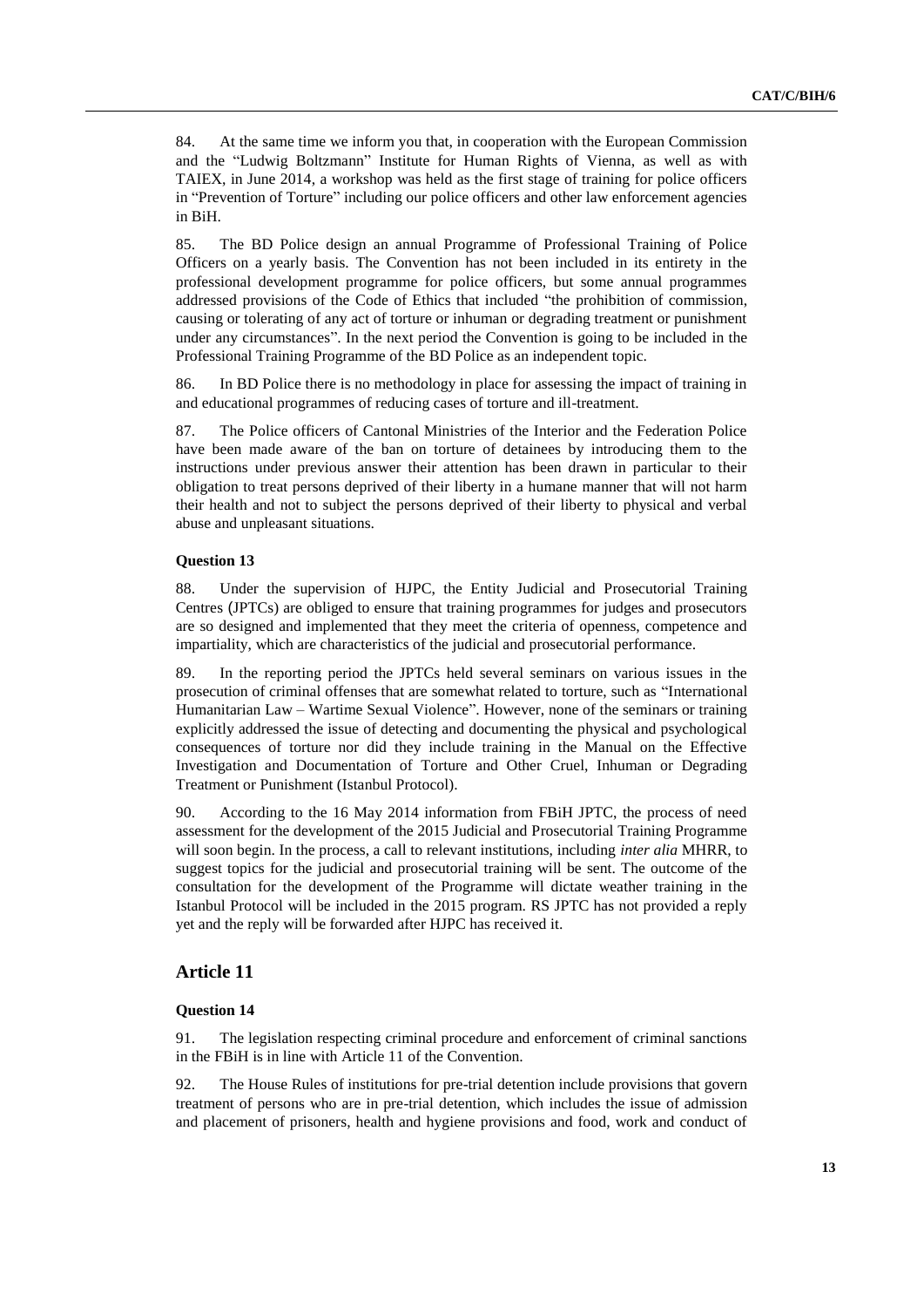detainees, maintaining of order and discipline, visits, correspondence, receipts of shipments and the press, proceeding in the case of escape or death of a detainee, release procedure, rights of detained persons and supervision of the execution of pre-trial detention and other matters relating to the conditions and manner of detention in the correctional facilities.

93. The legislation respecting criminal procedure and enforcement of criminal sanctions in RS is so in line with Article 11 of the Convention, as well as with other international human rights standards, that the current RS Criminal Procedure Code and the RS Law on Execution of Criminal Sanctions (RS OG 12/10, 117/11, 98/13) and the delegated legislation in this area – House Rules of institutions for pre-trial detention (RS OG 35/11) – contain provisions for treatment of persons who are in pre-trial detention, which includes the issue of admission and placement of prisoners, health and hygiene provisions and food, work and conduct of detainees, maintaining of order and discipline, visits, correspondence, receipts of shipments and the press, proceeding in the case of escape or death of a detainee, release procedure, rights of detained persons and supervision of the execution of pre-trial detention and other matters relating to the conditions and manner of detention in the correctional facilities.

94. The RS Ministry of the Interior has not amended the procedures concerning the admission of persons deprived of liberty since the previous report in 2010 and the only change that was introduced was electronic records of persons deprived of their liberty introduced with a view to better and easier superiors' supervising procedures after arrest.

## *The Federation Ministry of the Interior provides here answers to questions 14, 15, 16 and 20 of the list of issues of the UN Committee against Torture and they are as follows:*

95. As for rooms for detention of persons deprived of their liberty and the number of detained persons in the period 2010 to 2013 in the Cantonal Ministries of the Interior and the Federation Police Administration, we can say that they meet the minimum technical requirements in accordance with international and national standards. Any person deprived of liberty has the right to know the content of the instructions above while supervision over the implementation of the instructions above and the investigation of complaints of detainees against police officers is carried out by the Professional Standards Unit of cantonal police or Federation Police within the Ministry of the Interior.

96. In the reporting period, there were no deaths, i.e. cases of detained persons having died.

97. Police officers of the Cantonal and Federation Ministries of the Interior (FMoI) take all measures in accordance with the instructions above to prevent suicide or other violent deaths of prisoners in detention.

98. In the period since 2010 there have been no recorded cases of torture and illtreatment of persons deprived of their liberty by the police officers of Cantonal Ministries in the rooms for the detention of persons deprived of their liberty.

99. With regard to matters related to independent and external control mechanisms for unlawful actions by police officers and other law enforcement officers, the facilities where the police are placed have visibly marked mailboxes for written complaints against the police officers. Except for the above-mentioned method, all citizens can lodge any complaints about the work and activities of police officers verbally in police stations or directly to the Professional Standards Unit of the Ministry of the Interior by phone, fax or mail.

100. All complaints lodged against police officers are submitted to the Citizens' Complaint Board in the cantonal Ministries of the Interior and the Federation Ministry of the Interior, which gives approval to the Professional Standards Unit to open an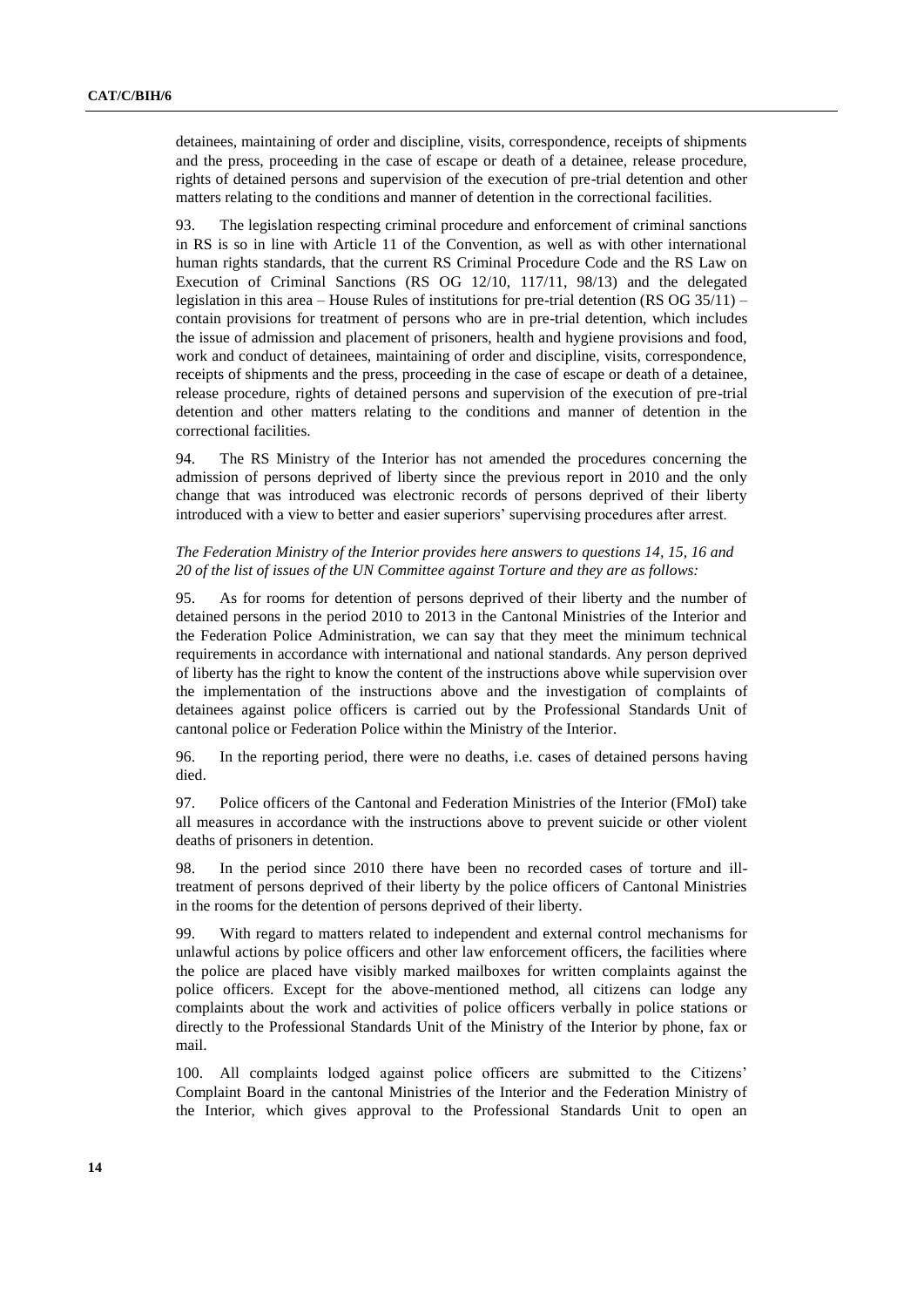investigation. After an investigation and assessment of the merits of the complaint, the Professional Standards Unit transmits the appeal to the Citizens' Complaint Board, which provides an assessment and an opinion on the investigation.

101. The applicant is notified of the outcome of the complaint. Procedures of the Professional Standards Unit (PSU) are regulated in detail in the Instruction on Procedures of the Professional Standards Unit and the Rules of Procedure of the Citizens' Complaint Board. In case of finding a complaint grounded PSU submits a proposal to the Police Commissioner or the Disciplinary Prosecutor (depending how serious the misconduct is) for disciplinary action, and if there are reasonable grounds to believe that the police officer has committed a crime, the report is submitted and the Criminal Police for action.

102. The 2010 statistics of detained persons are the following: male - 168, female - 3, totalling to 171 persons deprived of their liberty in 2010. The 2011 statistics of detained persons are the following: male - 41, female - 6, totalling to 47 persons deprived of their liberty in 2011. The 2012 statistics of detained persons are the following: male - 83, female - 10, totalling to 93 persons deprived of their liberty in 2012. The 2013 statistics of detained persons are the following: male - 37, female - 7, totalling to 44 persons deprived of their liberty. The aggregated data for the period 2010-2013 of persons kept in custody in the detention facilities of FMoI is the following: male - 329 and female - 26.

All documentation of the persons deprived of their liberty about their stay in the detention facilities is stored in personal files and neatly archived in a metal vault which is located in the facilities of the Federation Police Administration within the FMoI.

104. With regard to exceeding power related to the treatment of persons deprived of their liberty, one case was registered in the Federation Police Administration, which case involved an internal investigation against a police officer of the Criminal Police for exceeding police powers during arrest when he allegedly used unjustified means of coercion. The disciplinary proceedings were completed with an acquittal in a decision on appeal, because the allegations in the complaint were not proven.

## *Unified answers to Questions 14 and 15 provided by BD Police*

105. The BD Law on Execution of Criminal Sanctions (BD OG 08/00, 01/01, 19/07, 36/07) entrusts BD Police with detention of people in the territory of the BD. Complying with Article 140 of the BD Criminal Procedure Code  $(BD OG 44/10)^1$  and the BiH Law on Execution of Criminal Sanctions, Detention and Other Measures (BiH OG  $12/10$ )<sup>2</sup>, the BD Police repeatedly sent notices that there was a need for harmonization of legislation in this regard and for respect for the fundamental principles that govern issues concerning the detention of persons in BD. Following the entry into force of the new BD Law on Execution of Criminal Sanctions, Detention and Other Measures (BD OG 31/11) on 24 October 2011, the BD Police stopped the execution of detention in the territory of BD.

106. Article 11 of the BD Law on Police and BD the Rules of Procedure of the Professional Standards Unit of the Police provide for complaints against the police, as well as complaints of persons deprived of their liberty. With regard to the complaints, BD has established three independent institutional mechanisms whose jurisdiction is defined in

<sup>&</sup>lt;sup>1</sup> Which provides that detention is executed in the institutions so designated by the Judicial Commission of Brcko District of Bosnia and Herzegovina in cooperation with the competent authorities of the Entities;

<sup>&</sup>lt;sup>2</sup> Which provides that detention is executed in a special unit of a correctional facility or in a special detention facility and that the CPC and the relevant law are applied to detention and that the Entities and BD are ordered to bring their laws governing this matter with the state-level law.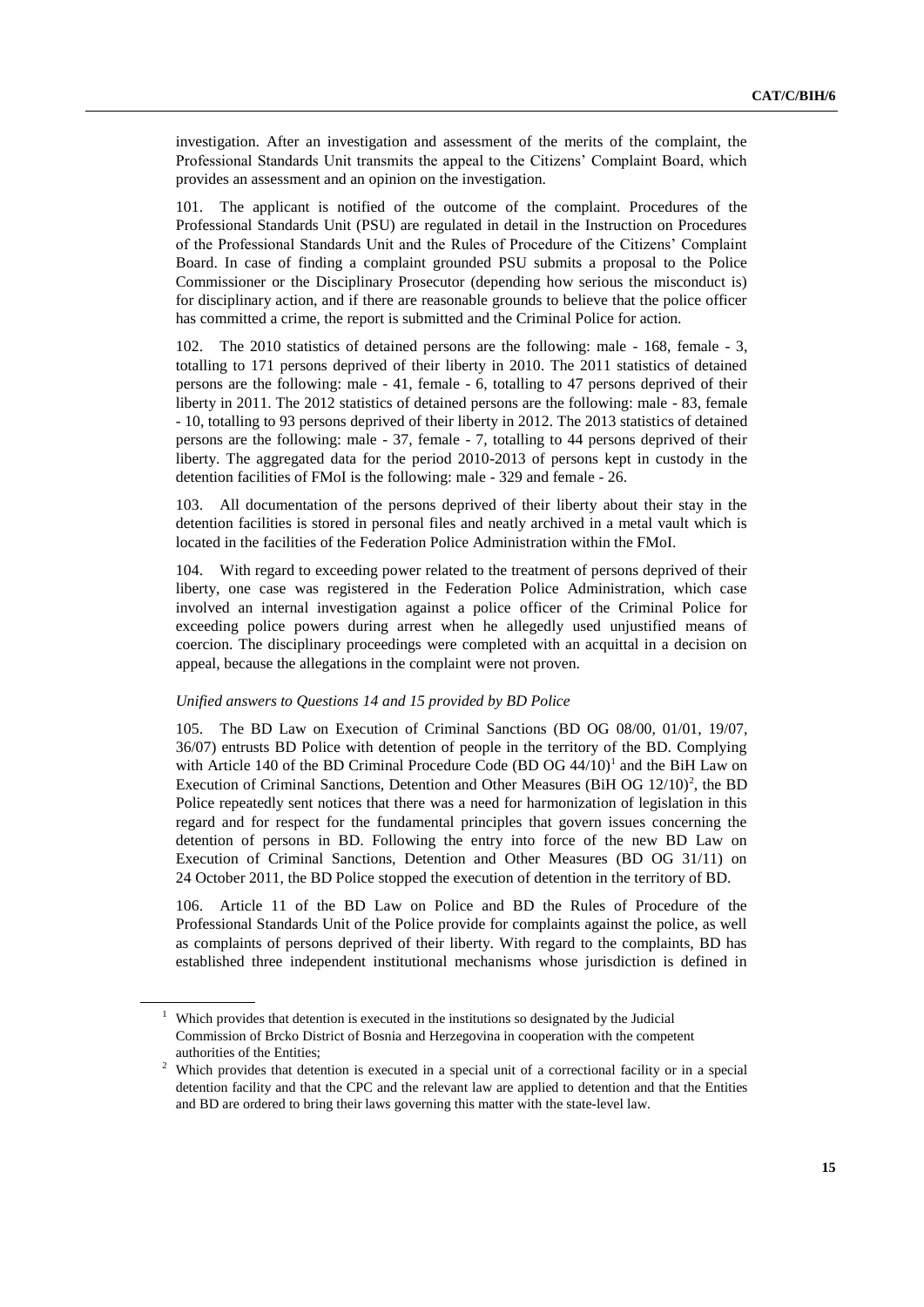relation with *inter alia* complaints against the police: the BD Office for Citizens' Complaints in the Mayor's Office, the BD Commission for Public Security and Oversight of the Police within BD Assembly (formed from members of the Assembly), the Independent Committee for the Selection and Appointment of the Chief and Deputy Chief of Police and the Assessment of the Chief's of Police Performance, which was formed as an independent parliamentary body, and the Professional Standards Unit of the BD Police having jurisdiction over investigation into complaints against police for all police officers except the Chief of Police and his deputy. The establishment of the above-mentioned bodies has set up mechanisms of internal and external oversight, which, together with judicial oversight, are independent mechanisms for *inter alia* complaints of persons deprived of their liberty. In addition, the BD Law on Police Officials provides for mandatory records of persons deprived of their liberty and the treatment of persons deprived of their liberty is governed in the Instructions of BD Police on the Treatment of Persons Deprived of Their Liberty 14.05/1-02-13145/11 dated 10 February 2012.

107. Furthermore, the detention facilities were covered by video surveillance, only video monitoring being carried out without archiving the videos.

108. Establishing effective mechanisms to, *inter alia*, protect the rights of people during detention, transportation, etc., in the nine official police vehicles (mostly vehicles that are used for interventions, transport of persons and other interventional procedures), in accordance with the available budget resources, systems for audio-video recording of police actions, both in front of the vehicles and inside of the vehicles have been installed.

## **Question 15**

109. The Federation Ministry of Justice is making significant efforts to improve the financial, technical and sanitary conditions in places of deprivation of liberty.

110. All convicts and detainees have the opportunity to submit complaints to the relevant institutions without any restrictions.

111. According to the RS Ministry of Justice, competent institutions in RS, primarily the Ministry of Justice, are constantly making significant efforts to improve the financial, technical and sanitary conditions in institutions for custody.

112. Regarding the prison system that, as noted, "lacks a uniform legislative framework for implementing criminal sanctions", it can be concluded that the current system based on the constitutional responsibilities of the Entities fully meets the needs of criminal sanction execution and that the current practice and cooperation between competent ministries of justice has been at the required level.

113. With regard to his question from the list of issues of the UN CAT, we were informed by the RS Ministry of the Interior – Crime Police Directorate that the RS National Assembly formed the Security Committee which has authority to supervise the RS Ministry of the Interior, as an authority independent from RS MoI.

## **Question 16**

114. Tables with data required from the RS Ministry of Justice and the Federation Ministry of Justice can be found in Annex to this report.

115. Put together according to the RS Criminal Police Directorate, a table relating to the number of persons deprived of their liberty by the police officers follows below: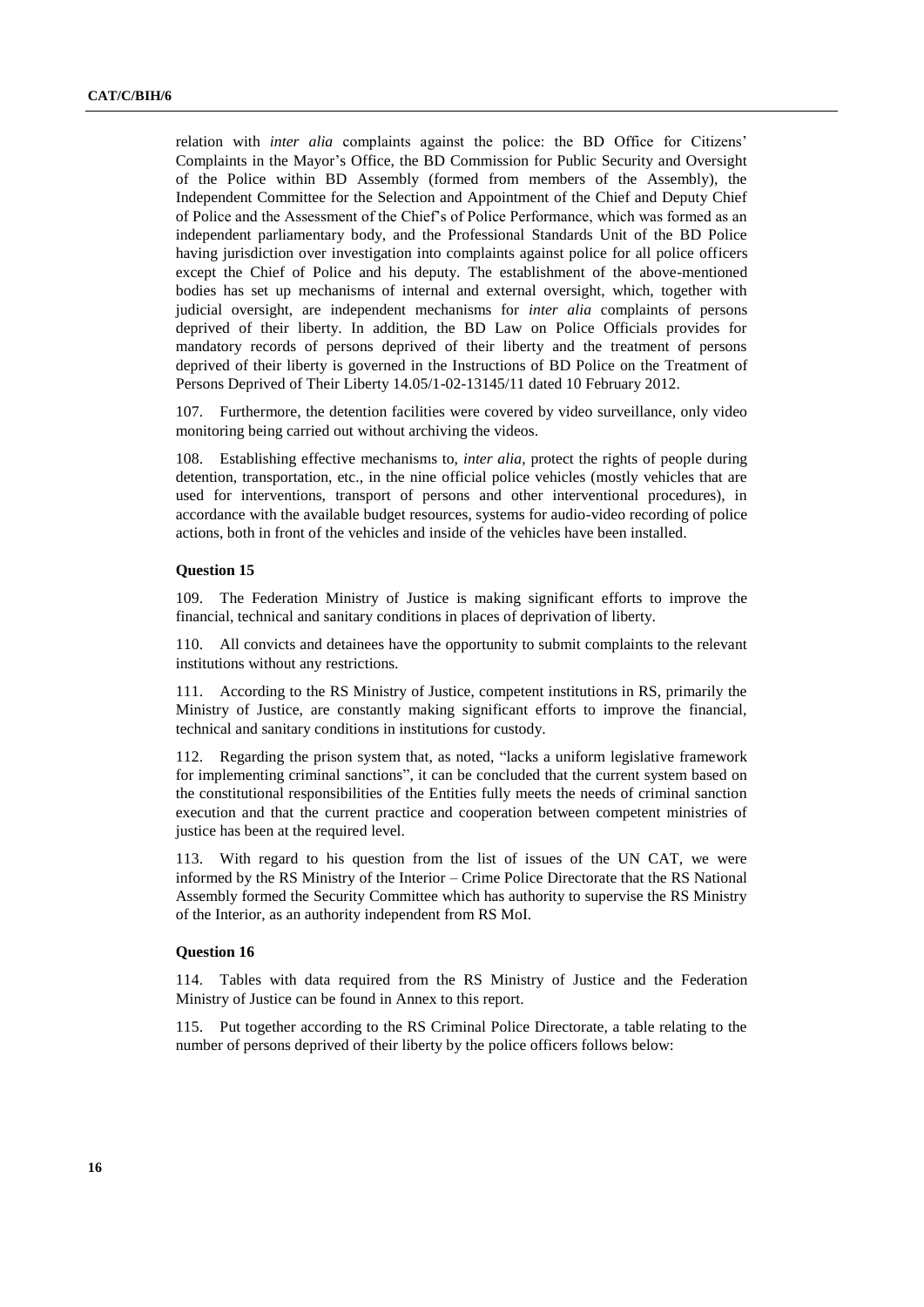| Year                                        | 2011  | 2012  | 2013  |
|---------------------------------------------|-------|-------|-------|
| Number of persons deprived of their liberty | 2.612 | 3.067 | 3,219 |
| Because of misdemeanours                    | 823   | 907   | 841   |
| Because of crimes                           | 1.789 | 2.160 | 2,378 |

116. A tabular overview provided by the BD Police:

| Number of persons kept in detention or police custody in detention or police facilities |  |  |  |  |
|-----------------------------------------------------------------------------------------|--|--|--|--|
| in BD, $2010 - 2013$                                                                    |  |  |  |  |

|                                             |                    | 2010 | 2011 | 2012         | 2013         |
|---------------------------------------------|--------------------|------|------|--------------|--------------|
| Persons deprived<br>of their liberty        | Misdemeanours      | 82   | 95   | 79           | 68           |
|                                             | Crimes             | 161  | 150  | 107          | 49           |
|                                             | Wanted person list | 14   | 19   | 24           | 33           |
|                                             | Total              | 257  | 264  | 210          | 150          |
| Persons deprived<br>of their liberty by sex | Male               | 254  | 261  | 205          | 147          |
|                                             | Female             | 3    | 3    | 5            | 3            |
| Kept in police custody                      | Misdemeanours      | 77   | 87   | 74           | 60           |
|                                             | Crimes             | 120  | 101  | 63           | 44           |
|                                             | Wanted person list | 22   | 16   | 6            | 15           |
|                                             | Total              | 219  | 204  | 143          | 119          |
| Kept in detention                           |                    | 41   | 28   | $\mathbf{0}$ | $\mathbf{0}$ |

117. According to the BD Law on Execution of Criminal Sanctions, Detention and Other Measures (BD OG, 31/11) dated 27 October 2011, people are kept in detention in competent institutions of Entities.

118. Enforcing the BiH Law on Protection of Personal Data, records of persons kept in detention or police custody do not contain personal data so that we cannot provide information on their structure.

119. Please find the statistics provided by the Immigration Centre of the Service for Foreigners' Affairs in Annex I.

## **Question 17**

## *Correctional Facilities of the Federation Ministry of Justice*

120. In 2011, in a detention cell of Tuzla Correctional Facility a detainee committed suicide by hanging. It was a Bosniak male, 38 years old and he was placed in detention because of a suspicion that he had committed a murder. Tuzla Canton MoI was informed about the suicide and they conducted an investigation with the Prosecutor of the Cantonal Prosecutor's Office.

121. In 2012 Busovača Correctional Facility one sentenced person died of natural causes.

122. In 2013, one death occurred in Mostar Correctional Facility. The prisoner was a male, 49 years old, a Bosniak. The cause of death was a stroke and he died in the University Hospital of Mostar.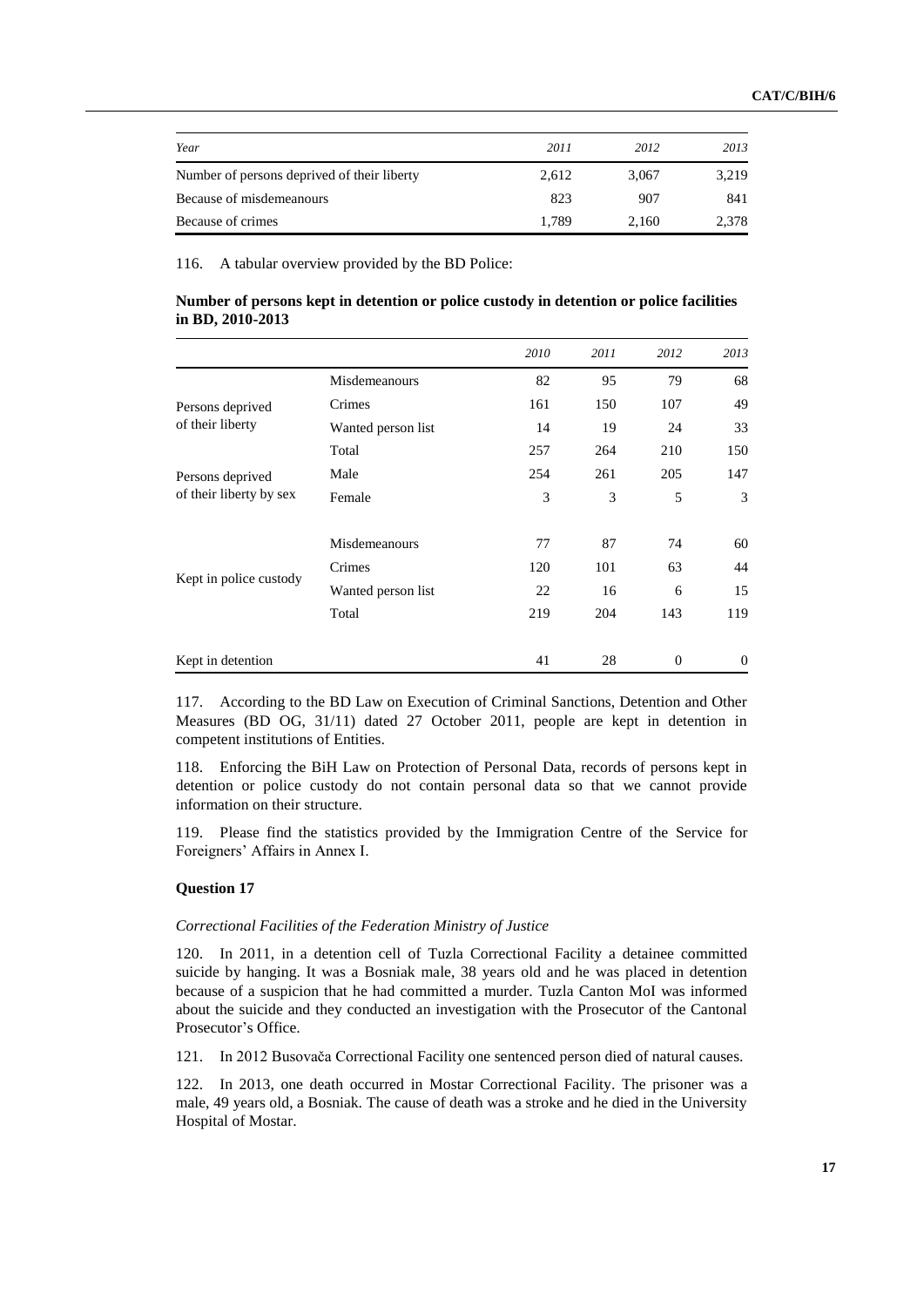123. In the reporting period, Sarajevo Correctional Facility registered one death of a Croatian convict and it was a natural death.

124. In the reporting period, a total of 9 sentenced persons died in Zenica Correctional Facility. 2011: one person, a male, 70 years old, a Bosniak, death occurred during an interruption of his serving the sentence, owing to natural causes.

125. 2012**:** 3 persons, all males, Bosniaks, 54, 66 and 64 years old, one person died in hospital, the other died in prison and the third person died during an interruption of his serving the sentence. He died from natural causes. 2013: five persons, all males, four Bosniaks and a Serb, 32, 48, 56, 58 and 57 years old. Four of them died in hospital and one of them died during an interruption of his serving the sentence. 4 cases were cases of natural death and one case was a violent death. The latter died in hospital in 2013 from injuries inflicted by fellow inmates in prison. The Prison has taken necessary measures against the prison staff who were working in the place of incident and the convicted person suspected of having committed the crime has been placed into detention and he is currently in the detention unit. All necessary actions have been taken by the Ministry of the Interior of Zenica-Doboj Canton, in cooperation with the Prosecutor's Office, which is currently conducting the proceedings. The Correction, Treatment and Health Care Departments provide assistance to inmates monitor their physical and mental.

126. In order to prevent convicted persons from committing suicide, preventive measures are taken to include a variety of factors: social, psychic, physiological and cultural, which prevention process includes all prison staff (the Treatment Department, the Health Care Department and the Security Department). To this end, they take preventive measures, such as interviews with different groups of convicts, special treatment tailored for high-risk groups in the form of occupational therapy, sport activities, enhanced individualized work with convicted persons, advisory work to facilitate the acceptance of reality, correctional guidance to change attitudes, intense penological treatment in order to prevent crime recidivism, regular contact with the core family and the availability of religious facilities and practice of religion in order to eliminate negative thoughts and prevent suicidal thoughts.

#### *RS Correctional Facilities*

127. In the reporting period, only one case of death of detainee occurred in correctional facilities in RS and it happened in detention facility of the Correctional Facility of Doboj. Namely, on 24 April 2011, a male detainee, 44 years old, a Serb, died due to suffocation with a piece of dry bread. About the referenced event without delay informed the competent Court, the RS Ministry of Justice, the Ministry of the Interior, the Public Security Centre of Doboj, the family and the lawyer of the detainee were informed about it without delay.

128. An investigation was carried out on the spot by the RS Ministry of the Interior and an autopsy was order by the competent prosecutor. The autopsy was performed by the duty pathologist of "Holy Apostle Luke" Hospital of Doboj and its findings established that the cause of death was suffocation with a piece of dry bread. In connection with this incident, extraordinary inspection was carried out by the Inspectorate of the RS Ministry of Justice, which found that there were no shortcomings in the work of Security Department.

129. As to the question of taking measures to prevent suicides and other sudden deaths in detention centres, we can state that immediately upon admission into a correctional facility, mandatory medical examination of every detainee and prisoner is performed during which the health condition is determined and, if necessary, further specialist examinations, including psychiatric examinations, are made. While serving the sentence, in addition to continuing health care, actions and procedures are taken to identify any suicidal risk, involving psychologists, doctors and social workers. On the other hand, the Security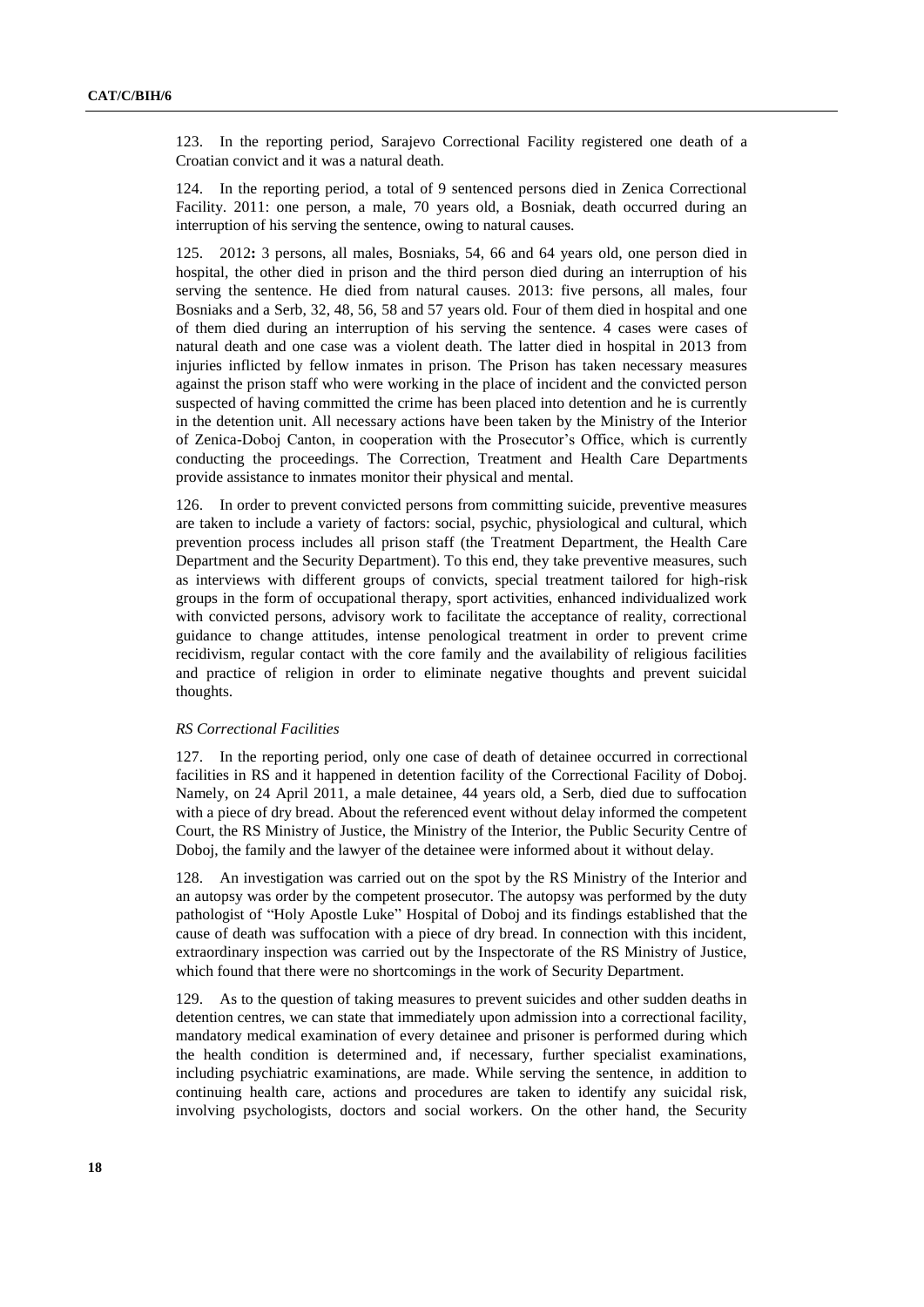Departments have a range of measures stemming from the Law on Execution of Criminal Sanctions relating to treatment of high security risk inmates, regardless of whether they are suicidal or with other risky behaviour, such as, for example, the application of specific measures of intensified surveillance, seizure and temporary retention of things that are permissible, separation in rooms without dangerous objects, placement in a medical room with intensive surveillance, accommodation in a maximum security ward with intensive treatment program.

130. Applying the above-described approaches and treatment of detainees and prisoners, in the reporting period, early actions of security staff prevented suicide attempts of detainees on two occasions (Correctional Facility of Istocno Sarajevo and Correctional Facility of Banja Luka).

131. In the reporting period, no deaths were recorded in the custody of the BD Police or in the Immigration Centre of the Service for Foreigners' Affairs of the BiH Ministry of Security.

#### **Question 18**

132. In accordance with statistics of the Federation Ministry of Justice concerning the reporting period, there was a number of cases of violence among detainees and prisoners. All cases involve brawls among inmates which are treated and processed as a disciplinary offense provided for in the Law on Execution of Criminal Sanctions.

133. Zenica Correctional Facility reported the following cases of disciplinary offenses:

- Convicts: 2011: 226 convicts (fight, quarrel, racketeering)
- 2012: 210 convicts (fight, quarrels, racketeering)
- 2013: 56 convicts (fight, quarrels, racketeering)

134. In 2011, four disciplinary proceedings were conducted against prison officers, of which three cases resulted in fines and the proceedings were suspended in one case.

135. In 2012, four disciplinary proceedings were conducted against prison officers, which all resulted in fines.

136. In 2013, three disciplinary proceedings were conducted against prison officers, of which two cases resulted in fines and the proceedings were suspended in one case.

- 137. All disciplinary proceedings are related to negligence in law enforcement.
- 138. Bihac Correctional Facility reported the following cases of disciplinary offenses:
	- Convicts: 2011: 40 convicts (fight, quarrel)
	- 2012: 25 convicts (fight, quarrel)
	- 2013: 38 convicts (fight, quarrel)

139. In Tuzla Correctional Facility, according to available information, in 2011, disciplinary proceedings were conducted against a prison officer for violence against a convict. The disciplinary commission imposed a sentence: termination of employment in the correctional facility. In an appeal procedure the sentence was commuted to a fine in the amount of 40% of salaries of the prison officer in the next six months.

140. In the reporting period Orašje Correctional Facility reported one case of violence among convicted persons occurred on 1 December 2013, when a small-scale prison riot broke out and was successfully resolved without violence involving the prison staff.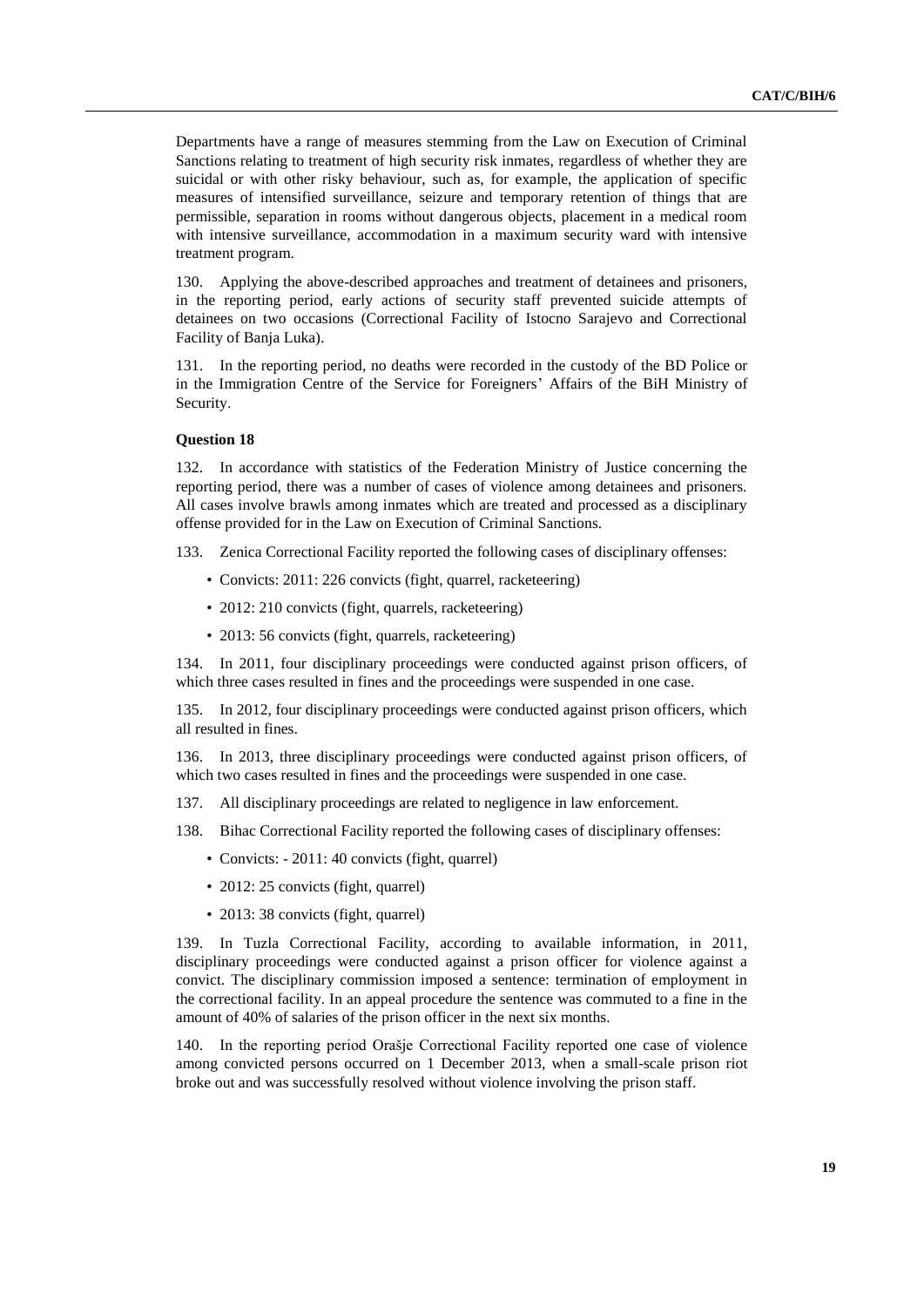141. In 2012, a complaint was filed by a convicted person for misconduct of prison officers, but an investigation was not carried out by the Prosecutor's Office owing to a lack of reasonable suspicion that the reported prison officers had committed a criminal offense.

142. In the reporting period Sarajevo Correctional Facility reported 75 disciplinary incidents involving violence among inmates, where disciplinary proceedings were conducted. No complaints were filed against prison staff. In the reporting period, four disciplinary proceedings were conducted prison staff – prison guards, which resulted in fines.

143. In the reporting period Busovača Correctional Facility reported three cases of violence among convicts (brawls).

144. According to the RS Ministry of Justice, in the reporting period, a number of cases of violence among detainees and prisoners was reported. All cases involved prison brawls, which incidents are treated and processed as a disciplinary offense in accordance with the Law on Execution of Criminal Sanctions, the Rulebook on Disciplinary Responsibility of Prisoners (RS OG 34/11) and the House Rules for Detention Facilities (RS OG 35/11).

145. Bijeljina Correctional Facility reported the following cases of disciplinary offenses involving prison brawls:

- Detainees:
	- 2011: 3 cases
	- 2012: 2 cases
	- 2013:
- Convicts:
	- 2011: 5 cases involving 10 convicts
	- 2012: 5 cases involving 13 convicts
	- 2013: 3 cases involving 7 convicts

146. Doboj Correctional Facility reported the following cases of disciplinary offenses involving prison brawls:

- 2011: 6 cases
- 2012: 12 cases
- 2013: 17 cases

147. In the reporting period Banja Luka Correctional Facility reported 38 cases of disciplinary violations involving elements of violence and they were:

• 2011:

- 3 cases of prison brawls
- 1 cases of bullying
- 2012:
	- 11 cases of prison brawls
	- 7 cases of bullying
- 2013:
	- 7 cases of prison brawls
	- 9 cases of bullying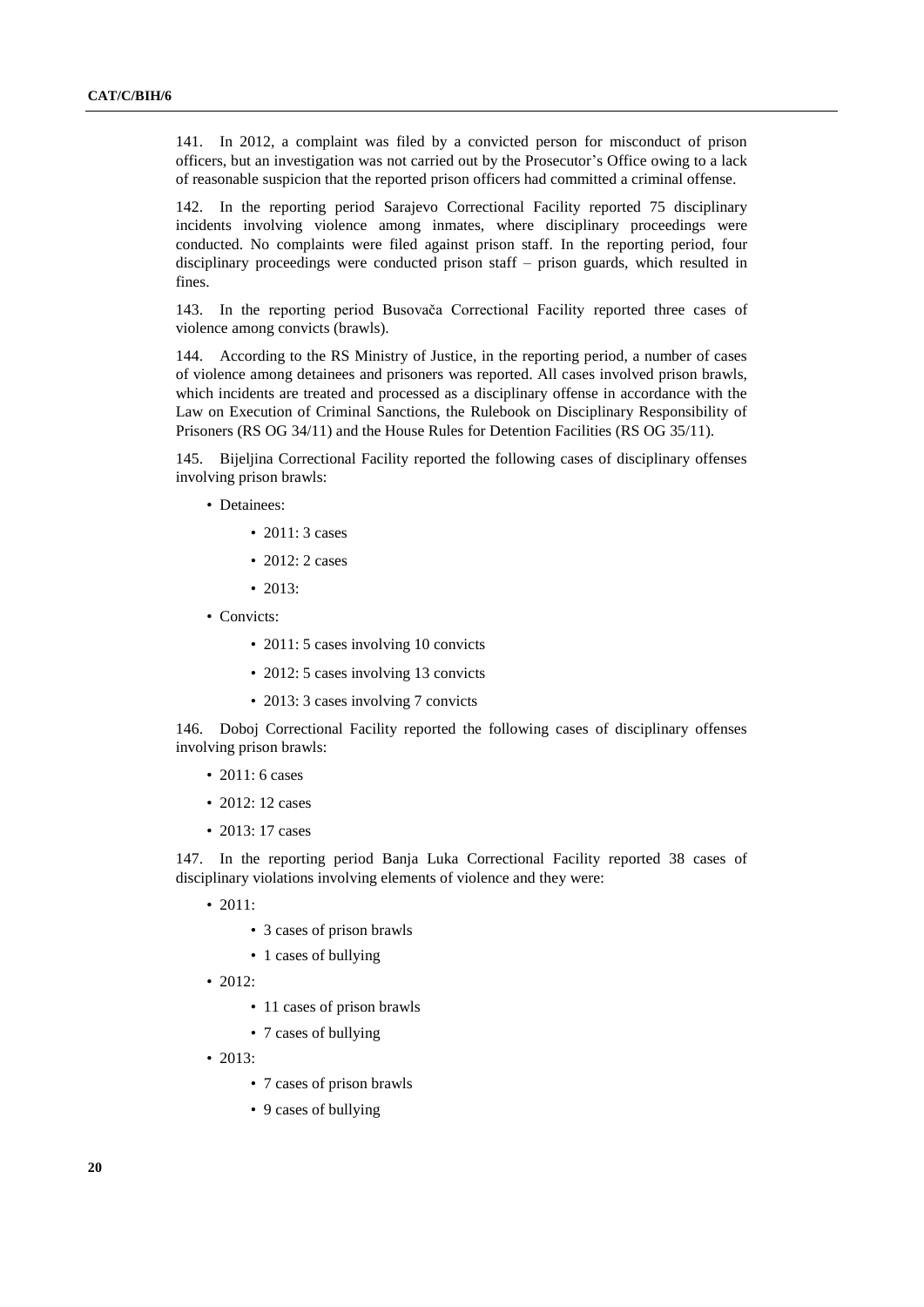148. In the reporting period Foca Correctional Facility reported 43 cases of prison brawls.

149. According to information received from correctional facilities, negligence on the part of law-enforcement personnel has not been reported. With a view to preventing any form of violence among detainees and prisoners, all measures, actions and procedures prescribed by law and regulations are applied.

150. With regard to paragraph 18 and frequency of violence among inmates in the Immigration Centre: In the reporting period there were 2 cases of self-harming, 1 case of destruction of inventory of the Centre and one case of assault on an official person while engaged in the execution of official duties.

## **Question 19**

151. With regard to the recommendation concerning paragraphs 116, 117 and 118 of the CPT Report on a visit to BiH carried out in April 2011, which points to the need to take measures to develop alternatives to institutional care, through the establishment of appropriate structures in the community, on the initiative of the Federation Ministry of Labour and Social Affairs, in 2012, FBiH adopted Conclusions which are key initiatives underpinning the reform process of deinstitutionalization and transformation of social welfare institutions in the Federation.

152. According to the conclusion, the FBiH Government suspended investments in expanding the capacity of existing institutions for people with disabilities. The funds are invested in the quality of life of beneficiaries in institutions and the development of services through the "Supported Community Living" Programme. At the *same time*, FBiH Government provides funds to open separate residential communities outside the social care institutions. So far about 60 beneficiaries have been moved from the social care institutions to new housing units. The "Supported Community Living" Programme was implemented, so in this way supported community living is provided to 11 beneficiaries. The implementation and further expansion of this model of supported community living for approximately 30 beneficiaries is in progress.

153. According to the FBiH Government's conclusions, the Draft Strategy of Deinstitutionalization and Transformation of Social Welfare Institutions in FBiH (2014- 2020), aiming at speeding up the reform processes of transformation and deinstitutionalization, has been prepared. It makes the basis for planning a network of social welfare institutions and activities and for defining top priorities in investments in the development of a network of services for supported community living.

154. When it comes to recommendations under paragraphs 119 and 120 relating to a need to take measures to improve the living conditions and the level of staffing in the "Drin" Home, the Federation Ministry of Labour and Social Affairs has issued the Rulebook on Standards for Work and Services in Social Care in the FBiH; which provides for basic quality and lower limits in the provision of service in social welfare institutions (FBiH OG 15/13).

155. The recommendation respecting paragraph 121 relates to enabling the staff at "Drin" to be provided with further training and support in order to fulfil their duties professionally. In relation to this recommendation, we inform you that the training of staff has been intensified so that they have training in different areas several times during a year. Continuous cooperation has also been achieved with an organization of the Netherlands holding training of professionals and caregivers from different spheres.

156. The recommendation respecting paragraph 122 refers to the need for steps be taken at the "Drin" Home to ensure that more residents benefit from psychosocial and occupational therapeutic activities adapted to their mental capacity and physical mobility.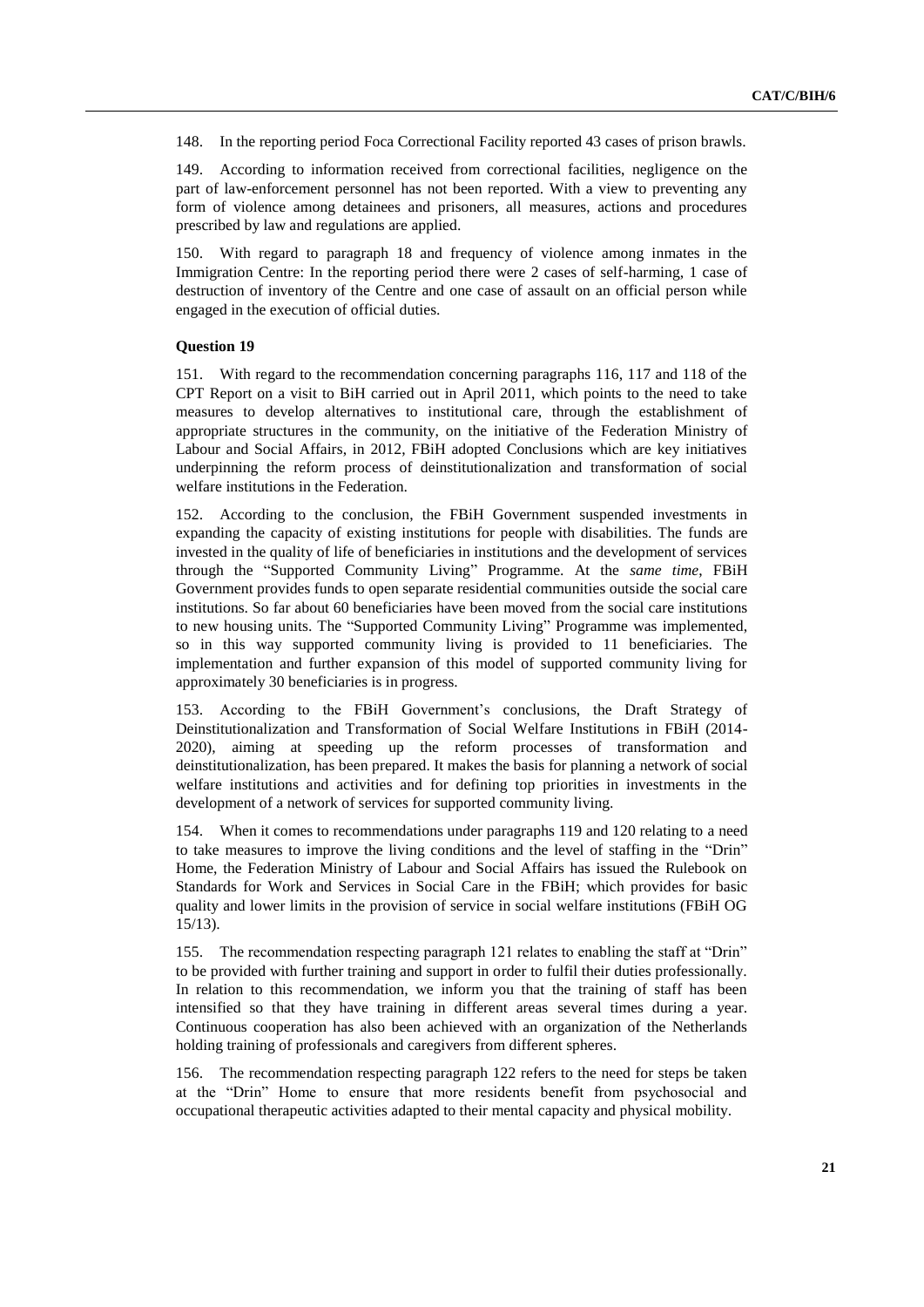157. In this regard, the number of hired professionals has increased, so three social workers, a sociologist and a psychologist in the psycho-social and occupational therapy activities have been hired and thus the number of beneficiaries who are involved in various therapeutic activities have increased. About 200 beneficiaries are included every month in various occupational activities within and outside the "Drin" Home. New premises have been equipped for the existing workshops, which are held in much better conditions with much more beneficiaries.

158. Paragraph 123 requires comments on the perceived practice of mixing mentally ill residents with beneficiaries with learning disabilities. The professional team of the "Drin" Home works diligently to improve the situation. In the foreseeable future, by opening a newly built residential unit and renting residential buildings by the "Drin" Home, this problem will be completely solved.

159. With regard to the recommendation respecting paragraph 124 the "Drin" Home issued the Rulebook on Seclusion of Beneficiary, which defines the conditions and procedures for seclusion of beneficiaries. While secluding a beneficiary, records of measures and the use of coercive measures are kept in a special list dedicated to these instances, with all the important parameters that are monitored in these circumstances.

160. Regarding the recommendation respecting paragraphs 125 and 126, the social welfare institutions caring of mentally disabled persons provide care and accommodation to mentally disabled people and they are not health care facilities for involuntary detention of persons with severe mental disabilities, in accordance with the Law on the Protection of Persons with Mental Disorders. The basis for the placement of people in a social care institution is a decision of the competent social welfare centre, which refers a person into a social care institution, based on the relevant Law on Social Welfare.

161. Regarding the recommendation respecting paragraph 127, the draft FBiH Strategy for Deinstitutionalization and Transformation of Social Welfare Institutions (2014-2020) highlights the detrimental effects of the guardianship concept protecting these persons. In this sense, it is concluded that there is a need to carry out the revision of guardianship concept by instituting proceedings to restore deprived legal capacity to people with psychosocial disabilities who do not want to be under guardianship.

162. According to the FBiH Ministry of Justice, the Department for Execution of Orders for Compulsory Treatment and Commitment in Medical Facilities, so called Forensic Department, affiliated to Zenica Prison, has been located outside the facility since 2008. The Department, as a separate unit, is housed in a separate building that was adapted so that it could meet basic requirements for patients' placement, including both medical and technical requirements. We can conclude that the conditions for accommodation are far better than at the time of earlier reports and the situation when the Department was within prison compound. In 2011 the Department had 23 patients and currently there are 17 patients. The patients were placed in 7 three-bedded rooms with cable TV. The patients have available space for walking, sports ground, a TV room and smoking room, dining room and seclusion room under video surveillance, which meet the WHO standards. The ward provides 24 hour nursing care, psychiatrist's services three times a week and a prison doctor and a specialist physician (internal medicine, dermatology, radiologist, surgeon, dentist, ophthalmologist) are available on a daily basis.

163. The Forensic Department is temporary, i.e. until the conditions for the transfer of patients to the Sokolac Psychiatric Hospital have been met, on the basis of the Decision of the FBiH Government 833/2010 dated 14 October 2010.

164. According to the FBiH Ministry of Health, in 2012 the FBiH Government adopted the "Policy and Strategy for the Protection and Promotion of Mental Health in FBiH (2012- 2020)", which defined, in the context of due governance, goal 4.1.1. "Harmonization and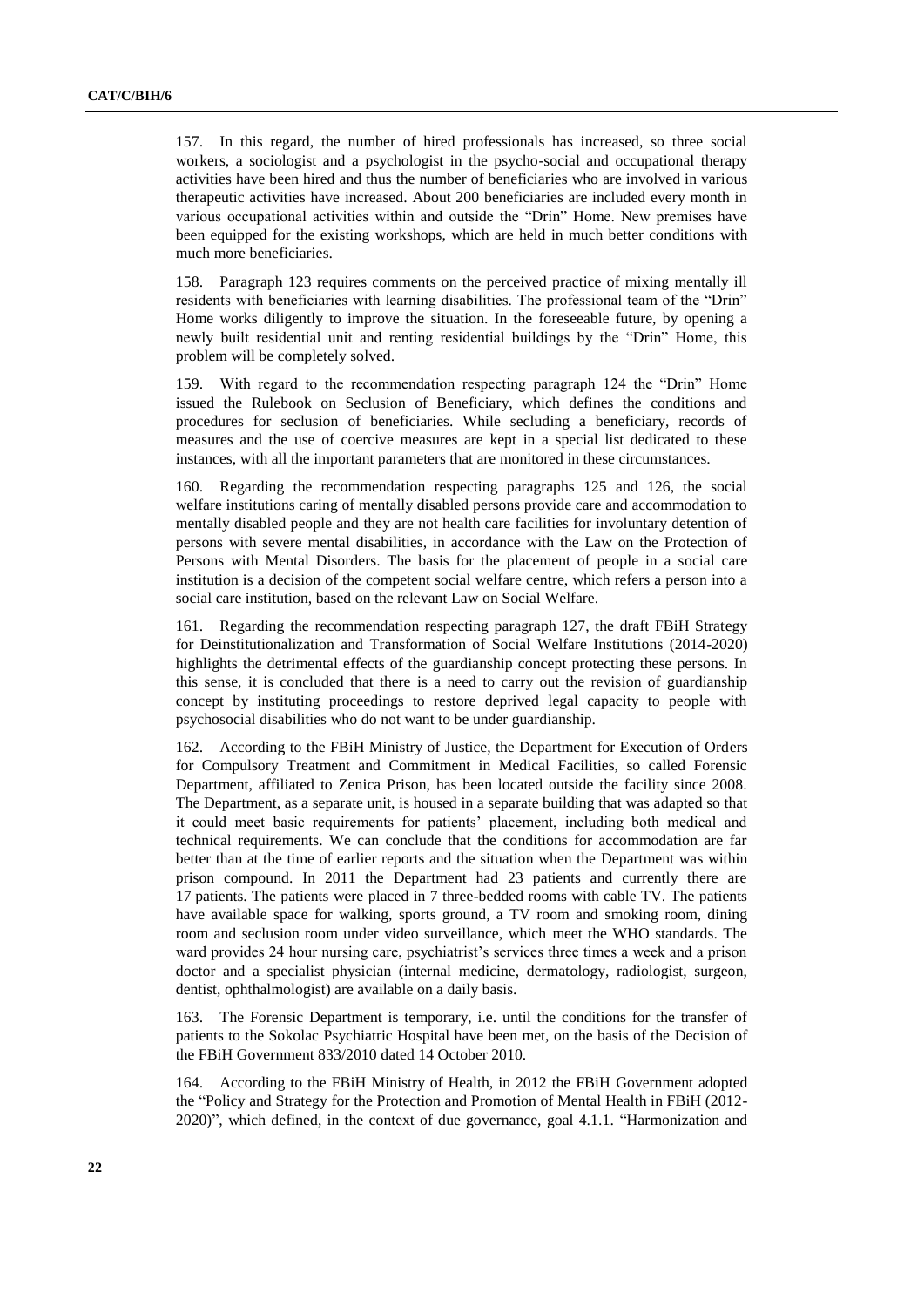adoption of legal acts in the field of mental health in line with European directives and standards" including an objective related to the establishment of the Committee for Monitoring the Protection of Rights of Persons with Mental Disabilities. FBiH authorities started amending the Law on the Protection of Persons with Mental Disabilities in terms of creating conditions for the establishment and operation of the Commission.

165. The Commission was appointed on 13 December 2013 on the basis of a decision issued by the Federation Minister of Health. The Federation Ministry of Health has developed a Manual for the Commission for Monitoring the Protection of Rights of Persons with Mental Disabilities of the Federation, which is based on the UN Convention on the Rights of Persons with Disabilities. The Federation Ministry of Health is continually working to enhance mental health centres in the community and to strengthen the concept of community services in general.

166. The BD Government's Division for Social Security has sent a reply which states *inter alia* that their preference in the protection of persons in need are non-institutional forms.

167. According to the report of the RS Ministry of Health and Social Welfare, the Modrica Psychiatric Hospital has two wards: Male Acute Unit (capacity of 15 patients) and Female Acute Ward (capacity of 14 patients), the number of patients ranging from 20-31 depending on the needs dictated by the state of the patients' health. Regarding the rehabilitation of patients, rehabilitation measures are regular hospital activities embedded in the treatment schedule of each patient and after discharge rehabilitation in the community is recommended, which is implemented by Mental Health Centres. The hospital has implemented a policy of information safety and security. Security and confidentiality of medical examinations and findings are also provided following the "Medical Procedure Management" procedure and "Internal Communication" and "External Communication" instructions. This issue is also discussed in detail in the Rulebook on the Rights of Patients, which has been made and accepted as a compulsory internal document of the hospital.

168. In the period 2010-2014, Sokolac Clinical Psychiatric Hospital had a total of 163 persons with psychosocial disabilities and who were deprived of their liberty. Of this number, 141 patients were men and 22 patients were women. As for the offenses committed, the most common offences were homicide (murder and attempted murder) – 41 people, causing serious bodily injury  $-10$  people, aggressive behaviour  $-3$  people, Assault on an official person while performing his official duties  $-5$  people, domestic violence – 33 people, robbery and theft – 26 people, sex crimes (rape, sexual violence against children, sexual intercourse with a child etc.)  $-8$  people and illicit production and trafficking of drugs and enabling the use of narcotics – 8 people. Other offenses are less common. The average commitment of these individuals in the hospital in the reporting period was 7 months.

169. As to the question of alternative treatment, upon discharge these individuals are referred to the relevant Centre for Mental Health and the Centre for Social Work, which provide rehabilitation and other services. The institution has organized activities within the occupational treatment, where a patient has the opportunity to participate in various workshops, therapy groups, recreational activities etc. Confidentiality of medical examinations and findings of the persons being treated at the facility are respected, complying with the Law on the Protection of Personal Data (BiH OG 49/06), the Law on Amendments to the Law on Protection of Personal Data (BiH OG 76/11), the Rulebook on the Rights of Patients and procedures respecting patients' rights to privacy and confidentiality.

170. In regards to the medical examinations and findings, the "Dr Miroslav Zotović" Institute of Orthopaedic Surgery, Physical Medicine and Rehabilitation fully respects and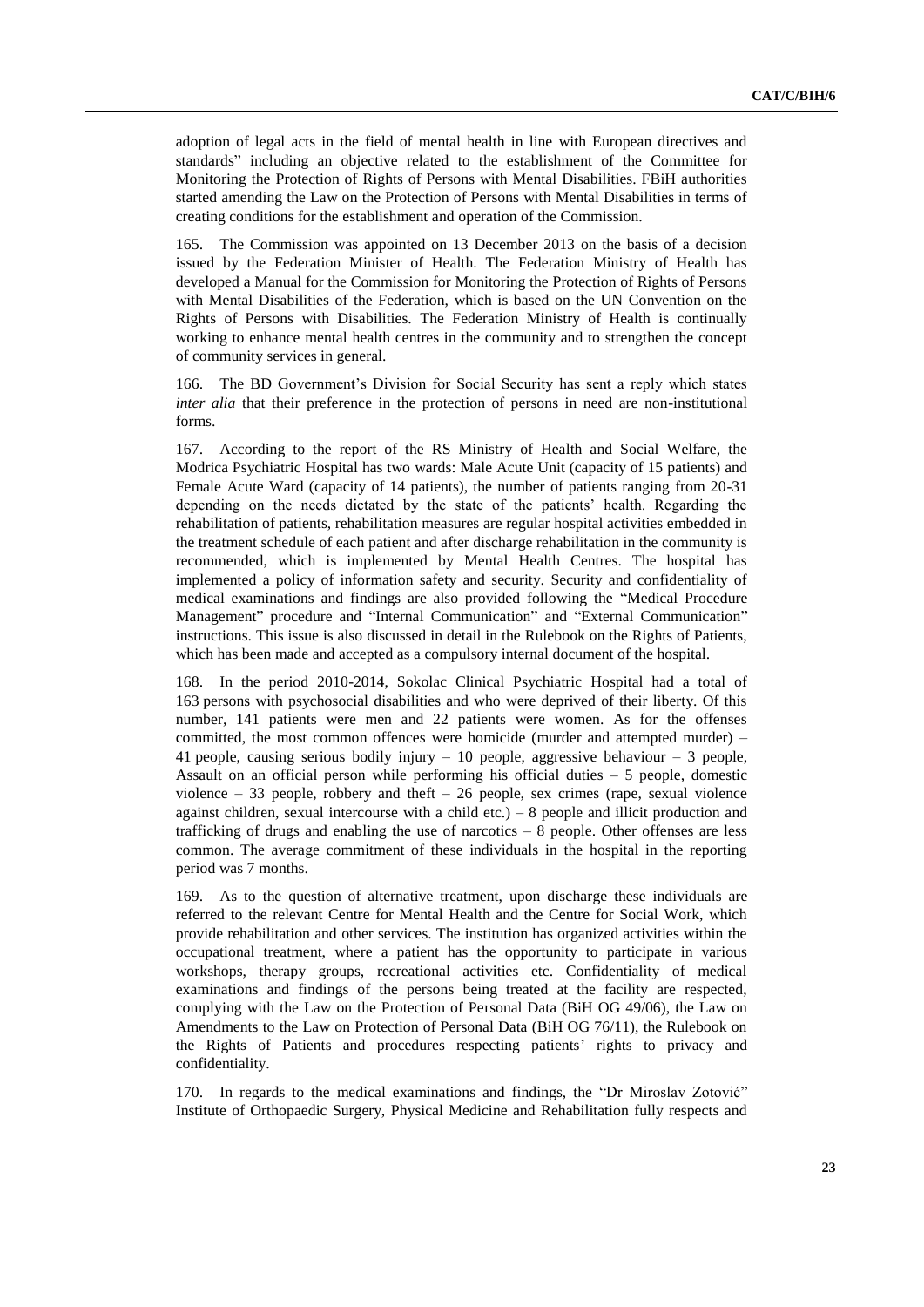implements the Law on Health Care (RS OG 106/09) relating to the rights of patients and citizens in exercising their right to health care. Based on the Law on Health Care and the delegated legislation, the Institute issued the Rulebook on Rights of Patients, which governs in detail the issue of confidentiality of information on the health condition of patients and all other matters relating to the confidentiality of documents and the rights of patients and service users.

171. In accordance with human rights instruments, the citizens of BiH with mental disorders who have committed criminal offenses receive an order for compulsory treatment and commitment in an appropriate institution. The Sokolac Institute of Forensic Psychiatry was founded in 2010 in a decision of the RS Government (RS OG 07/10). The Institute is registered as an institution of tertiary health care. The RS Ministry of Health and Social Welfare is responsible for organizing and monitoring the work of the Institute. An Agreement on Placement and Reimbursement of Costs for the Execution of Orders for Compulsory Treatment and Commitment Imposed in Criminal Proceedings and any Other Proceedings was signed between the BiH Council of Ministers, the Federation Government, the RS Government and the BD Government (BiH OG 89/09). The Agreement provides for placement and treatment of patients from the whole country on equal footing.

172. The Institute is located in the reconstructed building of the former military hospital of Sokolac and it is the only facility of this type in the entire territory of BiH. After starting work, the Institute will have the capacity and psychiatric treatment for up to 200 persons in BiH, order for compulsory treatment and commitment in an appropriate institution.

173. According to the latest information, in BiH there are currently 176 persons who have received an order for compulsory treatment and commitment in an appropriate institution. These persons are housed in inadequate facilities and should be placed as soon as possible in the Institute, so the opening of the Institute is of utmost importance. With the official opening of the Institute persons with mental disorders who are offenders, will be adequately cared for and in the health and justice systems of the Entities and BD, preconditions for the application of respect for human rights standards of criminal offenders with mental disorders will be created according to the European Convention on Human Rights.

174. The economic crisis in the country and limited public budgets and the lack of funds necessary for the purchase of medical and non-medical equipment prevent the completion of works for the opening of the Institute. In this context, the Swiss Agency for Development and Cooperation (SDC) has supported a project proposal of the RS Ministry of Heakth and Social Welfare for equipping and training the staff of the Institute and has provided financial support of BAM 2,150,000.00 as a grant. The expected results are:

- The Institute will be equipped with medical and non-medical equipment and preconditions for the official opening and the beginning of the Institute will be created.
- The staff of the Institute will be trained in the operation and proper treatment of potential crisis situations.

175. Answering question 19, the FBiH Institution of Human Rights Ombudsman notes that a lack of institution to house individuals who have committed a crime in a state of mental incapacity is still worrisome. Although some consultations were carried out between the Entity Ministries of Justice and the Ministry of Justice, it has not resulted in a change of the situation in practice.

176. The long-standing problem regarding commitment of prisoners who committed criminal acts in a state of reduced or diminished mental capacity and incapacitated people would finally be resolved by adapting the building of the former Psychiatric Hospital of Sokolac into a facility where forensic patients will be serving their term. However, the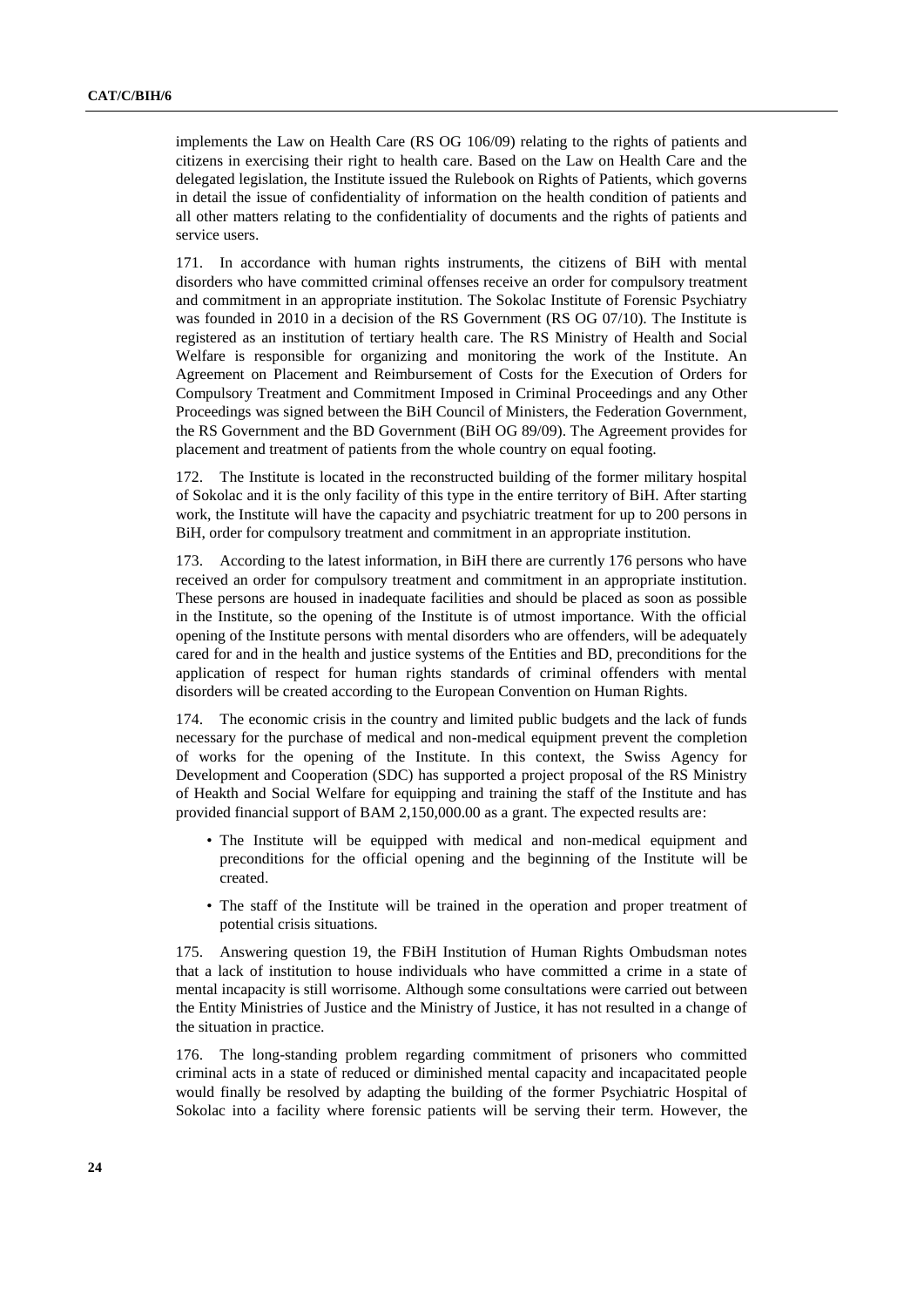hospital has not become operational yet, and, according to information in the possession of the Ombudsman Institution, the main reason is a lack of resources to hire staff.

177. At the same time, during visits to prisons, the Ombudsman found that there were cases of the mental health of prisoners having been changed for worse, where their continuing to serve the sentence did not make sense and the law did not define who should initiate the procedure for commitment of such persons in an institution for persons with mental disabilities. Frequently, these individuals remain in prison until the end of term when they are released without any further provision of social care.

The Ombudsmen concluded that the main characteristics of institutions for persons with mental disabilities were overcrowding, poor conditions and a lack of professional staff.

## **Articles 12 and 13**

## **Question 20**

179. HJPC's Statistics on criminal prosecution of prison officers in the period from 2011 to 2013 are shown in Annex 3. In this regard, we note that HJPC has no disaggregated data by age, sex, ethnicity and place of detention of the victims of violence.

180. According to the RS Ministry of Justice's statistics obtained from correctional institutions, in the reporting period there were no cases of torture or abuse reported.

181. After examining the records kept by the Professional Standards Unit of the RS Ministry of the Interior, it was found that in the period from 1 January 2010 to 30 September 2013, the Unit/the Internal Affairs Inspectorate reviewed 269 complaints of citizens involving torture or inhumane treatment by law enforcement officers of the RS MoI. Of that number, 88 complaints were filed in 2010, 85 complaints were filed in 2011, 57 complaints were filed in 2012. In the first nine months of 2013 there were 39 complaints, so it can be concluded that the number of complaints during the reporting period decreased.

182. After the completion of the internal procedures and an approval by the Bureau for Citizens' Complaints and Grievances, the complaints were resolved as follows:

- 33 complaints were found to be sustained, then disciplinary proceedings for determining disciplinary liability were instituted against 81 police officers
- 5 complaints were found to be exonerated (findings of fact show that the allegations and claims about the behaviour and actions of employees are accurate, but the actions were legitimate, reasonable or law abiding)
- 150 complaints were found to be unresolvable (the investigation determined that there were insufficient grounds on which one could confirm or reject the charges, i.e. what was said incomplaint or they were found to be unresolvable until the completion of the investigation by the competent prosecutor's office)
- 60 complaints were found to be not sustained (findings of fact show that the allegations of misconduct was inaccurate and that the actions do not constitute unlawful or inappropriate behaviour)
- 2 complaints were resolved informally (the applicant withdrew the allegations after discussions and clarifications by the police officer who received the complaint)
- 19 complaints were not processed (due to the statute of limitations or they did not relate to police officers or allegations in the complaints did not constitute unlawful and unprofessional conduct and behaviour of police officers and the like)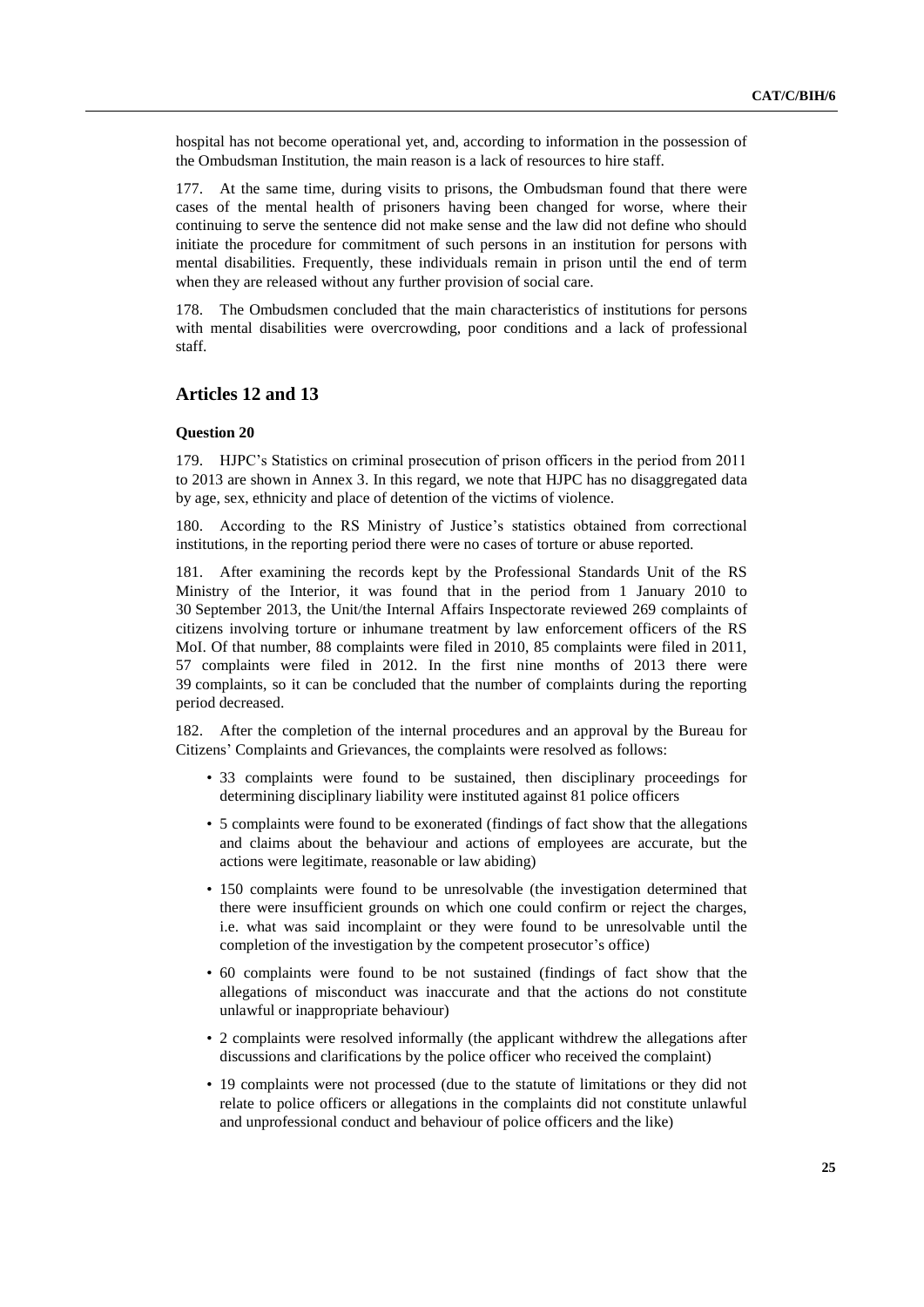183. Having determined that 33 complaints were well-founded, disciplinary proceedings were instituted against 81 police officers. Of this number 63 cases against the police officer were completed and 18 cases against police officers are still pending.

184. Analysing the outcomes of disciplinary proceedings against 63 police officers, we can see that following disciplinary measures were imposed:

- One police office received a disciplinary measure of employment termination
- Six police officers received a disciplinary measure
- 40 police officers were acquitted of disciplinary responsibility
- 11 case of disciplinary proceedings were terminated due to the statute of limitations for disciplinary prosecution
- 5 cases of disciplinary proceedings were terminated due to the Disciplinary Counsel's dismissing the charges

185. As required in the above-cited question, we have provided data about processed complaints and cases of misconduct by police officers of this Ministry in this matter and the final report which states that during the visit the CPT found violations of human rights by police officers of Banja Luka Police Station. With regard to the latter, we are informing you that criminal proceedings are pending before the competent court in Banja Luka against eight police officers Banja Luka Police Station, which were found to have violated most likely human rights of persons deprived of their liberty as stated in CPT's report.

186. The FBiH Ministry of the Interior made inspection of records of the Cantonal Ministries of the Interior and the Federation Police Administration and ascertained that in the reporting period the Cantonal MoIs and the Federation Police Administration recorded six complaints against police officers in the Ministry of the Interior of Zenica-Doboj Canton and all were rejected as unfounded after investigations. Other Cantonal MoIs did not record any cases of ill-treatment of detained persons by the police officers in the reporting period.

187. In the reporting period, according to data from BD, there were no reports of torture or ill-treatment of detainees. The existence and practice of independent external control mechanisms of illegal acts committed by the police and other law enforcement officials are explained in paragraph 14 above.

## **Question 21 (A)**

188. HJPC's statistics on the prosecution of war crimes, including data on war crimes involving murder, enforced disappearance, rape and other crimes of sexual violence, in the period from 2011 to 2013, are shown in Annex 4.

## **Question 21 (B)**

189. At the beginning of 2012 the Supervisory Body for Monitoring the Implementation of the National Strategy for War Crimes Prosecution (Supervisory Body) adopted an action plan for the implementation of the National Strategy for War Crimes Prosecution, which provides the ability to monitor the implementation of the strategic objectives and strategic measures defined in the Strategy and to propose concrete measures to improve the efficiency of the implementation of strategic goals.

190. The adoption of the 2012 Action Plan resulted in more intense activities of all stakeholders which brought about an increase in the number of policy measures carried out in relation to the previous period.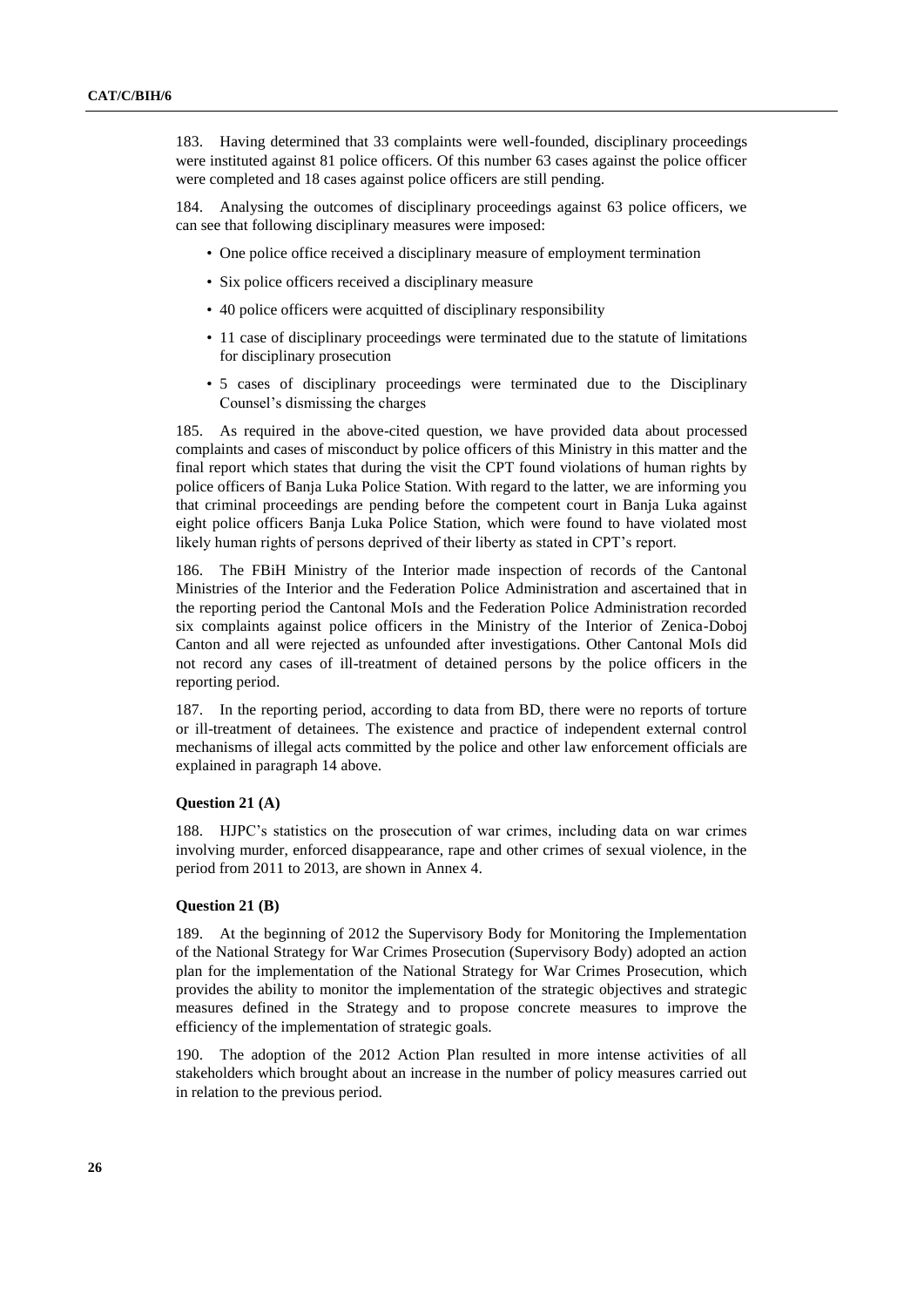191. Taking into account the positive effects of the 2012 Action Plan, the Supervisory Body adopted the 2013 updated action plan for the implementation of the National Strategy for War Crimes Prosecution, resulting in improving the degree of implementation of policy measures in a way that so far a total of 31 (72%) of strategic measures have been carried out, 9 (21%) measure are being carried out while 3 (7%) measures have not been carried. A total of six (6) out of nine (9) strategic goals have been achieved.

192. When it comes to the prosecution of war crimes in the period from 2011 to 2013, the competent courts in BiH issued a total of 220 convictions in war crimes cases, of which 108 verdicts were rendered by the Court of BiH.

193. With regard to harmonization of court practice in war crimes cases, we recall that the 18 July 2013 decision of the European Court of Human Rights in *Maktouf and Damjanovic v. BiH* found that in this case there has been a violation of Article 7, paragraph 1 European Convention for the Protection of Human Rights and Fundamental Freedoms and that in this case the 2003 BiH Criminal Code was erroneously applied instead of the 1976 SFRY CC.

194. In the decision, the European Court of Human Rights has noted that its task is not to review *in abstracto* whether the retroactive application of the 2003 BiH CC in war crimes cases is *per se* incompatible with Article 7 of the European Convention and that the issue must be assessed for each individual case, taking into account the particular circumstances of each case, which law is most favourable to the defendant.

195. In late 2013 the Constitutional Court issued a number of decisions on appeals that were filed against the verdicts of the Court of BiH imposing on the appellants prison sentences for war crimes, such as war crimes against civilians and genocide, which are prescribed in the 1976 SFRY Criminal Code an identical manner as in 2003 BiH Criminal Code.

196. In the particular cases, the Constitutional Court applied the standards of the European Court of Human Rights in *Maktouf and Damjanovic v. BiH* regarding the application of Article 7 of the European Convention for the Protection of Human Rights and Fundamental Freedoms. In these decisions, the Constitutional Court overturned the second-instance verdicts, finding them in breach of the appellants' rights and remanded them to the Court of BiH to issue a new decision in accordance with Article 7 of the European Convention.

197. Accordingly, the Court of BiH rescinded verdicts in 9 cases where a violation of Article 7, paragraph 1 of the European Convention for the Protection of Human Rights and Fundamental Freedoms were found and quashed the sentences imposed under the 2003 BiH Criminal Code and issued a decision on retrial for a total of 13 persons convicted under the 2003 BiH Criminal Code.

198. BiH HJPC expresses its confidence that the decision of the European Court of Human Rights in *Maktouf and Damjanovic v. BiH* and the BiH Constitutional Court's decision on the appeal in similar cases resolved the legal question of retroactive application of criminal law and that is thereby provided a unique application of the law and the equality of citizens before the domestic courts in war crimes cases.

## **Question 21 (C)**

199. At the request of HJPC, the BiH Prosecutor's Office has provided information that in the period since 2011-2013 did not have cases involving an offence under Article 239 of the BiH Criminal Code – "Failure to Enforce Decisions of the BiH Constitutional Court, the Court of BiH, the Human Rights Chamber or the European Court of Human Rights",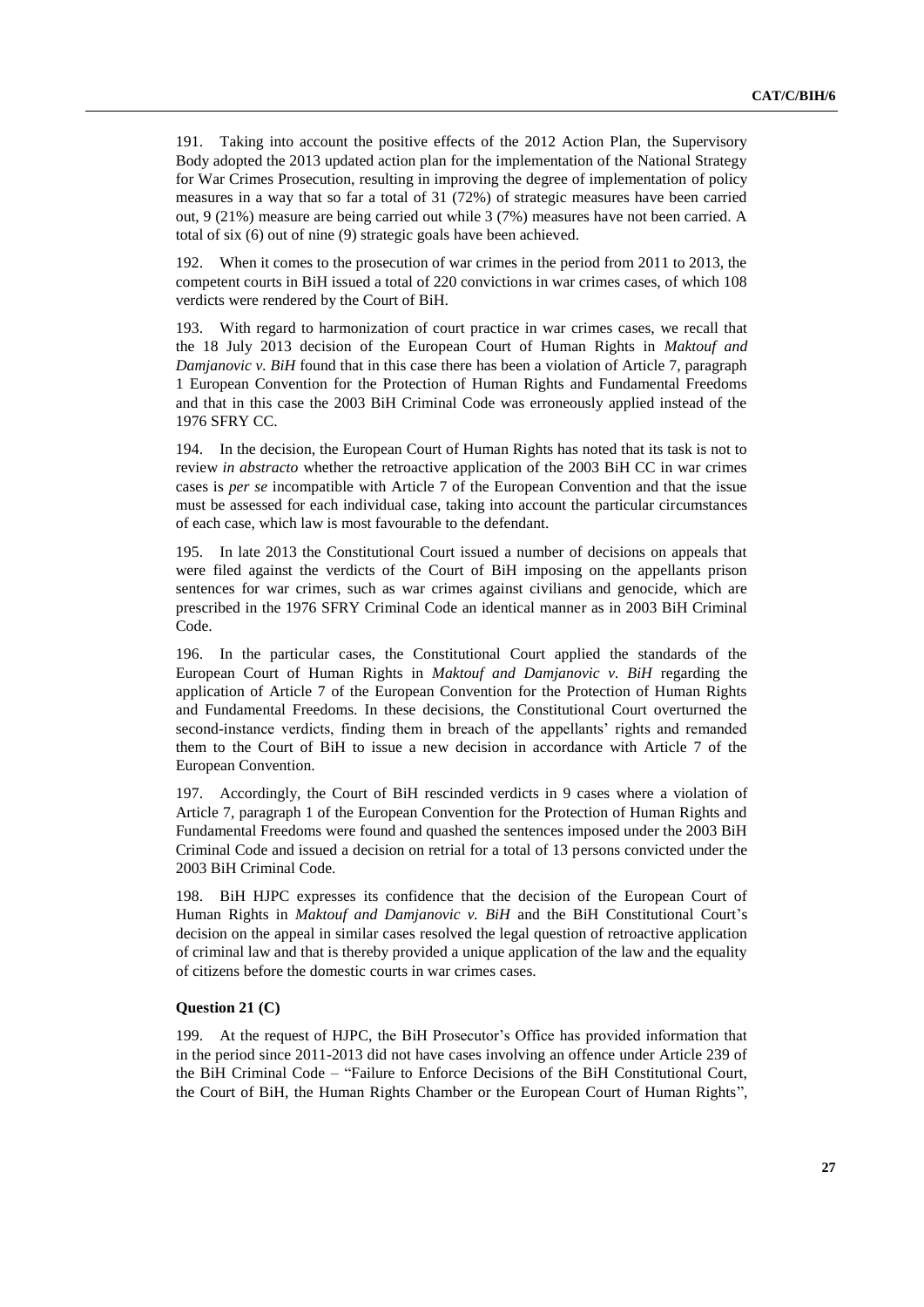including cases under Article 239 of BiH CC in conjunction with forced disappearances in the period from 1992 to 1995.

200. When it comes to the information of the Fund to Support the Families of Missing Persons that the BiH Prosecutor's Office opened case KTA-333/06 on the basis of the decision of the BiH Constitutional Court AP 228/04 dated 13 July 2005, BiH HJPC requested additional information regarding this matter from the BiH Prosecutor's Office. According to the additional information, the BiH Prosecutor's Office had cases of failure to enforce decisions of the BiH Constitutional Court. However, in the reporting period 2011- 2013, there were no cases (KT, KTA or KTN) or investigations pending involving the offence under Article 239 of BiH CC in relation to enforced disappearances. Given the fact the information provided by the Fund to Support the Families of Missing Persons relates to the case that the BiH Prosecutor's Office initiated in 2006, we assume that the matter was resolved prior to the reporting period for the Sixth Periodic Report of BiH.

#### **Question 22**

201. HJPC's statistics on prosecution of violence against refugees, returnees and displaced persons in the period from 2011 to 2013 are presented in Annex 5.

#### **Question 23**

202. According to the State Investigation and Protection Agency, witness protection is defined in two laws, the Law on Protection of Witnesses under Threat and Vulnerable Witnesses (BiH OG 3/03, 21/03, 61/04, 55/05), based on which procedural safeguards are enforced, and the BiH Law on Witness Protection Program (BiH OG 29/04). The Witness Protection Department of the State Investigation and Protection is authorized to provide protection and support to witnesses when certain safeguards in proceedings before the Court of BiH are ordered.

203. In this regard, it is important to point out that as a consequence of increasing number of war crimes at the cantonal and district courts and prosecutors' offices, the need arose to establish programs for the protection and support to witnesses under threat and vulnerable witnesses.

204. In 2011, BiH HJPC prepared technical specification of audio-visual equipment and videoconferencing system to be used to support legal proceedings, including the application of witness protection measures by hearing witnesses in a separate room of the court or by video-conference link from another court.

205. With the financial assistance of the European Union, through the "Support to the BiH judiciary – IPA 2009" project, in 2013, works and installation of audio-visual systems were completed in 11 cantonal and district courts and the BD Basic Court.

206. When completed, these activities created adequate physical and technical conditions for the application of measures to protect witnesses in war crimes cases. Further, thanks to funding by the Delegation of the European Union, a video conferencing system was set up to connect 19 courts, eight prosecutor's offices and BiH HJPC. The use of videoconferencing in the justice system will lead to savings of time spent on travel of witnesses and experts, reduction of travel and other expenses of witnesses and experts, and then increase efficiency and better communication.

207. The video-conferencing system will be used for the implementation of witness protection measures in the cantonal / district courts, where it is not possible to arrange separate rooms for protected witnesses. Protected witnesses who will testify before these courts will be able to testify via video link, and will be located in a different cantonal / district court.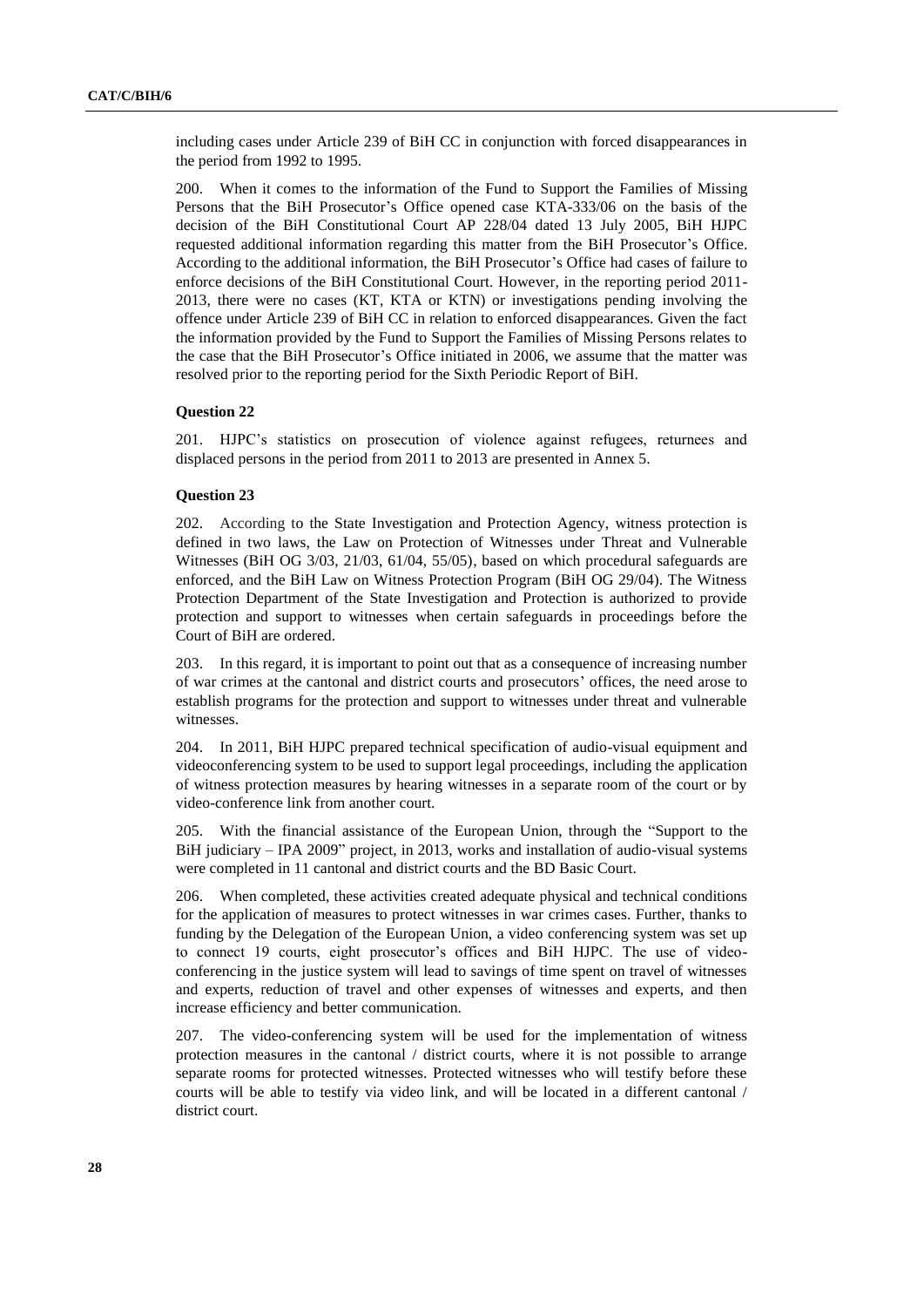208. In 2011, HJPC, with the financial support of the British Embassy, implemented the "Support to the BiH Judiciary in the War Crimes Prosecution" project in which the rules of procedure for the protection measures for eyewitnesses and accompanying manual with rules of procedure were drafted. These Rules of Procedure allow courts to use all capacities in the field of witness protection in the best possible way.

In 2012, within the "Improvement of the system of application of witness protection measures" project, which was also funded by the British Embassy, "Process witness protection measures" educational module was developed and the module allows establishing a sustainable system of training in the application of measures for the protection of witnesses in the courts and prosecutor's offices in BiH. Further, specialized training for judges and prosecutors and other stakeholders who are active in the field of application of witness protection measures was held. Judicial police, social workers and non-governmental organizations working in this field were included in this training.

210. Further, in the reporting period, BiH HJPC, in cooperation with UNDP, implemented the "Support to the War Crimes Prosecution" which aimed to provide support to witnesses and victims before and during the investigation and during court proceedings through building the capacity of judicial institutions, namely the establishment of Department for the Support and Protection of Victims and Witnesses in the Prosecution of Crimes by hiring professional staff, i.e. psychologists, who directly assisted protected witnesses.

211. In the period from 2011 to 2013, four cases of threats and harassment of protected witnesses were recorded. In 2011, three such cases were recorded as a direct consequence of their intention to testify in war crimes cases. Two threats and harassment of witnesses were reported immediately during interview with the witness, and one case was reported to the Department via the telephone number that is given to all witnesses upon completion of testimony.

212. In all the three cases, the Acting Prosecutor was informed about it to take measures and actions within his competences and we do not have information on the status of these cases. In the fourth case in 2012 the protected witness reported via the contact telephone harassment by certain neighbours, but an interview with the witness established that the harassment was not a direct result of his testimony in the past. The witness was instructed to report it to the relevant police station.

## **Article 14**

## **Question 24**

213. The BiH Ministry of Justice and the BiH Ministry of Human Rights and Refugees, with support from United Nations Development Programme in BiH (UNDP BiH), is implementing "The Strategy Transitional Justice Drafting" Project. Representatives of relevant institutions of the state, entity and BD level, as well as representatives of civil society and victims from all parts of the country, were included in its development.

214. During the consultations on the working text of the draft Strategy for Transitional Justice, representatives of RS ministries expressed reservations about parts of the proposed strategic objectives, drew from the Expert Working Group, about which they informed the RS Government. The Draft Transitional Justice Strategy and Action Plan for its implementation were completed in April 2012 and submitted to the BiH Council of Ministers, which it has not considered it yet.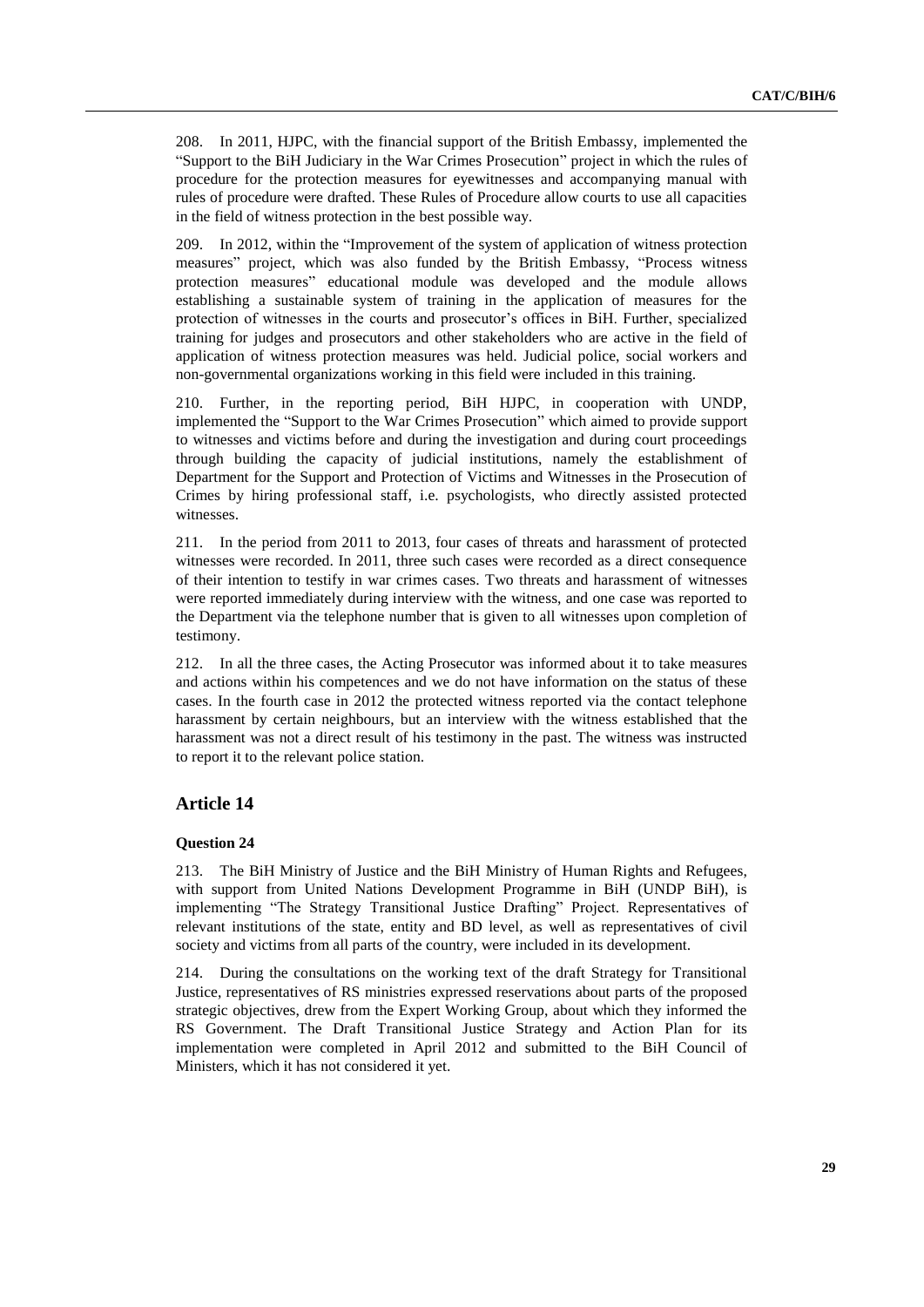215. So, BiH has not made any progress in the adoption of the National Strategy for Transitional Justice. UNDP continued to support the adoption of this Strategy and organized a seminar on transitional justice, which was held in December 2013. In the last contact the UNDP Resident Representative gave a letter to the BiH Chairman of the Council of Ministers and on this occasion he informed that UNDP would provide further technical assistance related to the promotion and implementation of the transitional justice law.

216. Activities to develop a legal framework to ensure victims of torture in BiH legal or any other form of protection started in 2005, after the authorities of BiH had submitted the first initial report on the implementation of the UN Convention against Torture and Other Inhuman and Degrading Treatment or Punishment to the Committee against Torture of the United Nations.

217. The Law governs the fundamentals of protection of victims of torture, rights and forms of protection, the exercise of rights and other issues, as required by international conventions and protocols which BiH is a signatory to. The first draft BiH Law on the Rights of Victims of Torture and Civil Victims of War did not receive the necessary positive opinion of competent institutions and for the same reason it was not sent to the Parliament for deliberation.

218. A new text of the law, the second draft, was put together in 2008 in the form of a proposal and submitted to the Entities, BD and ministries of BiH for opinion. The BiH Draft Law on the Protection of Victims of Torture and Civil Victims of War again did not receive the necessary positive opinion of the competent institution. According to the opinions then given by Entity governments, victims of torture in BiH were accorded the rights in Entity laws and the laws can be enhanced by amendments. Similarly, the Entity governments suggested that the process of developing a common and acceptable legal framework at the state level should continue, for which they will require prior approval. According to the opinions, the BiH Ministry of Human Rights and Refugees has a coordinating role in this process.

219. In 2011, an interagency working group consisting of representatives of the Ministry of Human Rights and Refugees and other relevant institutions in BiH, together with representatives of non-governmental organizations who work with torture victims, gathered in the "Together against Torture in BiH-Network" project, started drafting the third draft Law on the Protection of Victims of Torture and Civil Victims of War of BiH. It was finalized in late 2012.

220. The BiH Ministry of Human Rights and Refugees compiled a detailed information paper on all activities taken in drafting a legal framework to regulate the status of victims of torture in BiH and sent it together with the third version of the BiH Law the Protection of Victims of Torture to the BiH Council of Ministers in April 2013. After sending the information paper to the BiH Council of Ministers, the BiH Ministry of Human Rights and Refugees was informed by the General Secretariat of the BiH Council of Ministers that in May 2013 the BiH Council of Ministers postponed consideration of activities taken in drafting a legal framework to regulate the status of victims of torture in BiH and civilian visctims so that it could have additional consultations.

*Protection of Women Victims of War – Program for victims of rape, sexual abuse and torture and their families in BiH from 2013 to 2016*

221. Protecting the human rights of victims of war, especially women victims of rape, sexual abuse and other forms of torture and their families is very complex in BiH. The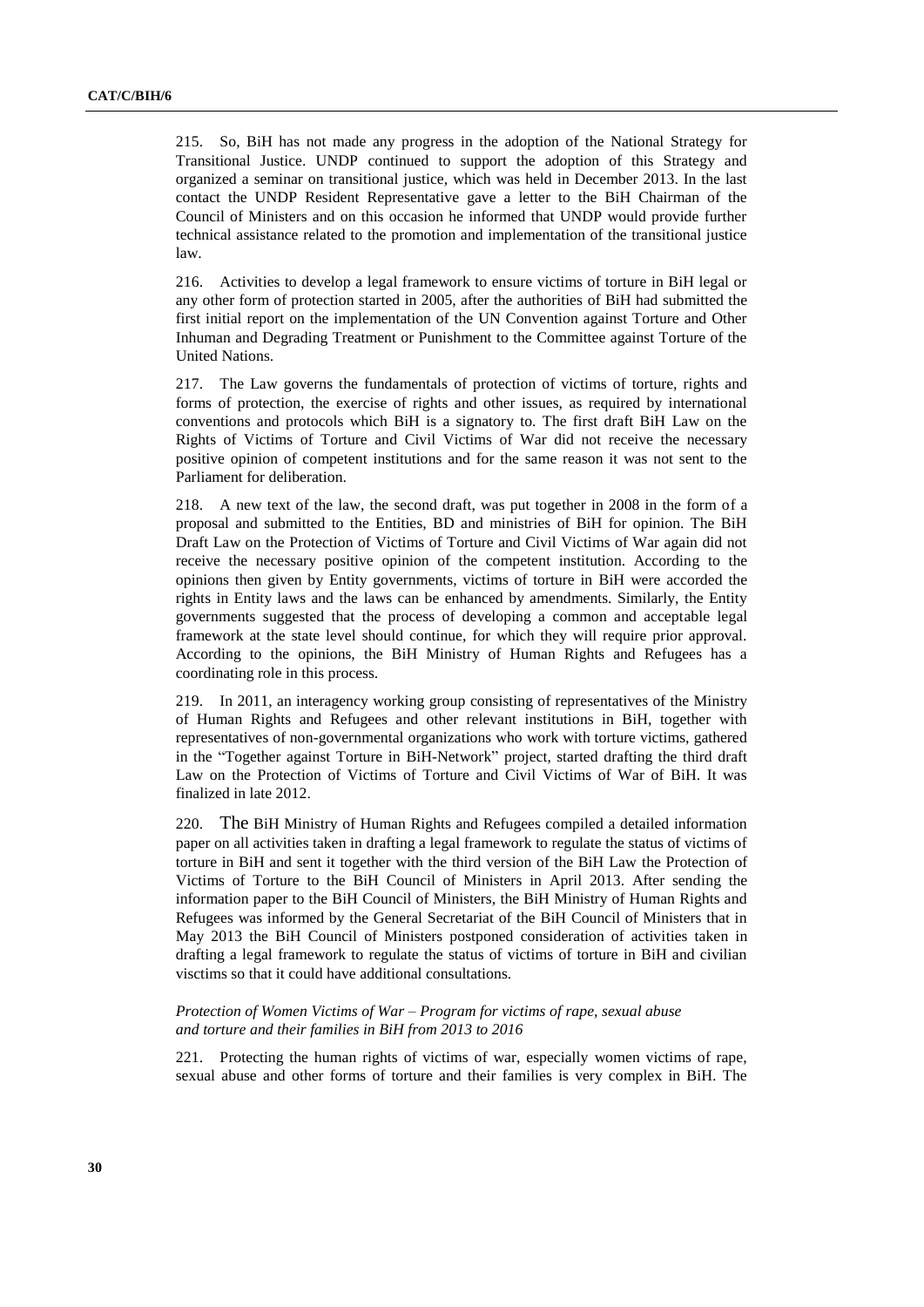existing systems are very uneven, if compared with international standards for the protection of victims of crime<sup>3</sup> that BiH has taken over in its legal system as its international obligations in order to ensure equality, freedom and security and effective legal protection for all citizens, priority and victims of war, especially women as extremely vulnerable category. According to international standards, victims of war have the right to see a fair punishment for war crimes and the right to know the fate of missing family members and to exercise their right to reparation programs, especially rights related to their rehabilitation and reintegration.

222. The program for victims of rape, sexual abuse and torture and their families in BiH 2013-2016 was drafted but it was not approved by all levels of government.

223. A host of experts and representatives of civil society and academia was involved in drafting the document and the problems associated with the current situation and the status of victims were highlighted.

224. The Federation Ministry of Labour and Social Affairs has actively participated in the creation of programs for the empowerment of women victims of rape, sexual violence and torture in BiH and is willing to take part in the enforcement. Futher, Article 54 of the Law on Amendments to the Law on Social Protection, Protection of Civilian Victims of War and Protection of Families with Children has introduced a new group of beneficiaries, which is defined as "A special category of civilian war victims are persons who have survived sexual assault and rape" (FBiH OG 39/06). This category of people is entitled to so-called "Monthly personal allowance" that amounts to 70% of monthly personal disability allowance of the first group of disabled veterans, that is, to the amount that is paid to the first group of civilian victims of war. Unlike other beneficiaries whose disability is assessed, in this case, in order to exercise the entitlement it is only the fact that war rape occurred that has to be proved. Thus, in order to exercise the entitlement, bringing an action or having a judgment is not required.

225. The data base contains 784 beneficiaries of the entitlements of victims of rape as of 30 November 2013.

226. With regard to providing support and protection to victims of rape, the Federation Ministry of Labour and Social Policy have continued cooperation with civil society organizations representing interests of this group. Every year the Ministry sets aside a certain amount of money for these organizations.

227. The position of the Republika Srpska is that section "Protection of Women Victims of War – Program for victims of rape, sexual abuse and torture and their families in BiH from 2013 to 2016" should be deleted and the following text be inserted instead:

228. All levels of government in BiH take the necessary measures to protect and support all victims of sexual violence and their families, in accordance with their responsibilities and competences. In this regard, the Protocol on the treatment of victims and witnesses of war crimes, sexual assault and other crimes of gender-based violence, through capacity building and cooperation between institutions and non-governmental organizations, was signed in Banja Luka in August 2013.

<sup>&</sup>lt;sup>3</sup> For the understanding of term "victim" (of crime), we take the definition of the UN Declaration of Basic Principles of Justice for Victims of Crime and Abuse of Power as a starting point.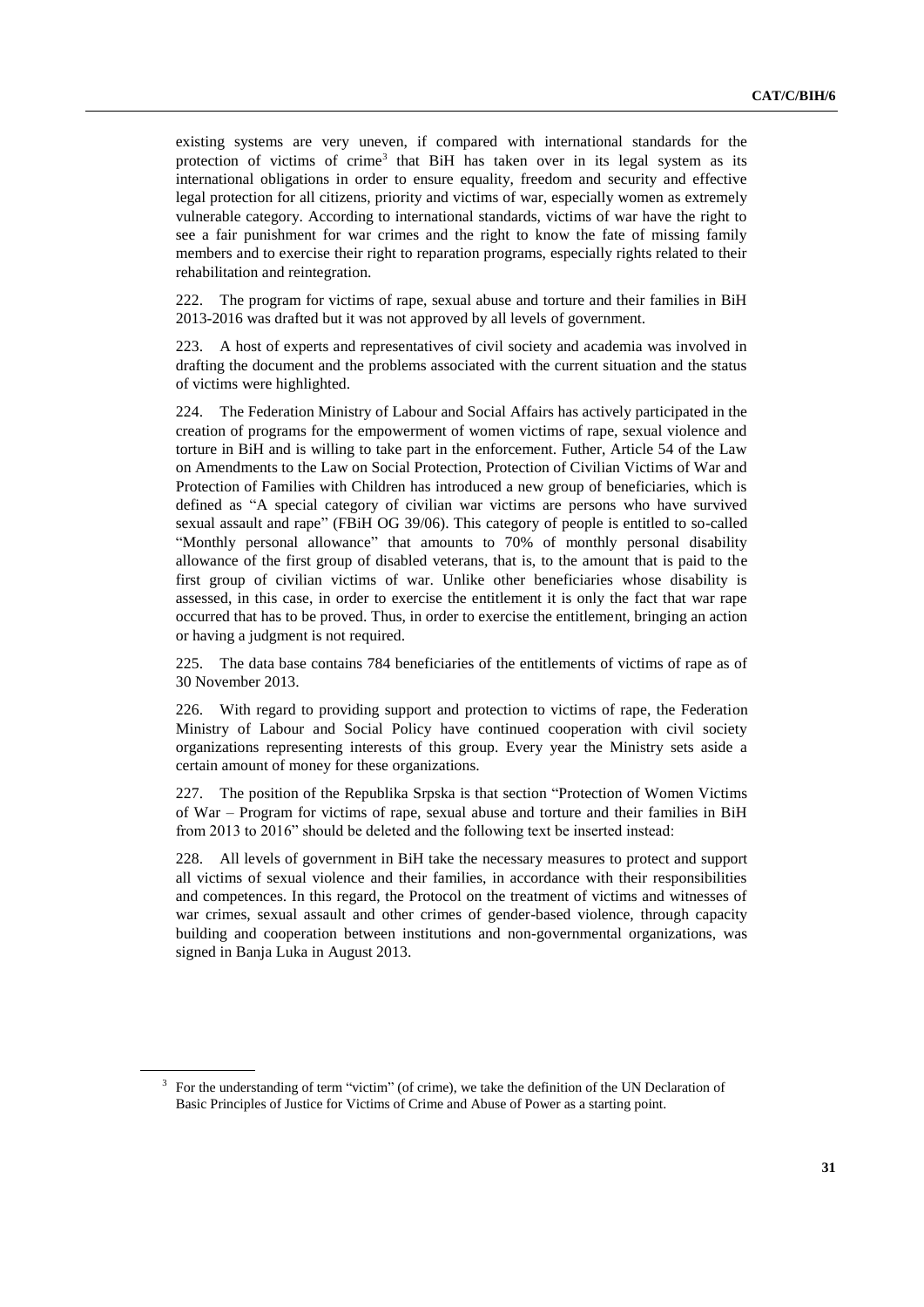*Rights of civilian victims of war will be discussed in accordance with the data provided by BD given that the rights (basic and additional) are the same in both Entities and BD).*

229. Rights of civilian victims of war in BD are governed by the Decision on the Protection of Civilian Victims of War, adopted by the BD Assembly at the 71st regular session held on 8 August 2012.

230. Article 4 of the Decision determines rights of civilian victims of war and their family members:

- *(a) Basic rights:*
	- Civilian disability allowance
	- Family disability allowance
	- Attendance allowance
	- Health care and exemption from out-of-pocket costs of primary and secondary health care
	- Orthopaedic allowance
- *(b) Reimbursement of funeral costs*
- *(c) Additional rights:*
	- Right to help with health costs and procurement of orthopaedic aids
	- Training for work in the forms of vocational rehabilitation, retraining for a new job, additional training
	- Right to special employment projects
	- Right to priority housing
	- Right to legal aid

231. Therefore, the Decision determines the right to benefits / compensation as the right to permanent allowance, which is paid periodically (once a month) to the beneficiary, starting from the date of finality of the decision according the right (civilian disability allowance and family disability allowance).

232. In order to exercise this right, no judgment/verdict determining responsibility for an act of violence or identification or prosecution of offender(s) in any type of proceedings (criminal, misdemeanour, discipline) is required. Criminal proceedings and proceedings for exercising the right to compensation run independently. Collected evidence in these proceedings and decisions establishing responsibility, however, if available, can be used in the proceedings for exercising the right to civilian disability allowance, but they are not binding. As an exception to this rule, in the proceedings for exercising the rights the Decision determines, persons who have suffered a permanent psychological impairment as a result of sexual abuse and rape, as persons having a special status (where the impairment is not determined in a percentage), can prove the status of victim with a final conviction. In this case it is not necessary to follow the particular assessment procedure in proceedings for exercising the rights and the victim is entitled to a civilian disability allowance beginning from the date of initiation of criminal proceedings. If the victim does not have a final conviction, the status of the right holder can be granted in a separate assessment procedure, where *inter alia* a medical assessment by a competent medical board is performed.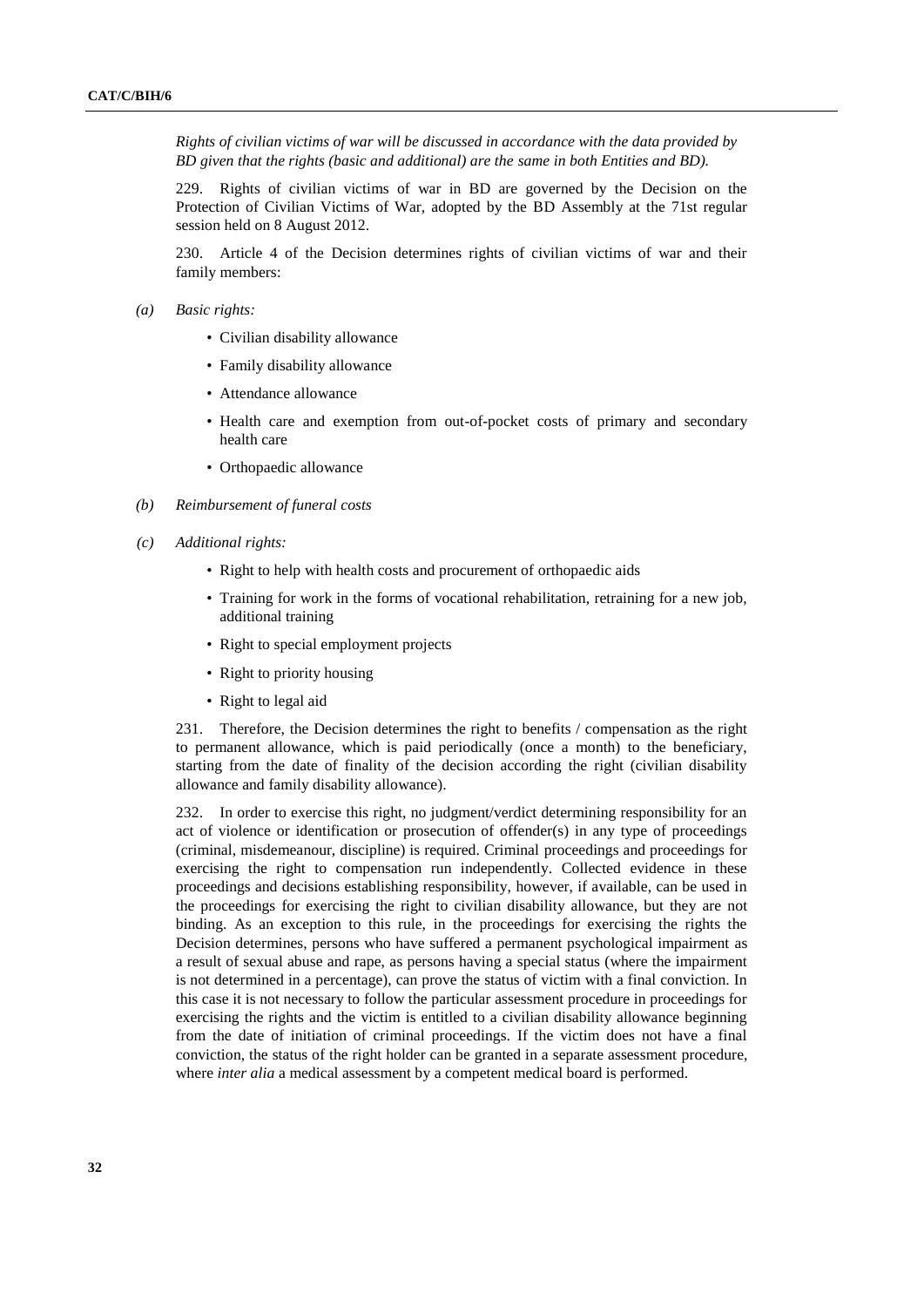233. The status of right holder was granted to 22 women victims of rape in BD on the basis of earlier decisions despite the fact that the offenders were not identified. The status was granted in one case on the basis of a decision in which the offender was identified and the act of violence was confirmed in a court decision.

234. In addition to rape victims, the status of holder of this right has been confirmed to a number of victims of unexploded ordnance (UXO) and a number of persons who were camp prisoners. According to the competent BD authorities, a total of 97 persons in all categories (rape victims, victims of UXO and former camp prisoners) exercised their right to this kind of permanent benefit.

## **Question 25**

235. Statistics on the number of claims for compensation for non-pecuniary damage caused by torture suffered during the armed conflict in BiH from 1992 to 1995, then data on final judgments, amounts awarded as non-pecuniary damages in the period from 2011 to 2013, the number of unresolved claims at the end of 2013, provided by BiH HJPC are presented in Annex 7.

#### **Question 26**

236. At the request of HJPC, the BiH Prosecutor's Office provided the information that the Prosecutor's Office regularly informs relatives of missing persons and their associations of the progress made in the processes of exhumation and identification of mortal remains.

237. According to the BiH Missing Persons Institute, the establishment of a central register of missing persons (CEN) in BiH has not been completed yet, although the Institute is taking various steps to this end.

238. Notwithstanding the positive developments in the past, the fact that should be highlighted is that around 50% of people/cases, including the most complex ones, have not been verified yet, so the verification process will have to take at least another two years.

#### *The issue of financial, human and budgetary resources*

239. The BiH Missing Persons Institute lacked financial support in the past, specifically the provision of funds from the BiH budget. In the past 3 years, from 2011 to 2013, the Institute's budget shrank every year as can be seen from the following table:

240. Appropriated funds:

- 2011: BAM 3,156,030.00
- 2012: BAM 3,066,000.00
- 2013: BAM 3,217,000.00

241. No other material resources have been given to the Institute and it works with mostly out-dated equipment that happened to be there. The Institute currently has 52 employees in the following organizational units: Office of the Board of Directors, three departments (of which two have internal organizational units).

242. The question respecting regularly informing relatives of missing persons and their associations of the progress made in the processes of exhumation and identification of mortal remains pertains to the BiH Prosecutor's Office. The Institute also contacts the families on a daily basis.

243. The BiH Missing Persons Institute does not have adequate staff to provide psychosocial support to families, but has participated on several occasions in the programs organized by other institutions, e.g. ICRC, NGOs, some foreign institutions etc.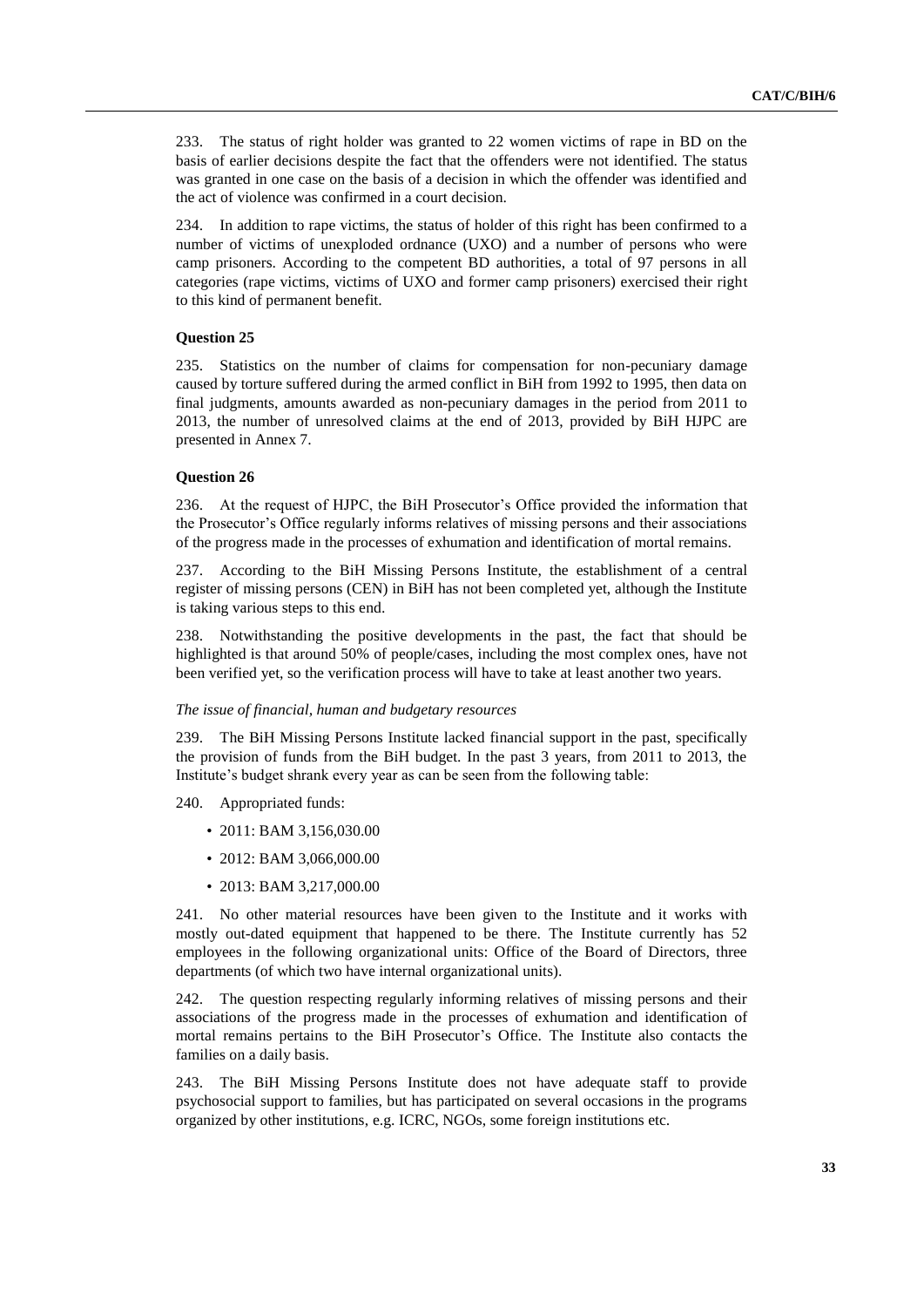## *Fund in support of missing persons*

244. Article 15 of the BiH Law on Missing Persons (BiH OG 50/04) provides for the establishment of a fund in support of missing persons, which is partly implemented by adopting the Decision Establishing the Fund in Support of Families of Missing Persons in BiH (BiH OG 96/06).

245. Activities aimed at implementing the Agreement on the Funding of the Fund in Support of Families of Missing Persons have repeatedly been initiated by the BiH Ministry for Human Rights and Refugees, but an understanding on the seat/base and funding of the Fund has not been reached by representatives of Entity governments. The key disagreement concerns the percentage of funds that Entities are supposed to provide for funding the Fund at the level of BiH and the provision on the basis of the following criteria: the number of missing persons and places where they went missing.

246. In the meantime, in connection with the enforcement of this legal obligation, the BiH Constitutional Court has issued a number of decisions ordering certain activities to be taken by the BiH Council of Ministers and Governments of the FBH, RS and BD with a view to ensuring the operation of the institutions established under the BiH Law on Missing Persons (BiH OG 50/04) (i.e. BiH Missing Persons Institute, Fund in Support of Families of Missing Persons and the Central Records on Missing Persons, which was established within the Institute).

247. Practically, the BiH Fund in Support of Families of Missing Persons has not become operational to date due to a lack of agreement regarding the manner of its funding and its seat/base.

248. With regard to the measures taken by the BiH Prosecutor's Office to regularly inform relatives of missing persons and their associations of the progress made in the processes of exhumation and identification of mortal remains, it is important to note the following:

249. While prosecuting war crimes, especially the cases involving exhumation, the BiH Prosecutor's Office regularly meets with representatives of associations of families of missing persons to inform them about a progress in the process of exhumation and identification of mortal remains. Further, the acting prosecutor in particular war crimes cases replies to all written and oral questions asked by injured parties, i.e. families of victims.

250. This is a practice in individual cases of exhumation and war crimes where separate records are not kept. Meetings with the associations are held on a regular basis and as required so that we are not able to provide aggregated data on the number of cases where we replied to the questions and the total number of meetings held.

251. The BiH Prosecutor's Office does not keep records of family members of missing persons having been provided with psychosocial support and access to assistance programmes during and after the process of exhumation and identification of mortal remains, nor does the BiH Prosecutor's Office keep records on the number of persons who have received such aid segregated by location.

## **Article 16**

## **Question 27**

252. The prohibition of corporal punishment of children in the RS is regulated by numerous laws and regulations. The Law on Protection from Domestic Violence (RS OG 102/12) provides inter alia that domestic violence is any act of violence by a family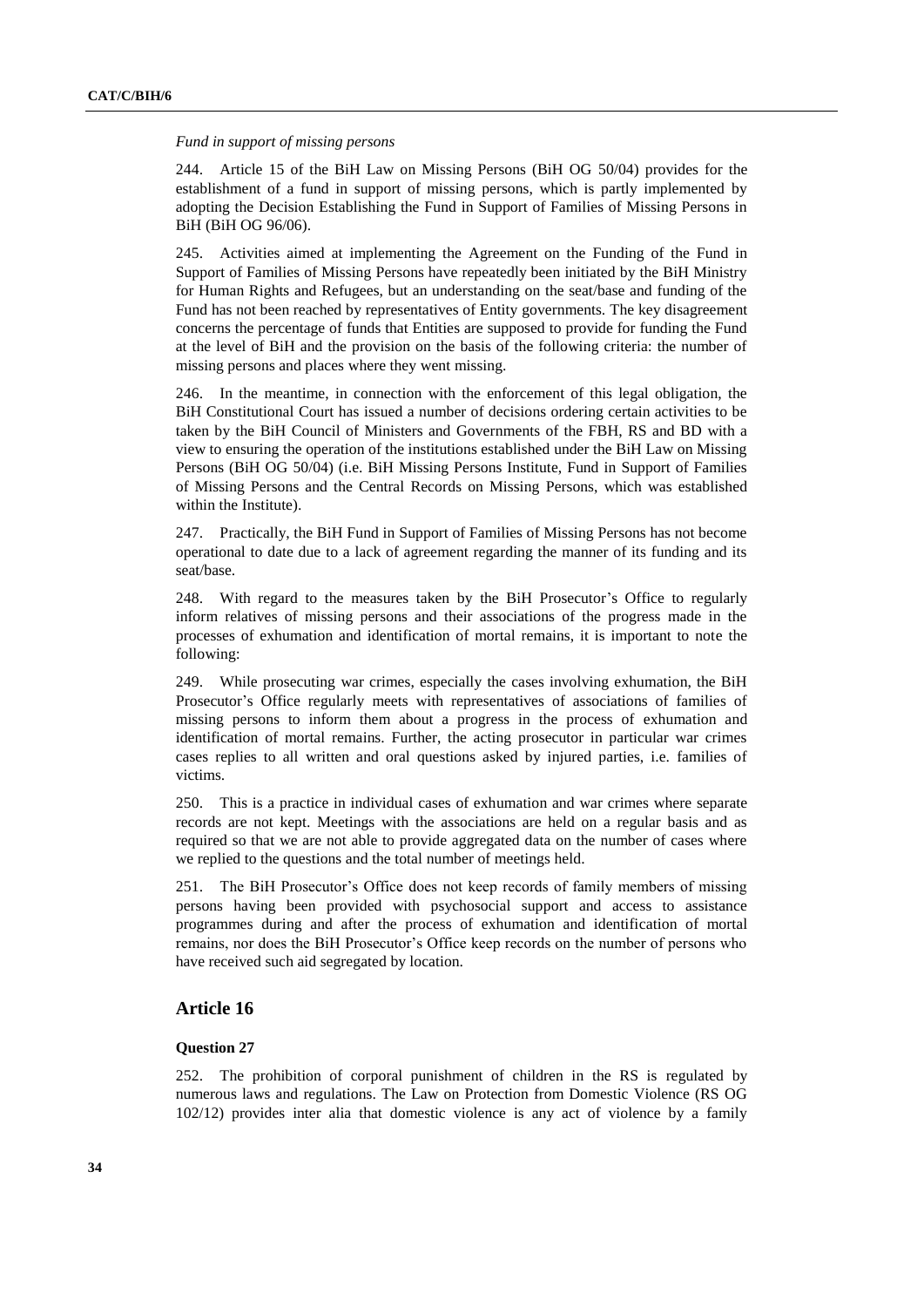member or family which threatens the serenity, mental, physical, sexual or financial integrity of another family member or family.

253. For the purpose of this provision, any act of violence that does not contain elements of a criminal offense is a misdemeanour and they are the following acts in particular:

- A threat to inflict bodily injury on a family member or a person close to him
- A threat to take children away or throw a family member out of the apartment
- Subjecting a family member to exhaustion by work, starvation, deprivation of sleep or necessary rest
- Upbringing children in a degrading manner
- Depriving a family member of means of subsistence
- Denial of the right to economic independence by prohibiting work or holding a family member in a relationship of dependence or subordination by threats or denying means of subsistence or other forms of economic domination
- Verbal abuses, swearing, name-calling or insulting of a family member in another way
- Restriction of freedom of communication of a family member with family members or other persons
- Damaging or destruction or circulation of the common property or property owned or in possession of another family member or attempt to do so
- Stalking of a family member and
- Causing fear, humiliation, inferiority, as well as other acts that do not contain elements of the crime of domestic violence

254. The RS Criminal Code (RS OG 49/03, 108/04, 37/06, 70/06, 73/10, 1/12, 67/13) provides for criminal sanctions for neglect in Article 207 and domestic violence in Article 208.

255. According to the FBiH Ministry of Justice, the issue of a ban on corporal punishment of children in the Federation is governed by numerous regulations. The Law on Protection from Domestic Violence (FBiH OG 20/13) provides *inter alia* that domestic violence is any act which inflicts on a family member physical, sexual or mental pain or suffering, including threats that cause fear of physical, psychological or sexual violence or economic harm to another family member).

Acts of domestic violence or threats of such acts are *inter alia* (Article 7 of the Law):

1) Any use of physical force against physical or mental integrity of a family member

2) Use of physical or mental violence against children and neglect of children in their upbringing

3) Forced seclusion or restriction of free movement of a family member.

256. The FBiH Criminal Code (FBiH OG 36/03, 37/03, 21/04, 69/04, 18/05, 42/10, 42/11) provides for criminal sanctions for conduct relating to issues of neglect and domestic, violence prevention and non-enforcement of measures to protect minors, child desertion, neglect or abuse of a child, Articles 219, 220, 222 and 224 (Annex I).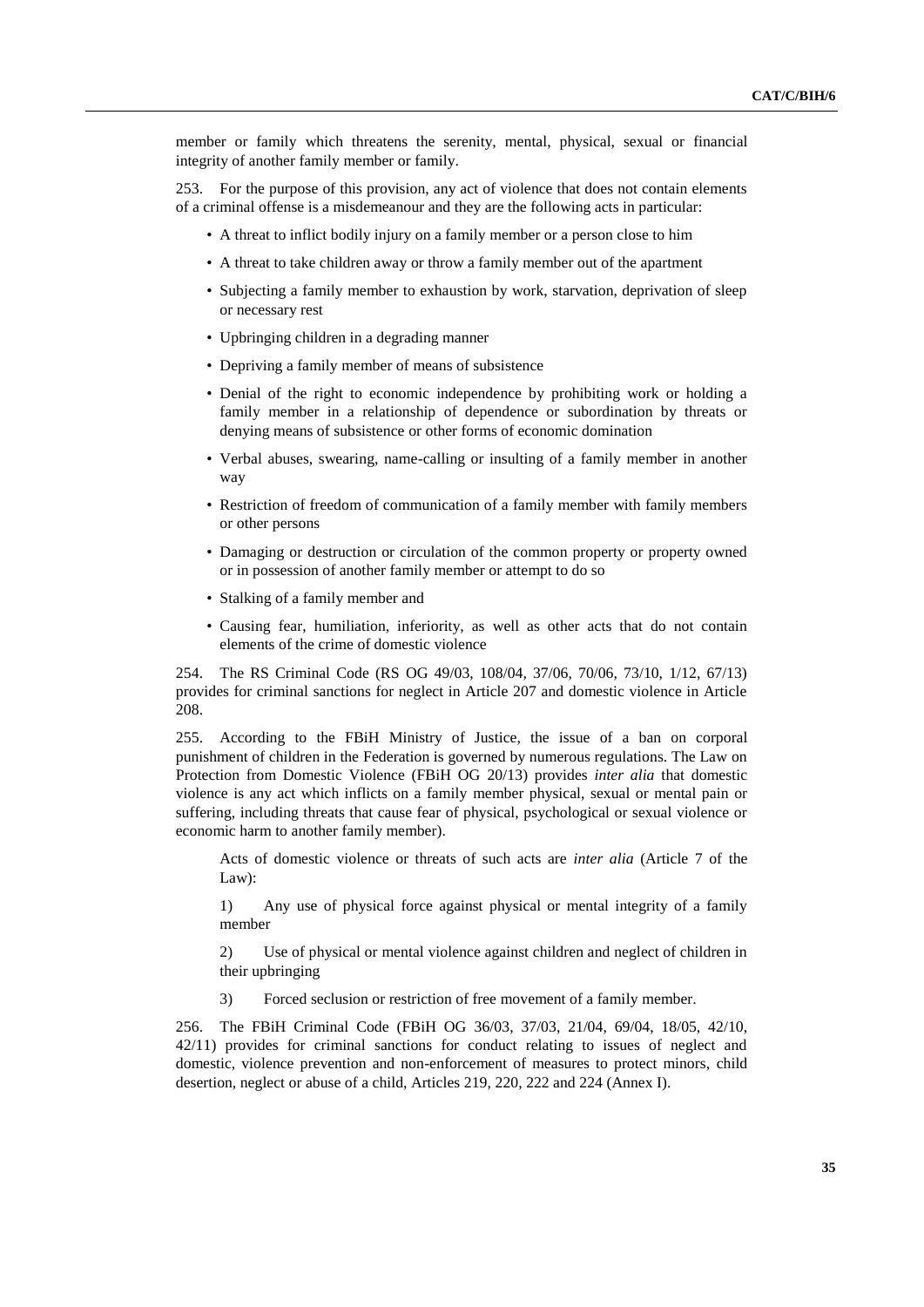257. As for the part of the question related to the treatment of juveniles in places of detention, we can say that the RS Law on the Protection and Treatment of Children and Juveniles in Criminal Proceedings (RS OG 13/10, 61/13) and the FBiH Law on Protection and Treatment of Children and Juveniles in Criminal Proceedings (FBiH OG 7/14) provide that juveniles and young adults are treated, at all stages of the proceedings, in the same way regardless of race, colour, sex, language, religion, political or other opinion, national, ethnic or social origin, property, birth or other status of the juvenile, his parents, adoptive parents or guardians, as well as other forms of diversity.

258. According to the Law, a juvenile is accorded minimum rights that are respected at all stages of the criminal proceedings and they are: the right of a minor to be clearly advised about charges against him, to be presumed innocent until proved guilty, to remain silent, not to have his confession extorted by force, the right to legal aid, the right to the presence of a parent or guardian, the right to proceedings "without delay", the right to cross-examine witnesses against him and invite and cross-examine witnesses in his favour under the same conditions and the right to effective legal remedy.

259. Further, it prohibits disciplinary measures involving deprivation of labour, reduction of food, restriction of communication of a minor with a family member, placing in a dark room and solitary confinement, collective punishment of juveniles, as well as other disciplinary measures that degrade and threaten the physical or mental health of minors.

260. At the 28th session held on 2 November 2012 the BiH Council of Ministers adopted a strategy to combat violence against children in BiH. The Strategy seeks to abolish and prevent all forms of violence against children, including corporal punishment, which is a common occurrence. In accordance with this Strategy, in 2013 the BiH Ministry of Human Rights and Refugees developed guidelines for handling cases of violence against children in BiH. The guidelines provide recommendations to the institutions and individuals acting in cases of violence against children in BiH, i.e. provide clear recommendations for the early detection of cases of violence against children. In the previous period, the BiH Ministry of Human Rights and Refugees, in cooperation with Save the Children Norway, supported the Council of Europe "Raise your hands against corporal punishment of children" campaign. The campaign resulted in a manual titled "Abolishing corporal punishment of children - questions and answers". The manual was promoted and distributed to all stakeholders.

#### **Question 28**

261. The BiH Law on Execution of Criminal Sanctions (BiH OG 12/10, 100/13) contains provisions that regulate the use of restraints, situations when restraints are used and a prison officer is allowed to act, provided that all actions are taken under doctor's supervision.

262. The RS Law on Execution of Criminal Sanctions (RS OG 12/10, 117/11, 98/13) contains provisions prescribing the manner of acting by prison staff and the use of restraint of prisoners, allowing it only in situations requiring the prevention of self-harm or attack on other persons and prevention of destruction of property by prisoners, which is used exclusively by the order and under the control of physicians.

263. In addition to the Law, acting of employees in prisons are defined in the Rulebook on the manner of security service performance, weapons and equipment, the use of firearms and other coercive measures, marking and equipment of vehicles in correctional institutions of the RS (RS OG 38/11).

264. According to the FBiH Ministry of Justice, in accordance with the principles of humanity in the process of serving a prison sentence, the Law on Execution of Criminal Sanctions (FBiH OG 44/98, 42/99, 12/09, 42/11) sets out strict criteria for movement restriction of convicted persons. Thus, Article 52 of the Law provides that means of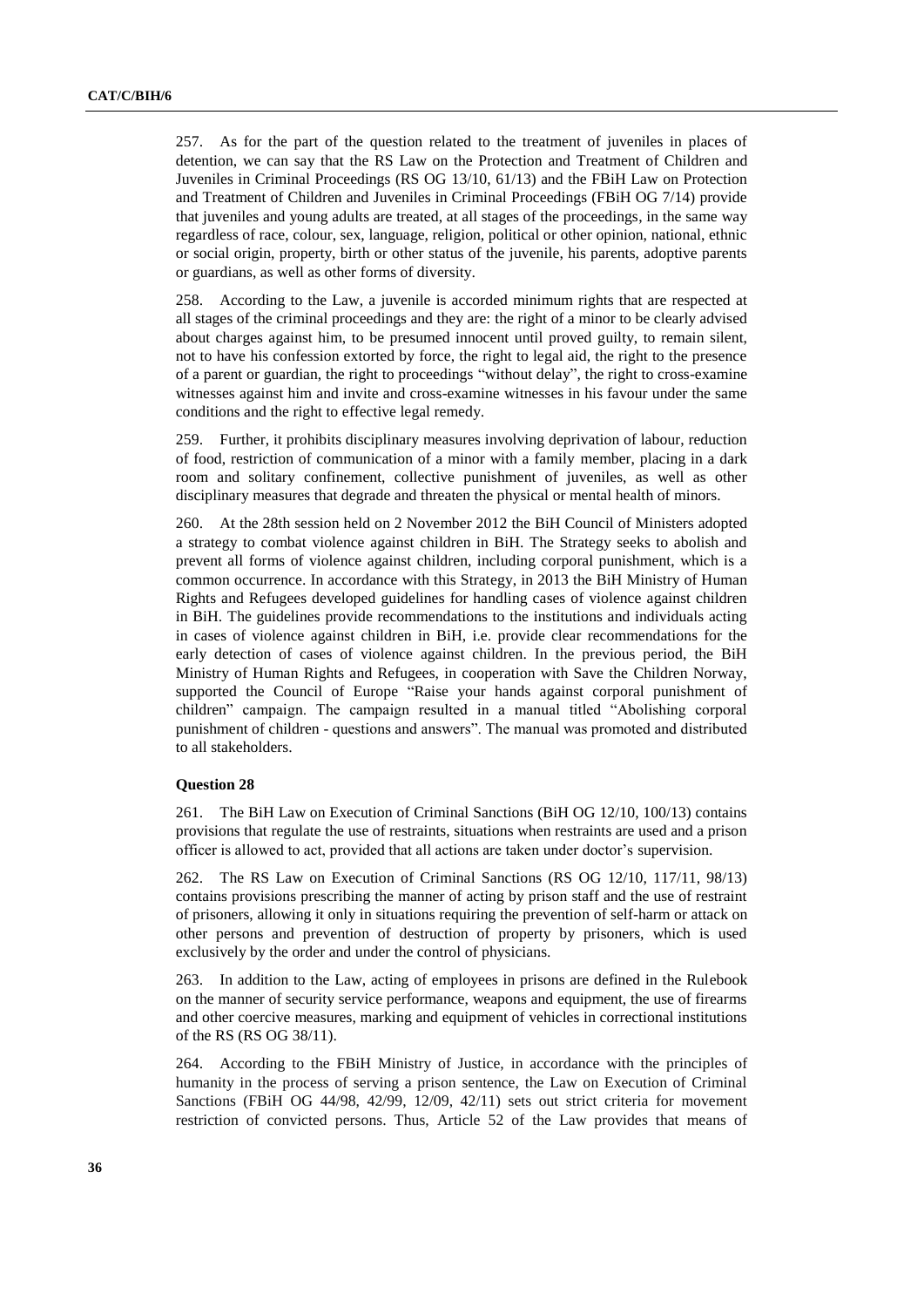restraint may be used only to prevent escape while bringing a prisoner or for health reasons or to prevent destruction of property by the prisoner. When used for health reasons in order to protect the person from self-injury, it is done by the order and under supervision of physicians. These restraints cannot be used as a punishment for convicts.

265. In addition to the Law, acting of employees in prisons is defined in the Rulebook on the manner of security service performance, weapons and equipment, the use of firearms, official identification card and uniform (FBiH OG 15/99, 46/99), where Article 63 sets forth that, while bringing a convicted person, the guard can tie, by written order or on his own initiative, a prisoner who puts up resistance, attempts escape or self-harm. Article 67 requires that a guard shall make a report on any use of force immediately, but no later than 24 hours, which report shall contain information about the type of means of restraint, time, location, reasons and the manner of use.

#### **Question 29**

#### *Minority rights*

266. Having ratified the 2002 Council of Europe Framework Convention for the Protection of National Minorities, BiH committed to use active policies, laws and other regulations in order to achieve the principles set out in the Convention. The BiH Law on the Protection of National Minorities (2003) recognized the status of national minorities to 17 minority communities. These are Albanians, Montenegrins, Czechs, Italians, Jews, Hungarians, Macedonians, Germans, Poles, Roma, Romanians, Russians, Ruthenians, Slovaks, Slovenians, Turks and Ukrainians. It ensures that members of minorities enjoy, except the rights enjoyed by all other citizens of BiH, additional protection and rights set out in the Framework Convention and the Law on the Protection of National Minorities, in particular in the field of history, culture, customs, traditions, language, script, education, religious freedom. The RS and the Federation enacted their own laws on the protection of national minorities.

267. Based on the recommendations of the Committee of Ministers of the Council of Europe, BiH has committed to regularly report on the implementation of the Framework Convention for the Protection of National Minorities. So far, BiH has produced three country reports (2004, 2007, 2012).

268. Recognition of the Roma national minority status and recognition of the fact that the Roma in BiH, by any indicator, is the most vulnerable and also the largest national group, BiH has taken concrete actions and made significant positive progress in solving the problems of the Roma.

269. For five years now, the competent authorities of BiH have been implementing the Action Plan for Solving Problems of Roma in the areas of: employment, housing and health care and appropriating a significant amount of approximately BAM 3,000,000 every year. Results are measurable in improvements of housing conditions, employment, health care and education. The BiH Ministry for Human Rights and Refugees, as the competent authority, informs the BiH Council of Ministers regularly, in the form of reports, about the results of implementation of the Roma Action Plan. Enforcement of a judgment of the European Court of Human Rights in Strasbourg (Sejdic and Finci) will enable persons belonging to national minorities in BiH to have equal access to participation in public and political life as other three constituent nations have.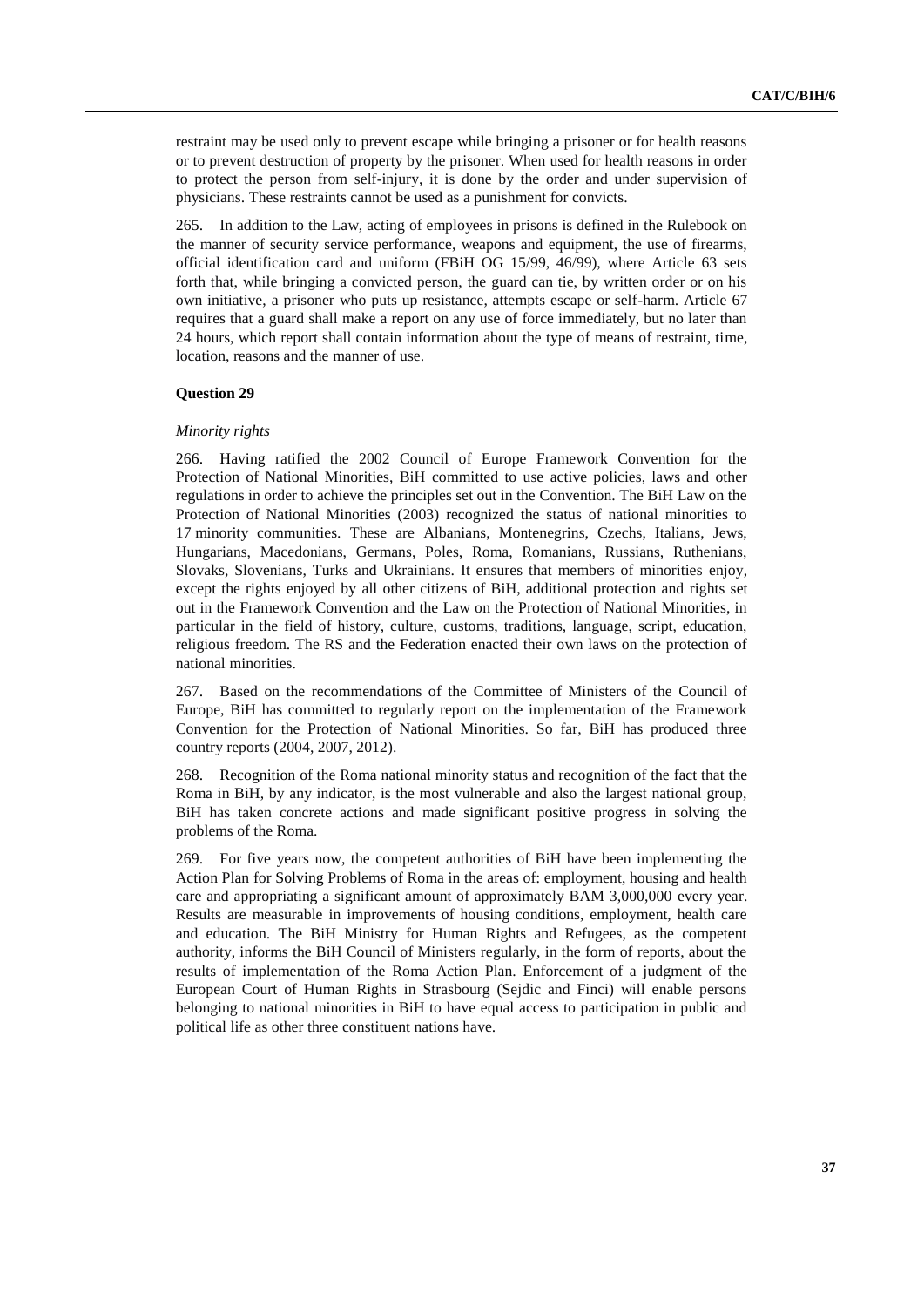#### *Religious freedom in BiH*

270. The BiH Constitution provides for freedom of religion and the Law on Freedom of Religion and Legal Position of Churches and Religious Communities, which was adopted 2004, guarantees religious freedom and equality of all churches and religious communities in BiH without any discrimination.

271. All important issues of freedom of religion and of interest to the four traditional churches and religious communities are addressed in consultations with the BiH Inter-Religious Council, which was established in 1997. In 2008 the BiH Council of Ministers and the BiH Inter-Religious Council signed an Agreement on cooperation which aims to support its efforts to build inter-religious dialogue, religious tolerance and coexistence in BiH. The agreement also establishes the State's obligation to provide financial support to the BiH Inter-Religious Council.

272. Despite the significant amount of these and other activities taken by the state to enable the exercise and protection of religious freedom, there are abuses and discrimination, on a reduced scale, based on religious affiliation, especially in parts of the country in which a nation is a religious minority.

## *Indicators of violations of religious freedom*

273. Based on data provided by the BiH Inter-Religious Council and the competent authorities of the Islamic Community in BiH, Serbian Orthodox Church, Catholic Church and the Jewish community about violations of religious freedom, we can conclude the following:

274. Cases of attacks on places of worship, desecration of graves and cemeteries, attacks and insults to religious officials, attacks on religious symbols, contempt or defamation of religions still occur. These and other forms of violations of religious freedom are present in all parts of the country, especially prevailing in parts in which a nation is a religious minority.

275. According to the BiH Inter-Religious Council (which has been implementing the "Monitoring of attacks against places of worship and other places of interest for churches and religious communities in BiH" project for several years now), 117 attacks on religious buildings, religious officials and believers who are directly related to the religious sites were recorded in the period from 1 November 2010 to 31 October 2013. Of the total of 117 attacks on religious sites from the beginning of the project to the end of the reporting period (56 attacks in RS, 61 attacks in FBiH). There were 56 attacks on the Islamic Community, 38 attacks on Serbian Orthodox Church buildings, 20 attacks on buildings of Catholic Church, while three attacks on buildings of Jewish community occurred.

276. Of the total of 117 attacks on religious sites from the beginning of the project (1 November 2010) to the end of the reporting period (31 October 2013), the authorities in BiH were able to identify perpetrators of 38 reported attacks. According to our information, out of 33 cases of violation of religious freedom, the authorities were able to solve five of them.

277. There is a good practice of installation of video surveillance on religious objects that have repeatedly been the subject of attack.

278. In this sense, BiH should continue to monitor the exercise of the right to freedom of religion and particularly the incidents committed against religious and other holly buildings and to encourage the relevant institutions work on resolution of these cases more intensively.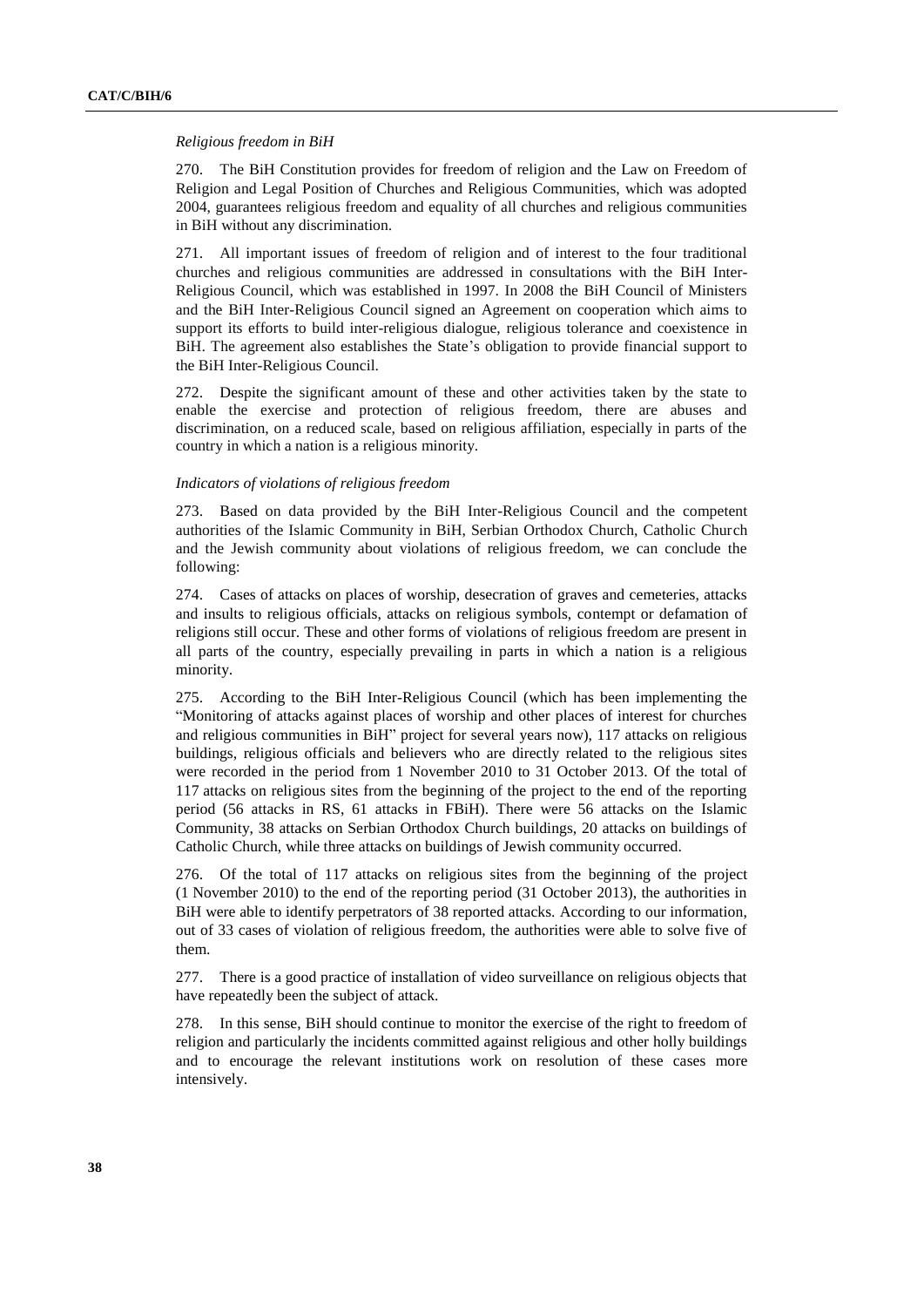279. Statistics on the prosecution of criminal offenses of inciting national, racial and religious intolerance in the period from 2011 to 2013 have been provided by HJPC and shown in Annex 8.

## **Question 30**

280. The Anti-discrimination Law protects citizens of BiH from discrimination in all areas of life such as work and employment, social security and health care, judiciary and administration, housing, public information, education, sport, culture, science and economy. Further, the Law prohibits sexual or any other form of harassment, mobbing, segregation and incitement to discrimination. In accordance with the Anti-discrimination Law, all public authorities have an obligation and a duty to fight against discrimination, to refrain from it and to actively create conditions for equal treatment. Although the BiH Constitution and international documents to which BiH is a signatory to provide for prohibition of discrimination, once they were passed, the BiH Law on Gender Equality and the BiH Law on Prohibition of Discrimination defined its forms, prohibition of discrimination in all areas of life and mechanisms for protection against discrimination. The BiH Law on Gender Equality also prohibits gender- and sexual orientation-based discrimination.

281. The central institution for the protection against discrimination is the BiH Institution of Ombudsman for Human Rights which is vested with broad powers in order to protect individuals and groups from actions that the Law defines as discriminatory.

282. According to information available to the BiH Ministry of Human Rights and Refugees, since the entry into force of the BiH Law on Gender Equality and the Law on Prohibition of Discrimination, only one case was filed with the BiH Institution of Human Rights Ombudsman, which case involved discrimination against persons on the basis of sexual orientation. In the case, it was an attack on a LGBT person in BiH in 2008, at the time of the Sarajevo Queer Festival. According to the Ministry, the BiH Gender Equality Agency has no registered complaints of sexual orientation- or gender identity-based discrimination. Further, the BiH Ministry of Human Rights and Refugees has not received any complaints related to gender-, sexual expression- or orientation-based discrimination.

## **Other Issues**

## **Question 31**

283. Statistics on the prosecution of criminal offenses related to terrorist activities in the period from 2011 to 2013 have been provided by HJPC and shown in Annex 9.

284. According to the BiH Ministry of Security information in the context of the fight against terrorism, BiH has transposed in its legislation the following international instruments of UN Security Council: resolutions 1267, 1373 and others.

#### *UN Conventions on the fight against terrorism*

285. BiH is a signatory to 14 of 18 universal instruments relating to the fight against terrorism.

286. Security policy was adopted by the BiH Presidency in 2006.

287. The BiH Council of Ministers adopted in 2010 its second consecutive Strategy for Preventing and Combating Terrorism (2010-2013) and a new one is being drafted for the period 2014-2017.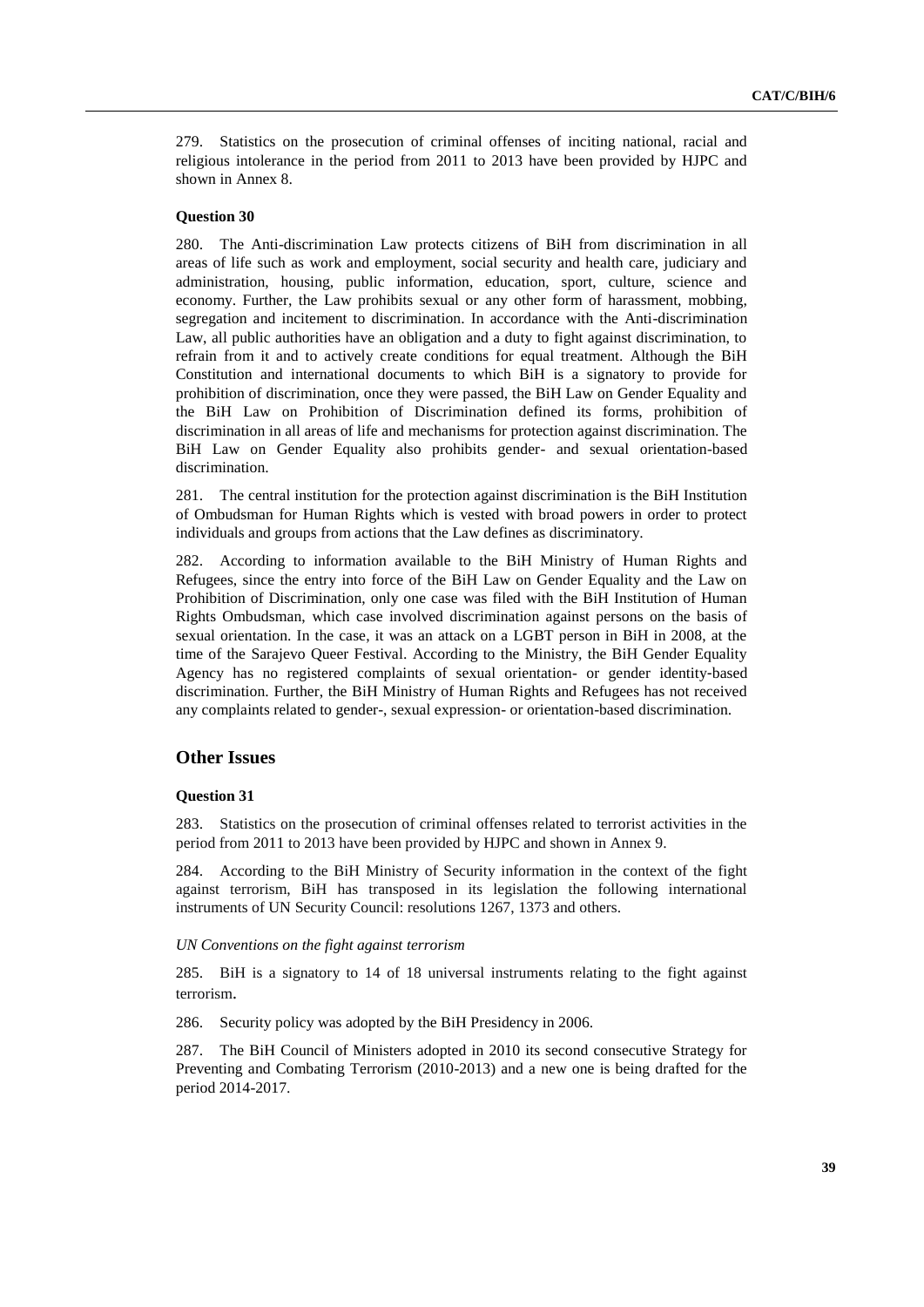#### *Goals of the Strategy for the Prevention and Combating of Terrorism*

288. Implement the strategy in a way that would not lead to harming the fundamental human rights and freedoms enshrined in international conventions and valid legislation.

*Other relevant laws*

- Law on the Application of Certain Interim Measures for the Effective Implementation of the Mandate of the International Criminal Tribunal for Former Yugoslavia and Other International Restrictive Measures (BiH OG 25/06)
- BiH Law on Prevention of Money Laundering and Financing of Terrorist Activities (BiH OG 53/09)
- Law on Protection of Witnesses under Threat and Vulnerable Witnesses (BiH OG 3/03, 21/03, 61/04)
- Law on Witness Protection (BiH OG 29/04)
- Law on the Protection of Classified Information (BiH OG 54/05, 12/09)
- BiH Law on Intelligence and Security Agency (BiH OG 12/04, 20/04)

289. The Universal CT Convention is transposed in our criminal law through adoption of the amendments to the BiH Criminal Code. This procedure, just like any other procedure of making new laws or amendments to existing laws, has been followed as provided for in the BiH Constitution.

290. It is important that the BiH Constitution protects human rights and fundamental freedoms by defining them through the "catalogue of rights" (Article II, 3) stating that the enjoyment of rights and freedoms is guaranteed to all persons in BiH without discrimination on any grounds and giving supremacy to the European Convention on the Protection of Human Rights over all other laws in BiH.

291. In addition, it is important to note that there are general remedies in place such as the right to appeal to the court and the BiH Constitutional Court in the case of human rights violation.

## **Questions 32, 33 and 34**

292. When designing its own programming tasks, BiH has been dedicating and orientating in substance and programming to basic guidelines and objectives of the Council of Europe that proclaim and essentially want to affirm in all societies and countries caring about the development of democracy and democratic relations. This means, above all, the promotion and recognition of human rights and fundamental freedoms, the rule of law and pluralist democracy; awareness raising and encouraging the development of Europe's cultural identity and diversity; finding solutions to problems (the return of displaced persons and refugees, gender equality, protection of children, discrimination against minorities, intolerance, drug addiction, AIDS, trafficking, organized crime etc.) supporting and encouraging the European standards in political, legislative and constitutional reforms. In order to achieve faster inclusion into the European mainstream and better access to legislative drafting in the recent past, BiH has intensively worked on the preparation and drafting of relevant laws and regulations and other materials that BiH is obliged to produce and submit to the competent international organizations and institutions.

293. In accordance with the BiH Constitution, the BiH Parliament is responsible for passing laws and, according to the usual procedure, the BiH Ministry of Human Rights and Refugees drafts and proposes laws under its jurisdiction through the BiH Council of Ministers.